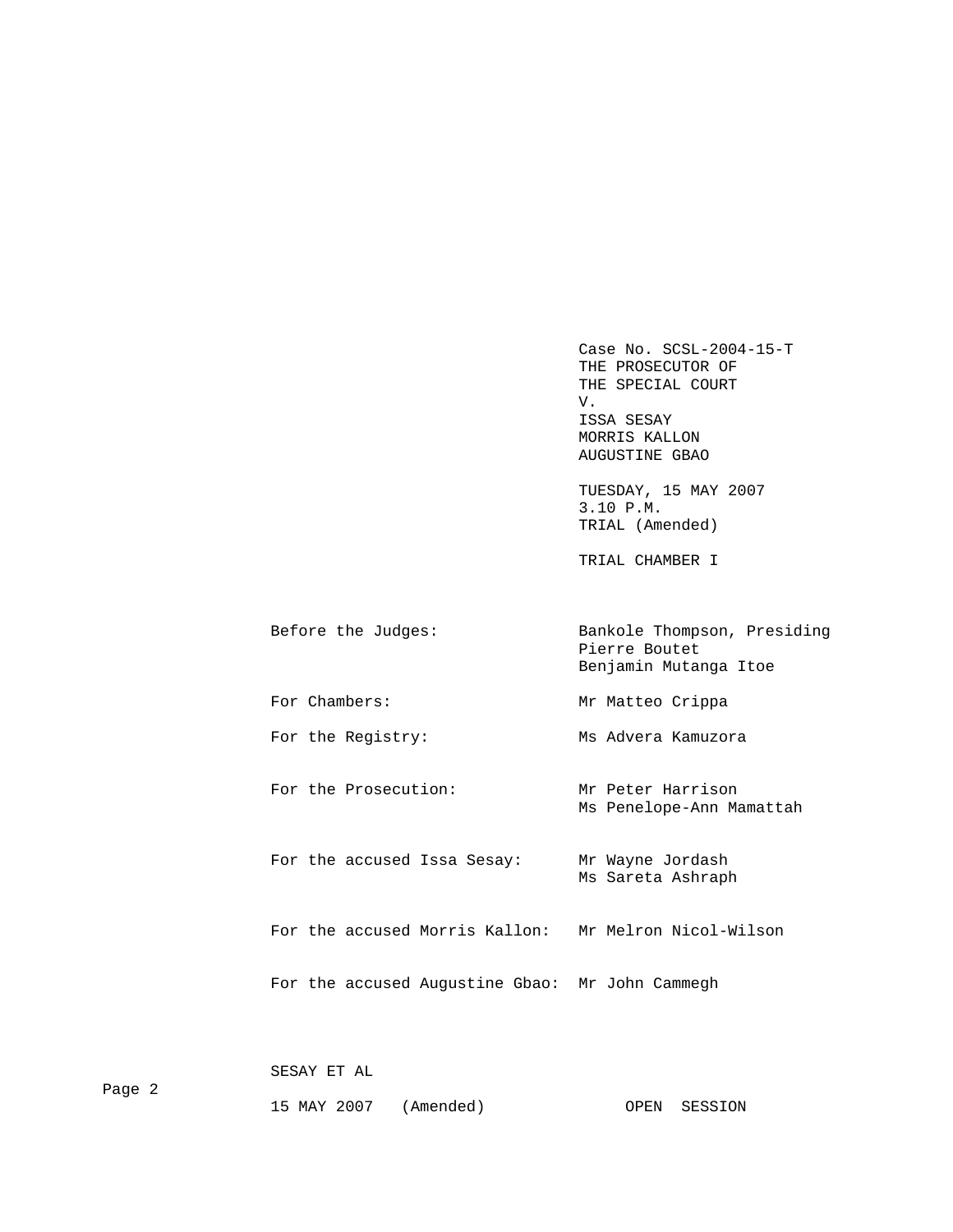1 [RUF15MAY07A - SM] 2 Tuesday, 15 May 2007 3 **Example 2 [The accused present]** 4 [The witness entered Court] 5 [Open session] 6 [Upon commencing at 3.10 p.m.] 7 **12 [The witness answered through interpreter]**  8 WITNESS: ISSA HASSAN SESAY [Continued] 9 PRESIDING JUDGE: Good afternoon, counsel. The trial is 15:09:37 10 resumed. Mr Jordash, is your client sufficiently recovered in 11 health? 12 MR JORDASH: The messages I have been getting from members 13 of the detention centre, including the deputy chief and also Ray 14 Ewing, is that Mr Sesay has recovered quite well and is raring to 15:10:04 15 go. 16 PRESIDING JUDGE: Thank you. Well, then, proceed with the 17 presentation of your case. 18 MR JORDASH: Thank you. 19 Q. Good afternoon, Mr Sesay? 15:10:16 20 A. Good afternoon, Mr Jordash. 21 Q. I trust you are feeling better now? 22 A. Yes, sir, I feel much better. 23 Q. Good. Let's go on then. We've got a lot to get through. 24 I want to ask you about someone called Maada. Do you remember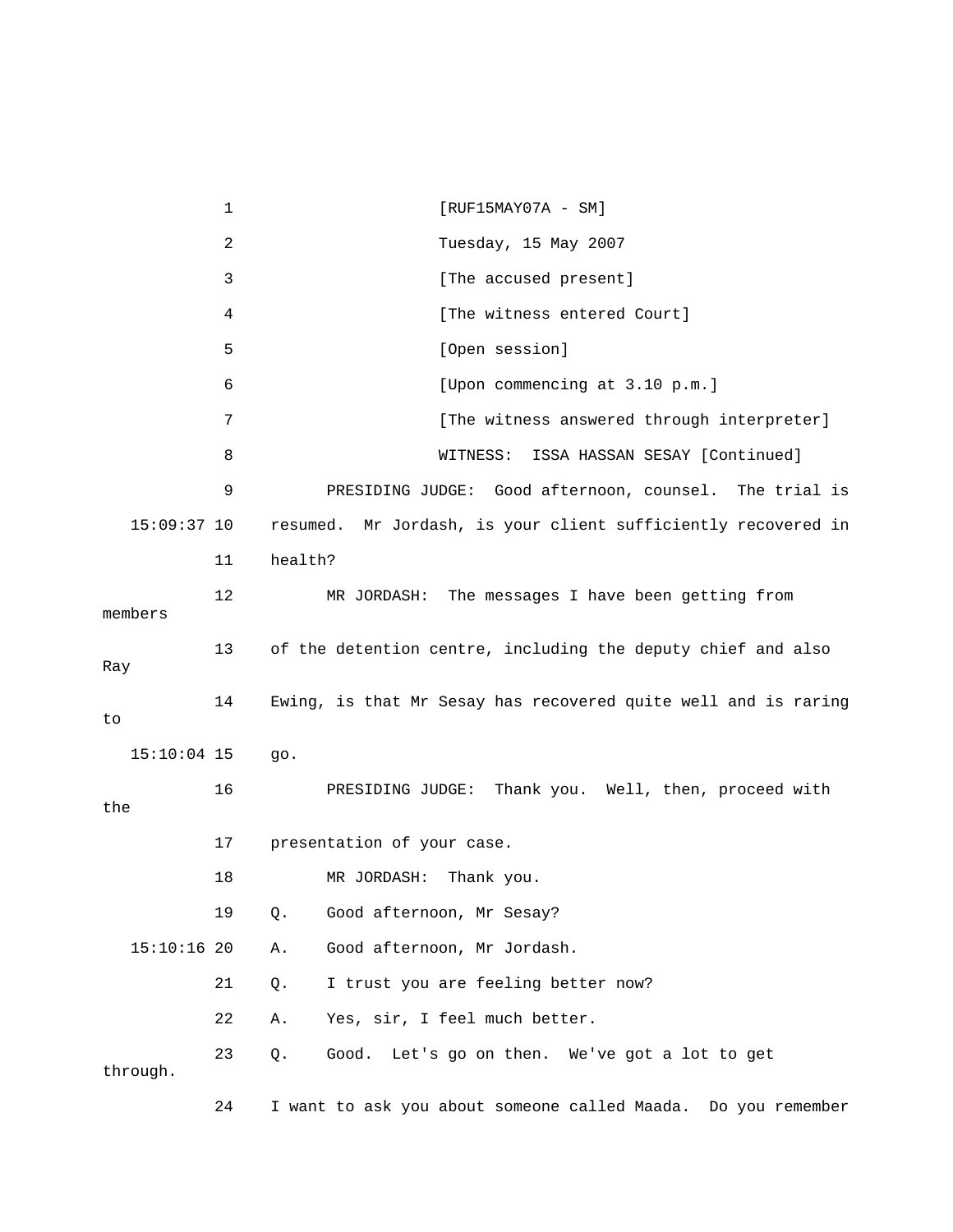15:10:37 25 Maada? 26 A. Yes, I can recall Maada. 27 Q. Can you just explain who he was, please? 28 A. Well, Maada was a small boy who came from Kenema with some 29 of his family members and went to Buedu during the intervention.

SCSL - TRIAL CHAMBER I

 SESAY ET AL Page 3 15 MAY 2007 (Amended) OPEN SESSION

|                | $\mathbf{1}$   | And what was his relation to you?<br>Q.                              |
|----------------|----------------|----------------------------------------------------------------------|
| my             | $\overline{2}$ | Well, he was just at Buedu in the -- at the house with<br>Α.         |
|                | 3              | security. He was a small boy who did not take part in any            |
|                | 4              | activity which had to do with the front line.                        |
| 15:11:38<br>to | 5              | $\circ$ .<br>Now, I want to go back to where we left off, but I want |
|                | 6              | pick up on radio links and radio communications. So I want to        |
|                | 7              | just go a little back, up to the junta period before coming to       |
| like           | 8              | Pendembu and Buedu. Now, what were the radio communications          |
| effective,     | 9              | during the junta period? Were they effective or not                  |
| $15:12:25$ 10  |                | or what?                                                             |
|                | 11             | Well, they were not effective, the first place.<br>Α.                |
|                | 12             | Why not $--$ sorry?<br>Q.                                            |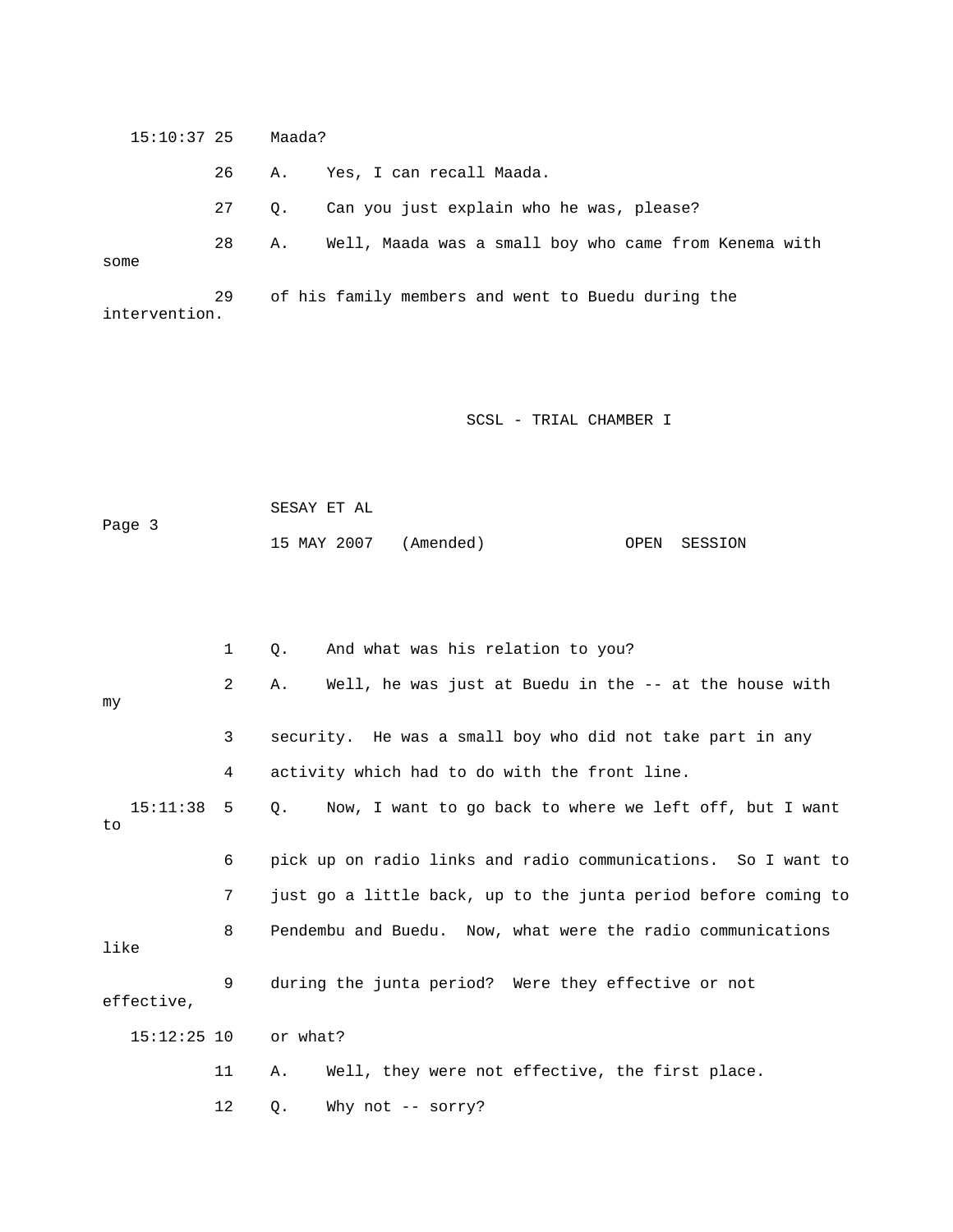|         |               | 13 | Α.        | Because, during this time, the soldiers with whom we had    |
|---------|---------------|----|-----------|-------------------------------------------------------------|
|         |               | 14 |           | been fighting, we had made peace with them. And the radio   |
| Court,  | $15:12:49$ 15 |    |           | communication was not effective, as somebody had told this  |
|         |               | 16 |           | who was part of the signals unit, he said that, during '97, |
|         |               | 17 |           | communication was not effective.                            |
|         |               | 18 | Ο.        | Now, did you have your own radio set in Freetown?           |
|         |               | 19 | Α.        | I had one set with me, one Thompson radio.<br>Yes.          |
|         | $15:13:17$ 20 |    | Q.        | Did Sam Bockarie have his own set, in Freetown?             |
| with    |               | 21 | Α.        | Bockarie, when he was in Freetown, yes, he had a set,       |
|         |               | 22 |           | which he moved up and down, wherever he went.               |
|         |               | 23 | Q.        | And who were his operators?                                 |
| Prince, |               | 24 | Α.        | Well, during that time, he had Kabbah, he had Ebony         |
|         | $15:13:51$ 25 |    |           | he had Daff.                                                |
|         |               | 26 | Q.        | Were they staying with Bockarie or did they stay in         |
| to      |               | 27 | Freetown? | I am thinking of the time when Bockarie left to go          |
|         |               | 28 | Kenema.   |                                                             |
|         |               | 29 | Α.        | Well, when Bockarie left they went to Kenema, like, Daff    |
|         |               |    |           | SCSL - TRIAL CHAMBER I                                      |

|        | SESAY ET AL           |  |              |
|--------|-----------------------|--|--------------|
| Page 4 |                       |  |              |
|        | 15 MAY 2007 (Amended) |  | OPEN SESSION |

1 came with Mike Lamin. So he was in Kenema all along with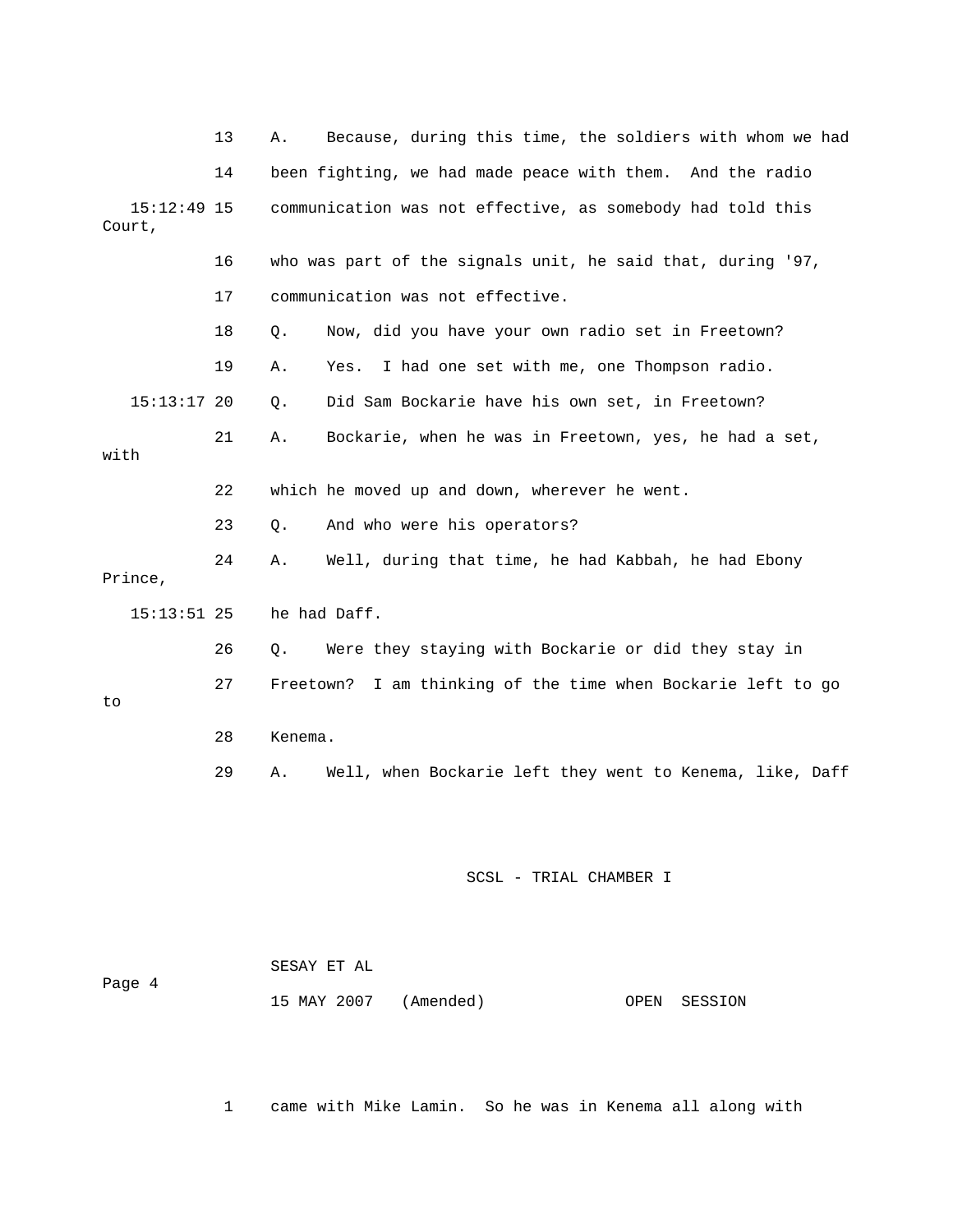2 Bockarie. The same thing with Ebony Prince; his operators were 3 in Kenema with him. 4 JUDGE BOUTET: So what do you mean by -- was the one that 15:14:32 5 you called Daff, was he with Sam Bockarie, or he was with Lamin? 6 You say he came down with Lamin. I'm not sure I follow what 7 you're saying. 8 THE WITNESS: My Lord, I said, Daff came along with Mike 9 Lamin, when they came and met Bockarie in Kenema. So Daff stayed 15:14:51 10 and started operating Bockarie's set, when they came from 11 Liberia, '97, because this was the group which was dislodged in 12 October from Zogoda to Pujehun and to Liberia. 13 THE INTERPRETER: Your Honours, would the witness go over 14 what he said? 15:15:10 15 MR JORDASH: 16 Q. Would you repeat the last two sentences, please? 17 A. I said, when the judge asked, I said, this was the group 18 which retreated from Zogoda through Pujehun to Liberia, where 19 they went and surrendered to the ULIMO. So these were the men 15:15:32 20 who came with Mike Lamin in '97 after the coup. But when they 21 came, they stopped in Kenema, Daff and Ebony Prince, as radio 22 operators. So they were in Kenema, '97, with Bockarie, until 23 January, February '98, when they returned to Buedu. 24 JUDGE BOUTET: Okay. I had understood your evidence to be 15:15:53 25 that Daff had moved with Lamin, to Freetown. He moved from 26 Liberia to Kenema, but from Kenema --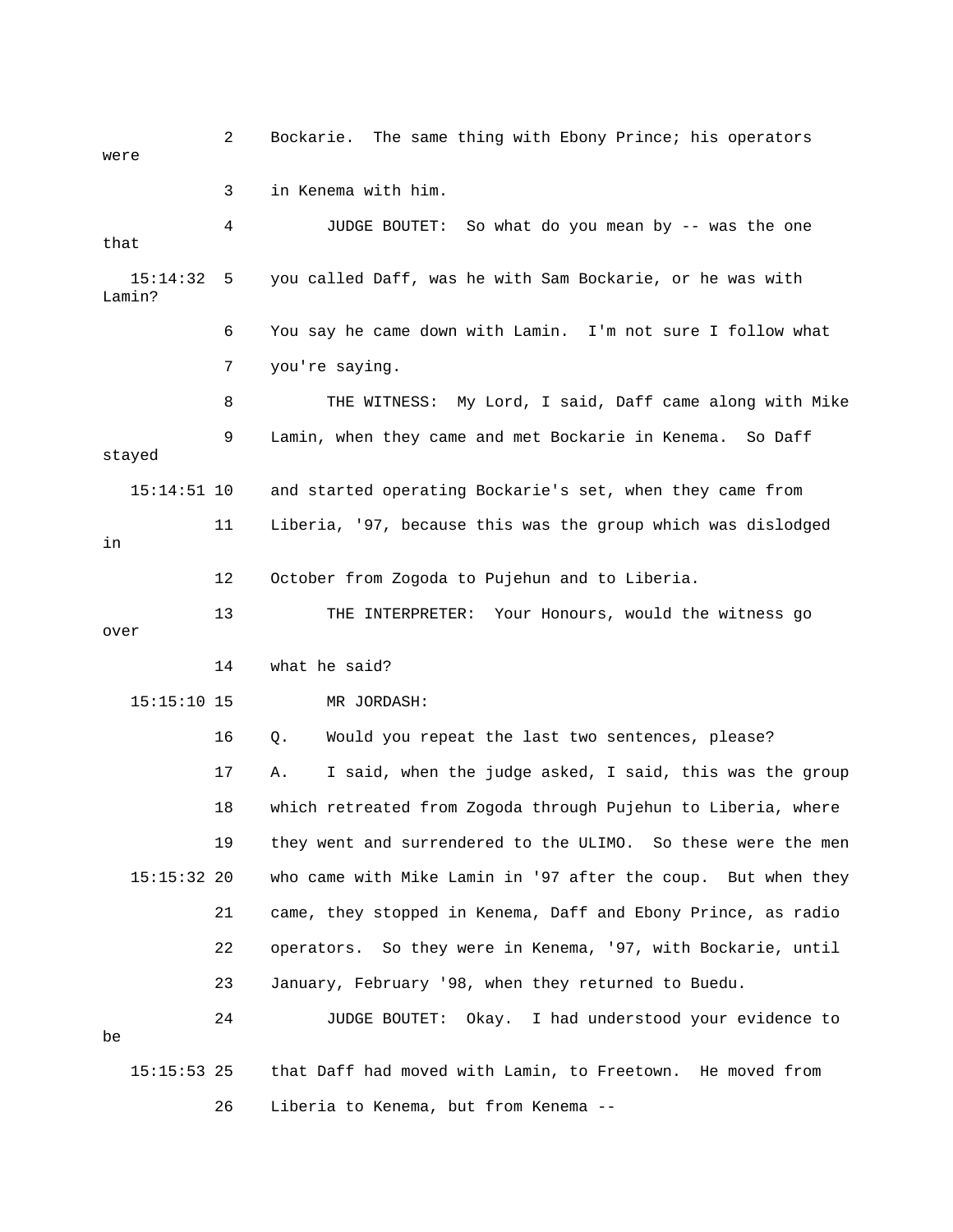27 THE WITNESS: No. No, My Lord.

 28 JUDGE BOUTET: He was in Kenema and, in Kenema, he worked 29 with Sam Bockarie. I am talking of that.

```
 SESAY ET AL 
Page 5 
               15 MAY 2007 (Amended) OPEN SESSION
```

| based         | 1  | THE WITNESS: Yes, My Lord. When Bockarie went and             |
|---------------|----|---------------------------------------------------------------|
| Bockarie      | 2  | in Kenema, there, Daff came from Liberia and stayed with      |
| with          | 3  | in Kenema. But, Kabbah, he and Tolo, they came to Freetown    |
|               | 4  | Bockarie. Then they went and stayed in Kenema with Bockarie.  |
| $15:16:31$ 5  |    | JUDGE BOUTET: Okay.                                           |
| am            | 6  | MR JORDASH: Okay. Let's try to -- I think, for me, I          |
|               | 7  | confused.                                                     |
| he            | 8  | Can you just say who were Sam Bockarie's operators when<br>0. |
| please?       | 9  | was in Freetown during the junta? Just list the names,        |
| $15:16:49$ 10 |    | It was Tolo who was with Bockarie here, in Freetown.<br>Α.    |
|               | 11 | Osman Tolo, he was a signal commander.                        |
| for           | 12 | Well, who else, if any, were operating or responsible<br>Q.   |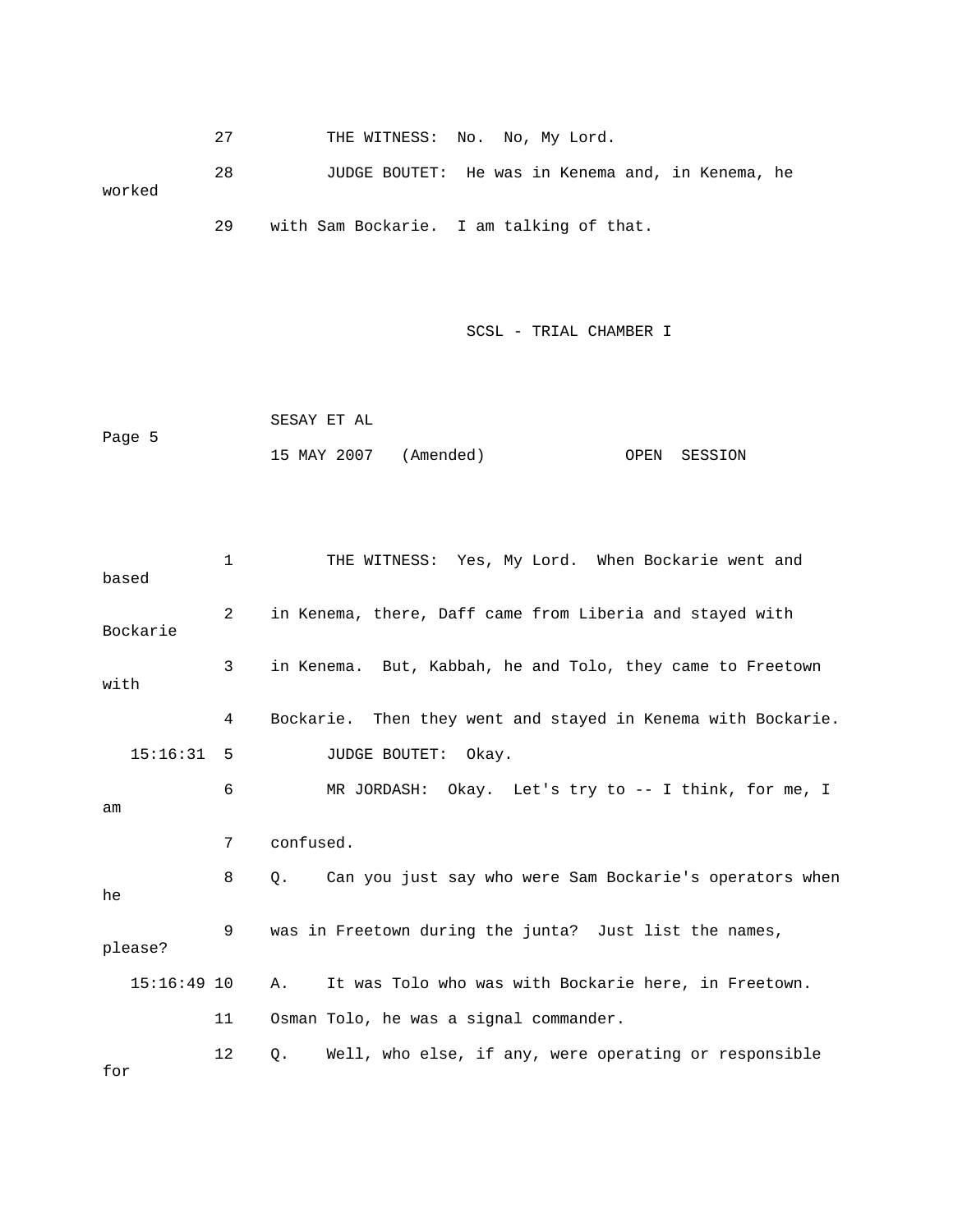| Was                   | 13 | radio communications for Bockarie during the junta period?  |
|-----------------------|----|-------------------------------------------------------------|
|                       | 14 | it just Tolo?                                               |
| $15:17:15$ 15<br>ones |    | Well, I said it was Osman Tolo and Selay. They were<br>Α.   |
| and                   | 16 | that came to Freetown with Bockarie. So Bockarie went back  |
| Liberia;              | 17 | based in Kenema where the other operators who came from     |
|                       | 18 | joined him in Kenema.                                       |
| were                  | 19 | So let me just try to get this clear. Tolo and Selay<br>Q.  |
| 15:17:4020            |    | in Freetown, when -- is that right?                         |
| Freetown,             | 21 | They were the ones that came from Daru to<br>Α.<br>Yes.     |
|                       | 22 | for the first time, with Bockarie.                          |
|                       | 23 | Got you. Now, during Bockarie's time in Freetown, did<br>Q. |
|                       | 24 | anyone else, besides Tolo and Selay, assist him with radio  |
| $15:18:04$ 25         |    | communications?                                             |
| Freetown              | 26 | No, no. It was only two of them that were here in<br>Α.     |
|                       | 27 | with Bockarie.                                              |
|                       | 28 | Right. When Bockarie went to Kenema, who was there to<br>Q. |
|                       | 29 | assist Bockarie with radio communication?                   |
|                       |    |                                                             |
|                       |    | SCSL - TRIAL CHAMBER I                                      |

|        | SESAY ET AL |                       |              |
|--------|-------------|-----------------------|--------------|
| Page 6 |             |                       |              |
|        |             | 15 MAY 2007 (Amended) | OPEN SESSION |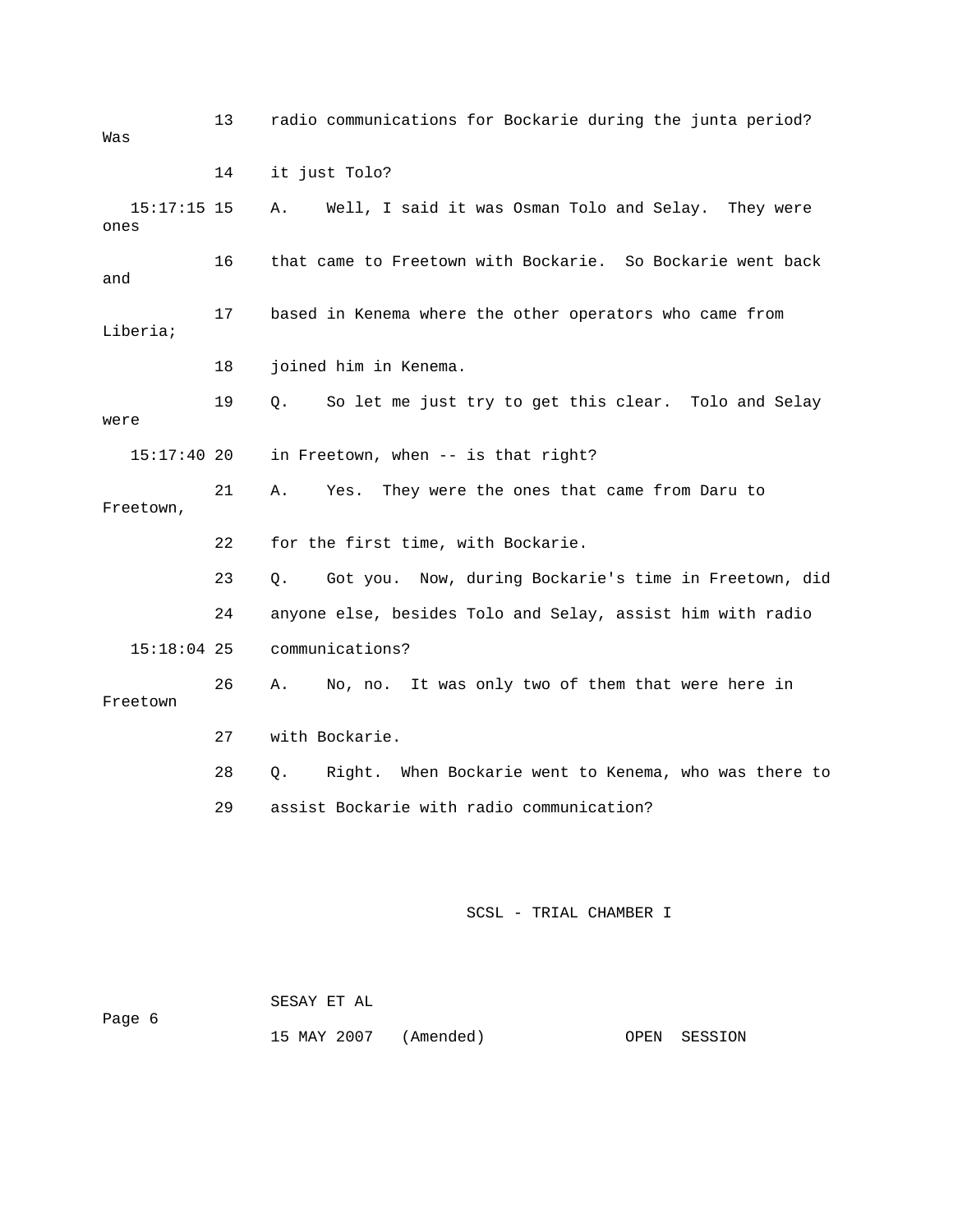|                             | 1  | Well, when Bockarie was in Kenema, I was not based in<br>Α.   |
|-----------------------------|----|---------------------------------------------------------------|
| came                        | 2  | Kenema, but I understood that when Ebony and Daff came, they  |
|                             | 3  | and joined Bockarie in Kenema. So these two men had other two |
|                             | 4  | additional men who were with Bockarie in Kenema.<br>Then the  |
| 15:18:38                    | 5. | operators in Kenema became four in number.                    |
|                             | 6  | You mentioned Kabbah. What was his role, if any?<br>Q.        |
| Kenema                      | 7  | Well, he too was a radio operator, but he stopped in<br>Α.    |
|                             | 8  | and went back to Kailahun. He did not come to Freetown.       |
|                             | 9  | So was he part of Bockarie's team in Kenema or not?<br>Q.     |
| $15:19:03$ 10               |    | Well, he used to come and go back to Kailahun.<br>Α.<br>I.    |
|                             | 11 | understood that he was stationed in Kailahun, but he used to  |
|                             | 12 | visit Kenema.                                                 |
|                             | 13 | Okay. I think that's clear --<br>Q.                           |
|                             | 14 | JUDGE BOUTET: Mr Jordash, if you allow me, just one           |
| $15:19:25$ 15<br>understand |    | question, not on the people, but on the -- I'd like to        |
|                             | 16 | what Mr Sesay means by radio set. What is a radio set?        |
| is                          | 17 | THE WITNESS: My Lord, it's a communication set.<br>That       |
|                             | 18 | what is referred to as a radio set. It's a communication set  |
|                             | 19 | which transmitted and received messages. And that is what we  |
| $15:19:45$ 20               |    | refer to as a radio set.                                      |
| transmitted                 | 21 | JUDGE BOUTET: How does that work when you say                 |
| by                          | 22 | and received? You transmit how; by coding, or by speaking, or |
|                             | 23 | voice? How does that work?                                    |
| before                      | 24 | THE WITNESS: Well, My Lord, like this mic that is             |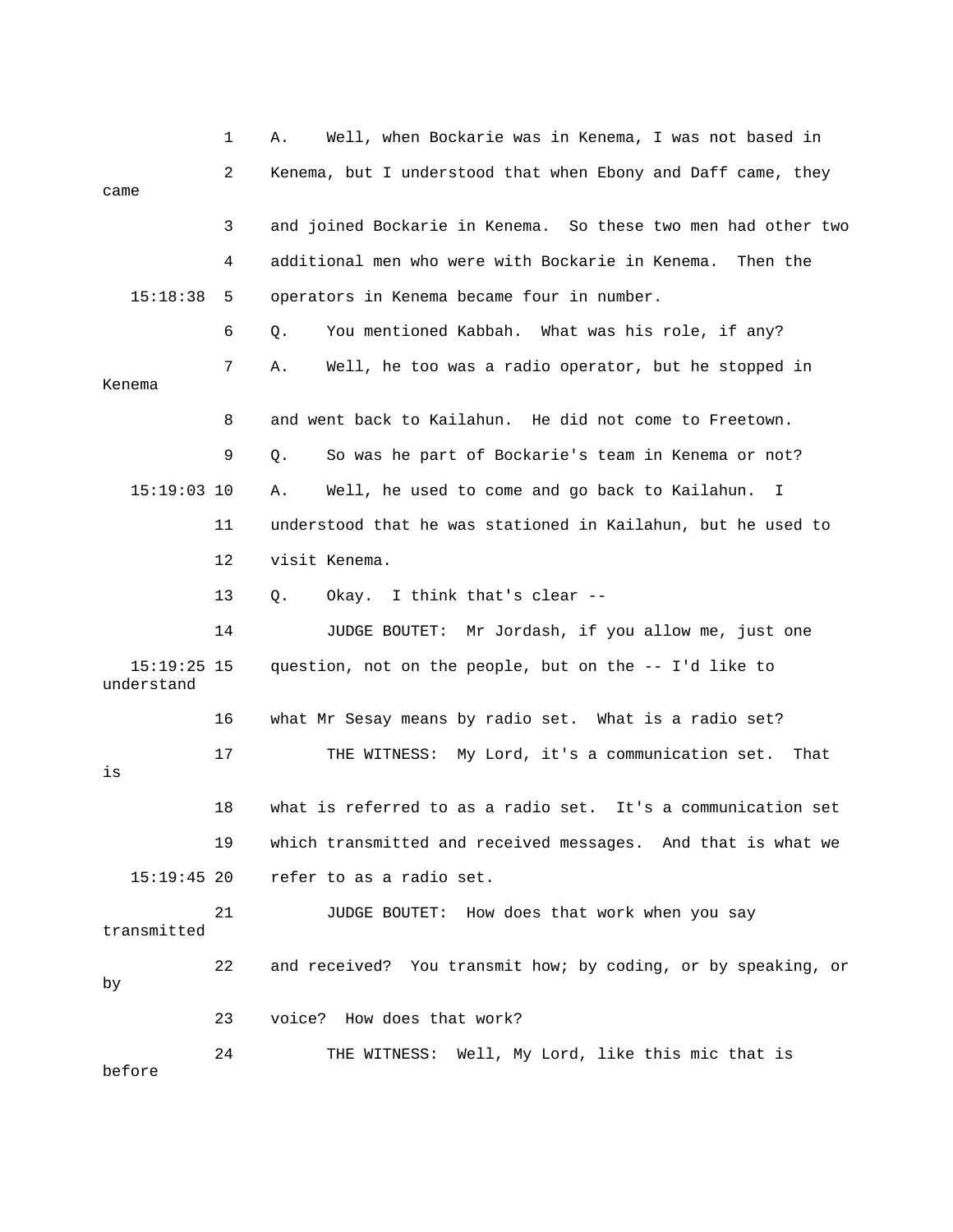15:20:09 25 me, so you would be in Kailahun and I would be in Freetown, and I

I

- 26 would talk through it, and I have the receiver. And, whatever 27 say, you would understand what I say. And, when you speak, I 28 would also understand what you say.
	- 29 JUDGE BOUTET: Thank you.

### SCSL - TRIAL CHAMBER I

 SESAY ET AL Page 7 15 MAY 2007 (Amended) OPEN SESSION

|                       | 1  | THE WITNESS: Thank you, sir.                                       |
|-----------------------|----|--------------------------------------------------------------------|
|                       | 2  | MR JORDASH:                                                        |
|                       | 3  | Just picking up from that, was speaking the only way you<br>Q.     |
|                       | 4  | could communicate on the radio?                                    |
| $15:20:36$ 5<br>would |    | A. Well, even message, you would only code it, but you             |
|                       | 6  | talk. The RUF operators, they did not know how to use Morse        |
|                       | 7  | communication. They would only speak.                              |
| the                   | 8  | Well, did anyone else use Morse communications during<br>$\circ$ . |
|                       | 9  | indictment period?                                                 |
| 15:20:58 10<br>had    |    | Yes. During that indictment period, yes, because you<br>Α.         |
| would                 | 11 | the SLAs who knew about the Morse communication. So they           |
|                       | 12 | use it to monitor the ECOMOG. I mean, their communications in      |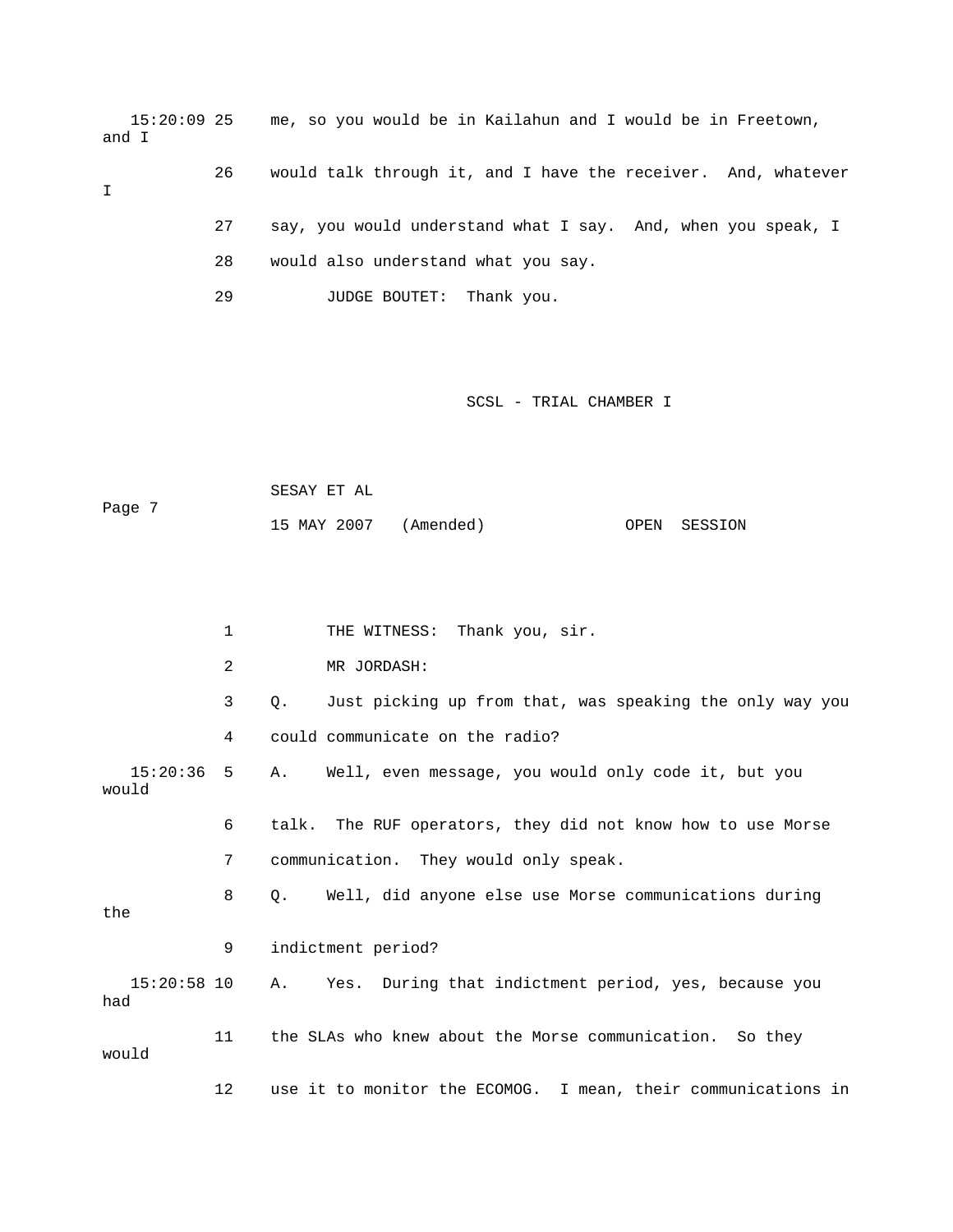13 the set.

| SLAs?                 | 14 | Well, what did they use during the junta period, the<br>Q.     |
|-----------------------|----|----------------------------------------------------------------|
| $15:21:25$ 15         |    | Well, you had the set and they would tune to the channel<br>Α. |
|                       | 16 | where the Nigerians used to operate. They would use the Morse  |
| movement              | 17 | communication.<br>Then they would be able to monitor the       |
|                       | 18 | of the ECOMOG.<br>Then they would tell the commander.<br>For   |
|                       | 19 | example --                                                     |
| $15:21:53$ 20<br>they |    | Well, sorry, just be clear. Did they use Morse or did<br>О.    |
|                       | 21 | use other codes?                                               |
|                       | 22 | Well, I only knew about Morse.<br>Α.                           |
|                       | 23 | When I refer to SLAs, I'm referring to AFRC/SLAs, not<br>$Q$ . |
| period?               | 24 | pro-government SLAs. What did they use during the junta        |
| $15:22:25$ 25         |    | Well, you mean the ones -- the AFRC?<br>Α.                     |
|                       | 26 | $\circ$ .<br>Yes.                                              |
| one                   | 27 | Among them -- among them, there you had -- Superman had<br>Α.  |
|                       | 28 | in Kono who started the monitoring. After that, Superman       |
| send                  | 29 | communicated with Bockarie. Bockarie said Superman should      |

| Page 8 | SESAY ET AL           |  |              |
|--------|-----------------------|--|--------------|
|        | 15 MAY 2007 (Amended) |  | OPEN SESSION |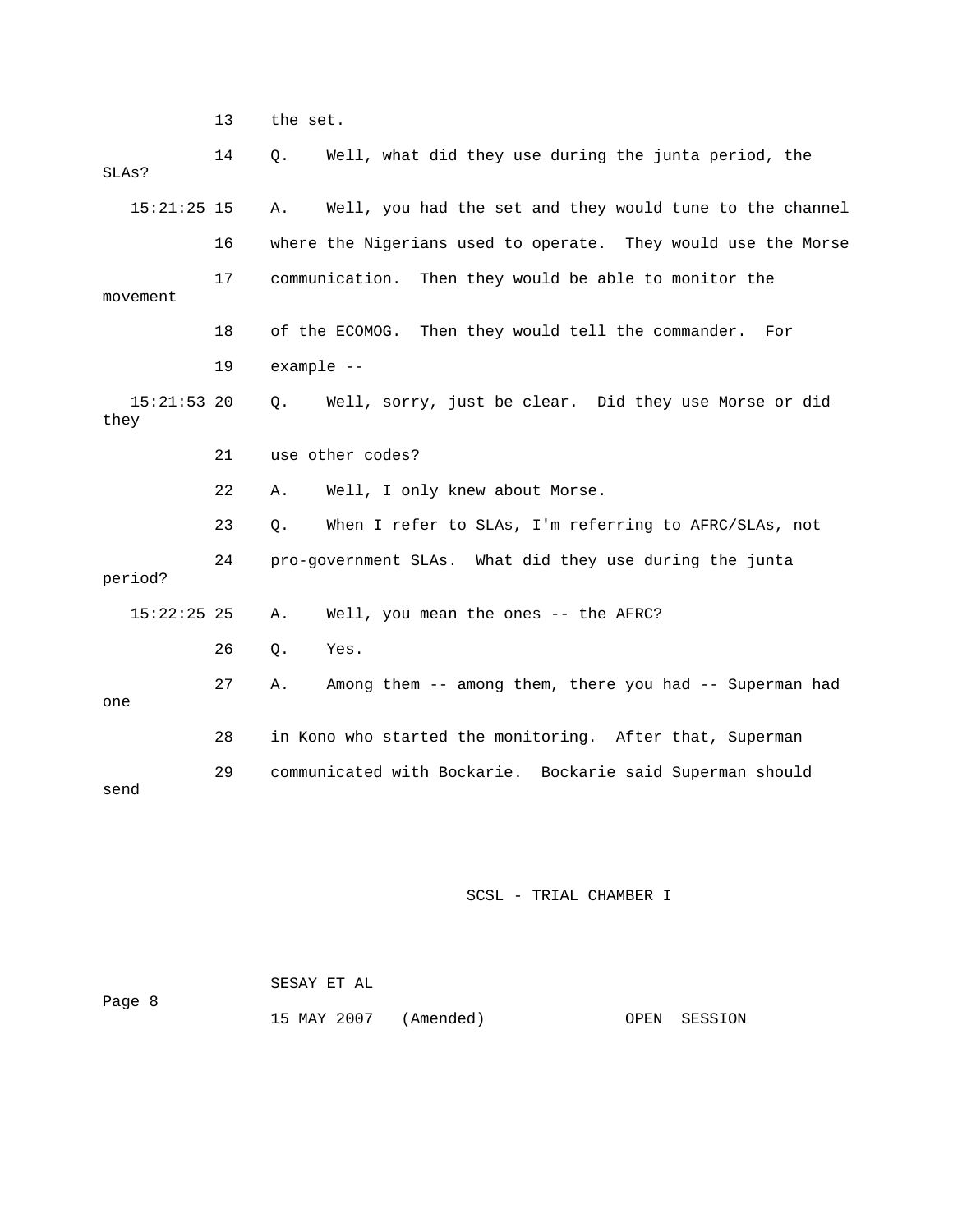1 the guy to Kailahun, and the guy was in Buedu with Bockarie 2 throughout '98 and '99. 3 Q. I'm not sure I follow your answer. Just try to answer the 4 questions specifically, Mr Sesay, because I want to just try to 15:23:03 5 work out for the Court what the mechanics of the communication 6 were. So avoid the discussion, if you can, unless it's strictly 7 necessary. Did the AFRC/SLAs use Morse or another form of code 8 when using the radio during the junta period? 9 A. Well, they used both among themselves. 15:23:39 10 Q. Right. And you've told us the RUF didn't understand Morse? 11 A. No. No, did not understand. 12 Q. Right. What was the subfrequency? 13 A. Well, I cannot tell you the frequency because I am not an 14 operator. So, I cannot tell you about a set. 15:24:04 15 Q. What's your understanding of a subfrequency? What was it; 16 just as much as you're able to assist? 17 A. Well, what I understood, you had channels in the set. You 18 know, if I wanted to talk to you -- for example, you are a little 19 distance from where I am; I would go to those channels. You had 15:24:30 20 different channels and if I told you that we should shoot on this 21 channel, then I would go to that particular channel, and you too 22 would go there and if I talk, both of us would communicate. You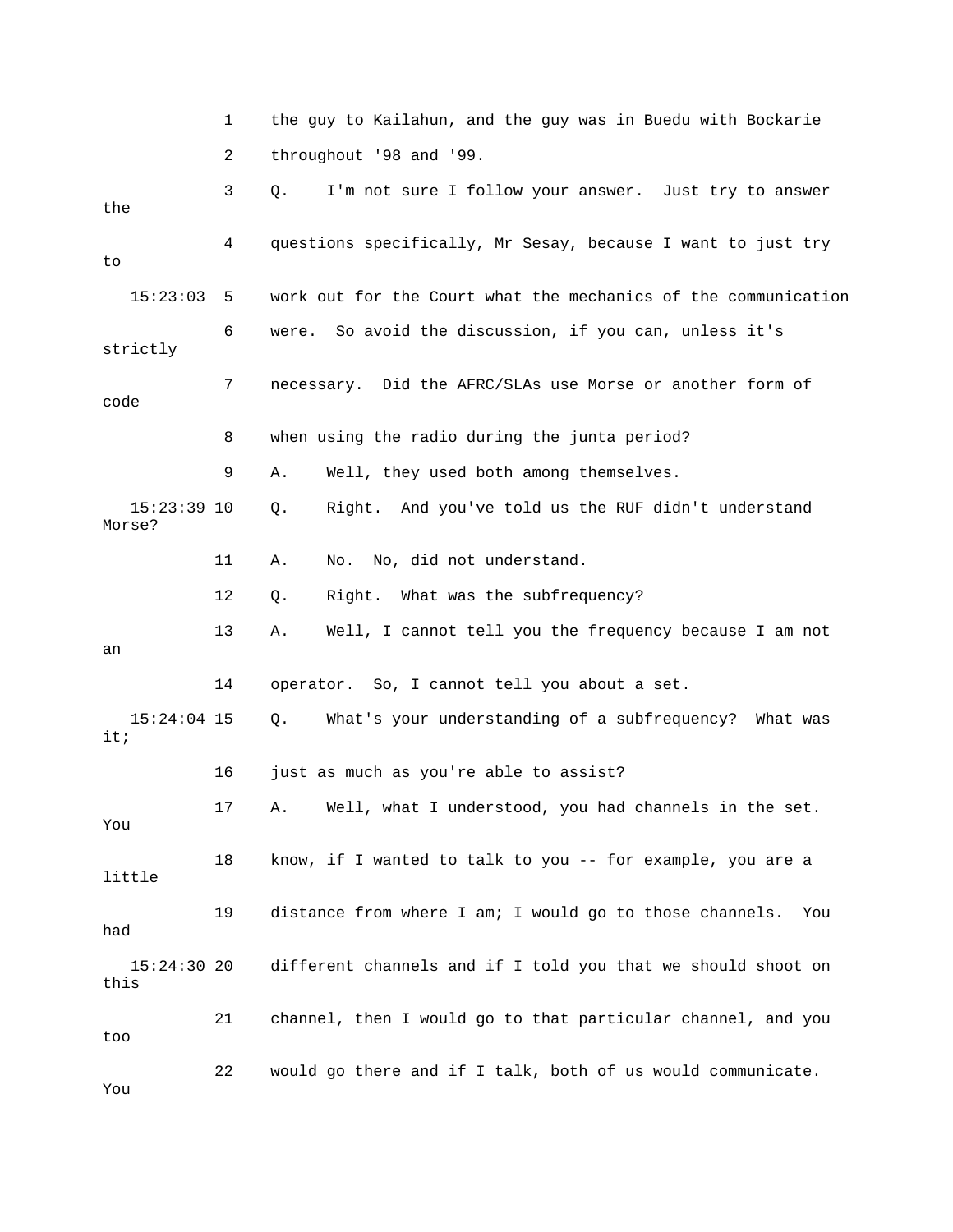|                       | 23 | had different channels in the communication set, different         |
|-----------------------|----|--------------------------------------------------------------------|
|                       | 24 | frequencies.                                                       |
| $15:24:43$ 25<br>RUF? |    | Okay. So, what was the subfrequencies used for in the<br>$\circ$ . |
|                       | 26 | Why would I, as a commander, go to a subfrequency?                 |
| want                  | 27 | Well, maybe I would like to talk to you when I did not<br>Α.       |
| And                   | 28 | the other stations, I mean, to interrupt our communication.        |
| say                   | 29 | what I would like to talk to you might be private and I would      |

|        | SESAY ET AL           |  |              |
|--------|-----------------------|--|--------------|
| Page 9 |                       |  |              |
|        | 15 MAY 2007 (Amended) |  | OPEN SESSION |

| have a        | $\mathbf{1}$ | that let us go to such and such a frequency. So you would    |
|---------------|--------------|--------------------------------------------------------------|
|               | 2            | dialogue with the fellow whom you want to talk to.           |
| qo            | 3            | Now, how would I communicate to the person I wanted to<br>0. |
|               | 4            | to a subfrequency with where to go? How would that be        |
|               |              | $15:25:33$ 5 communicated?                                   |
| frequency     | 6            | A. Well, the first thing, the set, you will have a           |
|               | 7            | which all the operators -- which all the operators call --   |
|               | 8            | THE INTERPRETER: Your Honours, would the witness go a        |
|               | 9            | little bit slow.                                             |
| $15:25:53$ 10 |              | MR JORDASH:                                                  |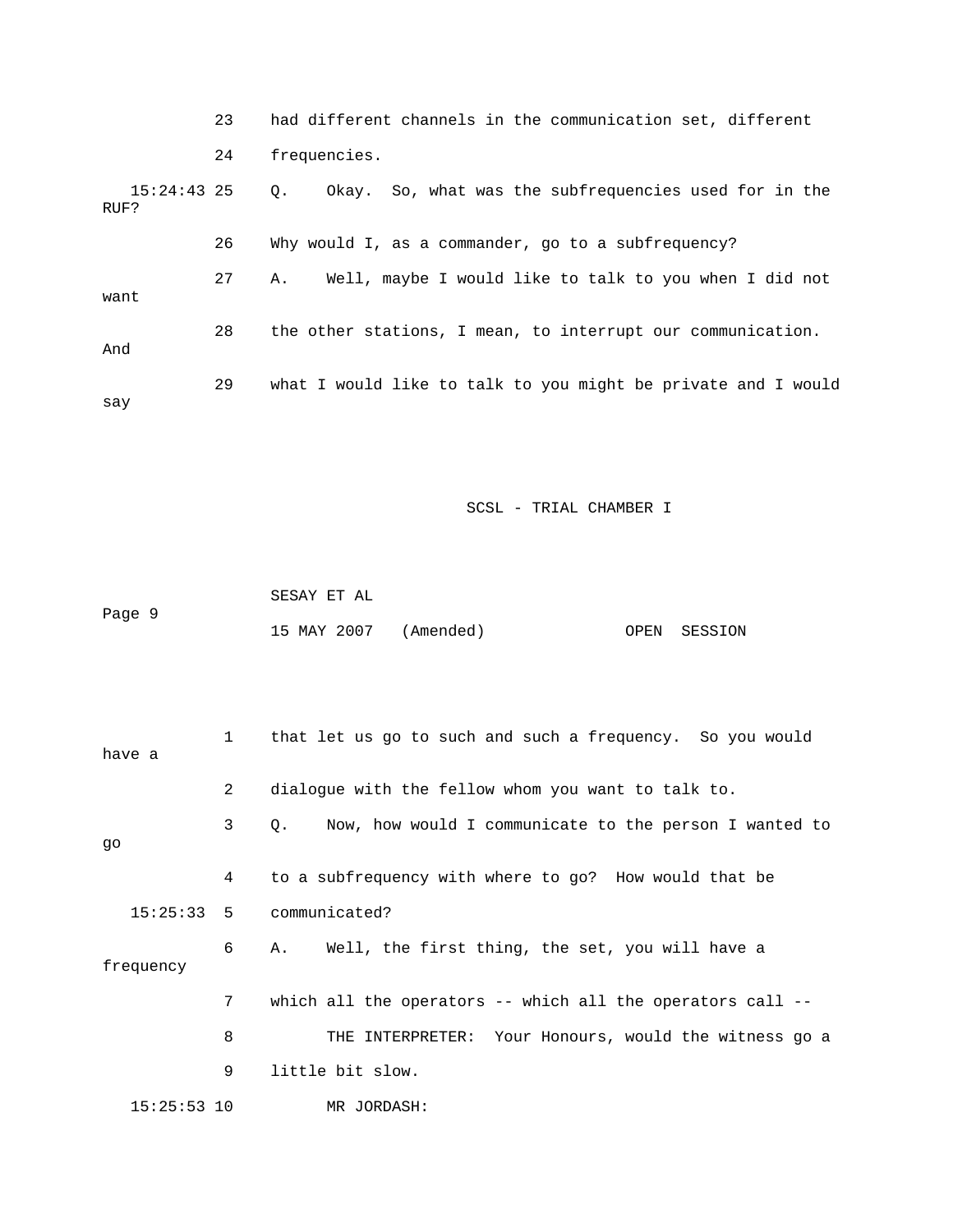11 Q. Go back. Sorry. Just go a bit slower, Mr Sesay. Just 12 start your answer again. 13 A. Well, I said, you had a permanent frequency which was 14 called national. That one, every operator, when you put your set 15:26:09 15 on in the morning, it was on that frequency that -- it was that 16 frequency that you used. Because the radio is the one that we 17 refer to as station. Then all stations reported to the central 18 command. From that national frequency, if I wanted to talk to 19 you, I would say, I would call a station and, when you responded, 15:26:38 20 I would say, "Let us shoot to such-and-such a channel," which was 21 a code. You knew the channel and you would go there and I too 22 would go there. And when I called you, you would respond and we 23 would continue that dialogue. Or, if it was a message, then I 24 would send a message to you. That was how it operated. 15:26:53 25 Q. Okay. Now, how would I tell you where to go to go to a 26 subfrequency? 27 A. Well, for example, like this pamphlet that I'm holding, 28 it's like -- it's the code. So anything pertaining to the RUF 29 would be on that pamphlet, which would be a code, you know. And,

SCSL - TRIAL CHAMBER I

SESAY ET AL

Page 10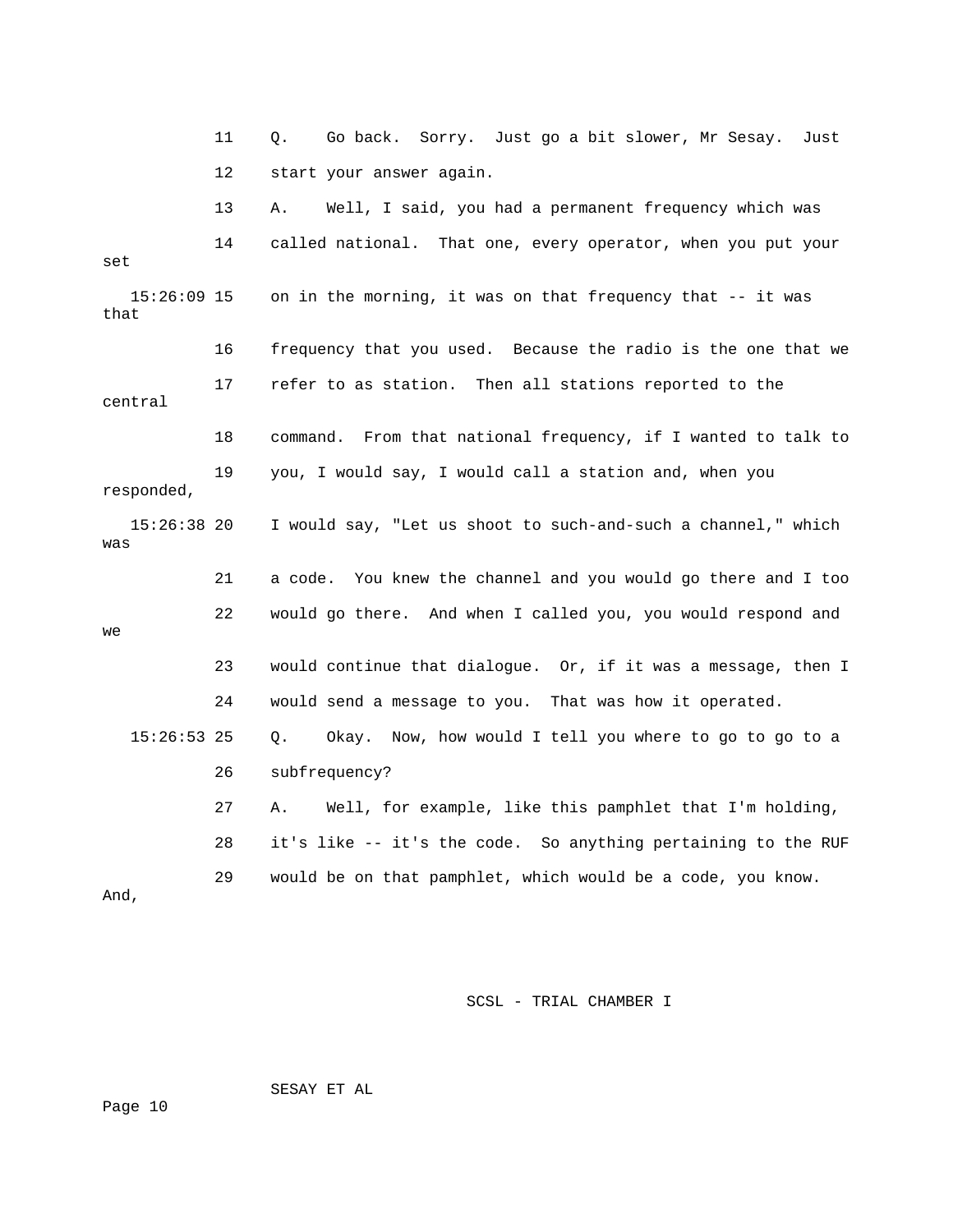| say           | 1  | for example, the code, you would say Masingbi, and you would   |
|---------------|----|----------------------------------------------------------------|
|               | 2  | 5-1. 5-1, on the code, means Masingbi. So, if the channel to   |
| had           | 3  | which I wanted to go -- I would say channel 65. If you also    |
| know          | 4  | a code, you would just look at the code, 65, and you would     |
| 15:27:35      | 5  | the meaning -- the channel name that I want to speak to you    |
|               | 6  | through. But if you do not have the code, then you would just  |
| channel.      | 7  | hear me speak. But you would not be able to go to that         |
|               | 8  | Okay. So who had the codes? Did every commander in the<br>Q.   |
|               | 9  | RUF have the same codes? Who had the codes?                    |
| $15:28:02$ 10 |    | Well, when you talk, it's good for you to show so that I<br>Α. |
| time          | 11 | would be able to respond, because events took place during     |
|               | 12 | frames. But if you just ask general questions, you see, which  |
| to            | 13 | one am I going to respond to? And the war took place from '91  |
|               | 14 | 2001.                                                          |
| $15:28:22$ 15 |    | I understand your answer and I will come specifics, then<br>Q. |
|               | 16 | I'll leave that question. Did the AFRC/SLAs, during the junta  |
|               | 17 | period, have access to your codes, the RUF codes?              |
| like          | 18 | Well, from February '98, the ones that were in Kabala,<br>Α.   |
| not           | 19 | SAJ Musa, SAJ Musa's group, Brigadier Mani, Bropleh, they did  |
| $15:28:58$ 20 |    | have access to the codes that Bockarie had prepared.           |
| $\cap$ f      | 21 | Let's just start then in order, just to keep some kind<br>Q.   |

of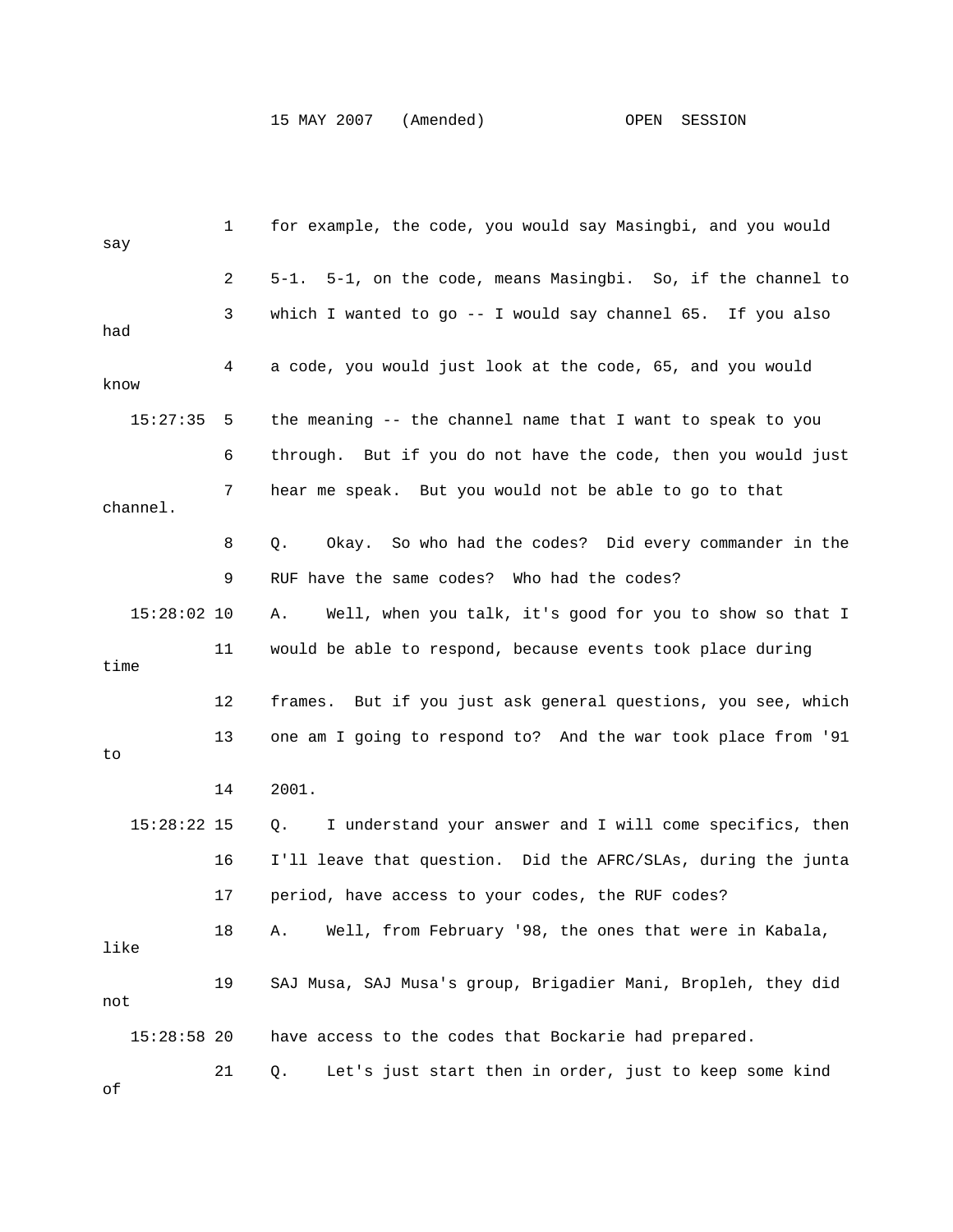| the                        | 22 | order. 1997 to 1998, junta period, did they have the codes,   |
|----------------------------|----|---------------------------------------------------------------|
|                            | 23 | SLAs, who formed the AFRC?                                    |
|                            | 24 | Well, the codes, during that time, they were not useful<br>А. |
| 15:29:16 25<br>possibility |    | because we and the SLAs were together, so there was a         |
| show                       | 26 | for the RUF operator who was at Daru, during that time, to    |
| material                   | 27 | the codes to the SLA. Yes, during that time, it was not       |
|                            | 28 | in '97. So, in order for the SLAs to know the RUF codes, yes, |
|                            | 29 | that used to happen.                                          |

 SESAY ET AL Page 11 15 MAY 2007 (Amended) OPEN SESSION

|              |                | Okay. Now, we'll come to what happens after the<br>0.         |
|--------------|----------------|---------------------------------------------------------------|
| of           | $\mathbf{2}$   | intervention in a moment, but let me just return to the issue |
|              | 3              | radio operators. When Bockarie retreats to Kailahun following |
|              | 4              | the intervention, who forms his team for operating the radio? |
| $15:30:18$ 5 |                | A. Well, you had those that were in Buedu, from '98 to '99:   |
| you          | 6              | You had Selay; you had Mohamed Kabba; you had Ebony Prince;   |
|              | 7 <sup>7</sup> | had Daff, you had Sebatu.                                     |
| they         | 8              | Now, what was their routine? Would they -- where were<br>Q.   |
|              | 9              | based; where were they living?                                |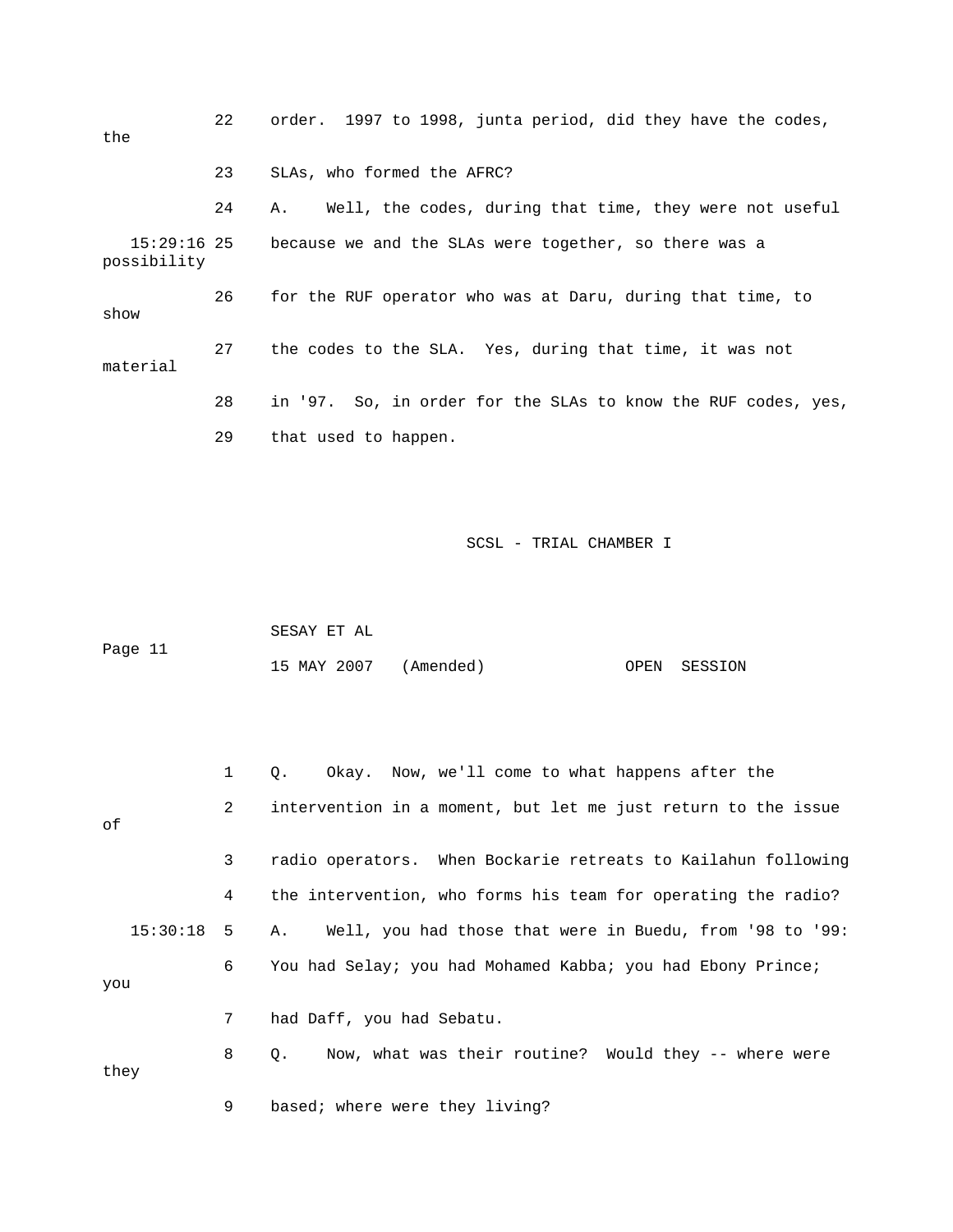| $15:31:03$ 10 |    | Α.      | They were in Buedu, with Bockarie.                               |
|---------------|----|---------|------------------------------------------------------------------|
|               | 11 | Q.      | And their daily job would be to do what, just briefly?           |
|               | 12 | Α.      | Well, they were in a shift. They had been working in             |
| others        | 13 | shifts. | If two operators were on duty for six hours, the                 |
|               | 14 |         | would come and change them for six hours on daily basis.<br>That |
| $15:31:31$ 15 |    |         | was how it operated.                                             |
|               | 16 | Q.      | Right. Was there a permanent staffing of the radio set?          |
| not           | 17 | Α.      | Yes, yes. Any station -- any station -- radio set does           |
| substations   | 18 |         | have one operator; at least it would have two.<br>Even           |
|               | 19 |         | had two operators. So they were working in shifts; that they     |
|               |    |         |                                                                  |
| $15:31:50$ 20 |    |         | would change.                                                    |
|               | 21 | Q.      | Through the night or through the day, or both?                   |
| put           | 22 | Α.      | Well, during the time of the junta, 8.00, the sets were          |
|               | 23 | off.    | But, for example, if Bockarie wanted to talk to a                |
| 9.00          | 24 |         | commander, he would say that the radio set should be up to       |
| $15:32:09$ 25 |    |         | and that he was going to talk to somebody, but it was at 8.00    |
|               | 26 |         | that they would put off the sets.                                |
|               | 27 | Q.      | Okay. Now, your team, if you had a team in the junta             |
|               | 28 |         | period, was who?                                                 |

SESAY ET AL

Page 12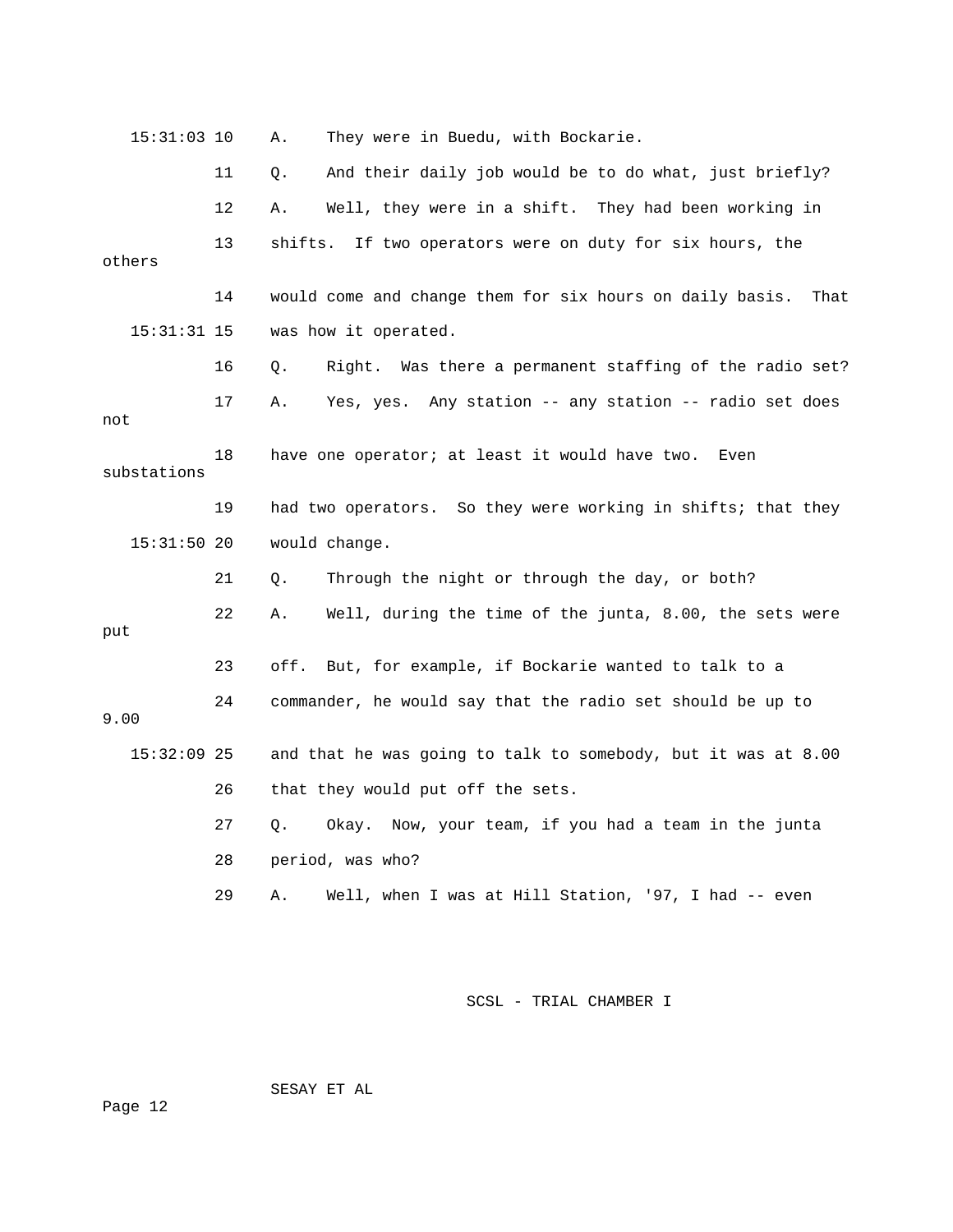|                        | 1  | Benguema, I had Tiger. Then, around November to December '97,     |
|------------------------|----|-------------------------------------------------------------------|
| So                     | 2  | Elevation; they sent Elevation to me, who would join Tiger.       |
|                        | 3  | they became two. So, I had two operators.                         |
| Kailahun               | 4  | And who, if anybody, travelled with you to<br>Q.<br>Right.        |
| 15:32:50               | 5  | during the intervention?                                          |
|                        | 6  | Well, it was Elevation that travelled with me.<br>Α.              |
|                        | 7  | What happened to Tiger?<br>Q.                                     |
|                        | 8  | Well, Tiger, he went on a patrol. He said he had his<br>Α.        |
| go.                    | 9  | family in Bo, when he asked for permission and I told him to      |
| $15:33:16$ 10          |    | When he went, it was during that time that intervention took      |
|                        | 11 | place.                                                            |
|                        | 12 | And what happened when you arrived in Buedu, in terms of<br>Q.    |
|                        | 13 | your radio set and your radio operator?                           |
|                        | 14 | Well, when I arrived at Buedu, at that time, I parked my<br>Α.    |
| $15:33:38$ 15          |    | set, because it was not useful for my own set to be on when       |
|                        | 16 | Bockarie's set was on, in Buedu, so I did not use my own set.     |
|                        | 17 | Why was it not useful?<br>Q.                                      |
| I                      | 18 | Well, at Buedu alone, you would not put two sets there.<br>Α.     |
|                        | 19 | met one set and it was being operated by the commander and I      |
| $15:34:05$ 20<br>being |    | would not switch on my own set while all the messages were        |
|                        | 21 | sent to Bockarie's station, so my own set wouldn't be useful.     |
| оf                     | 22 | Who was the senior radio operator in the RUF at the time<br>$Q$ . |
|                        | 23 | the intervention and the months after that?                       |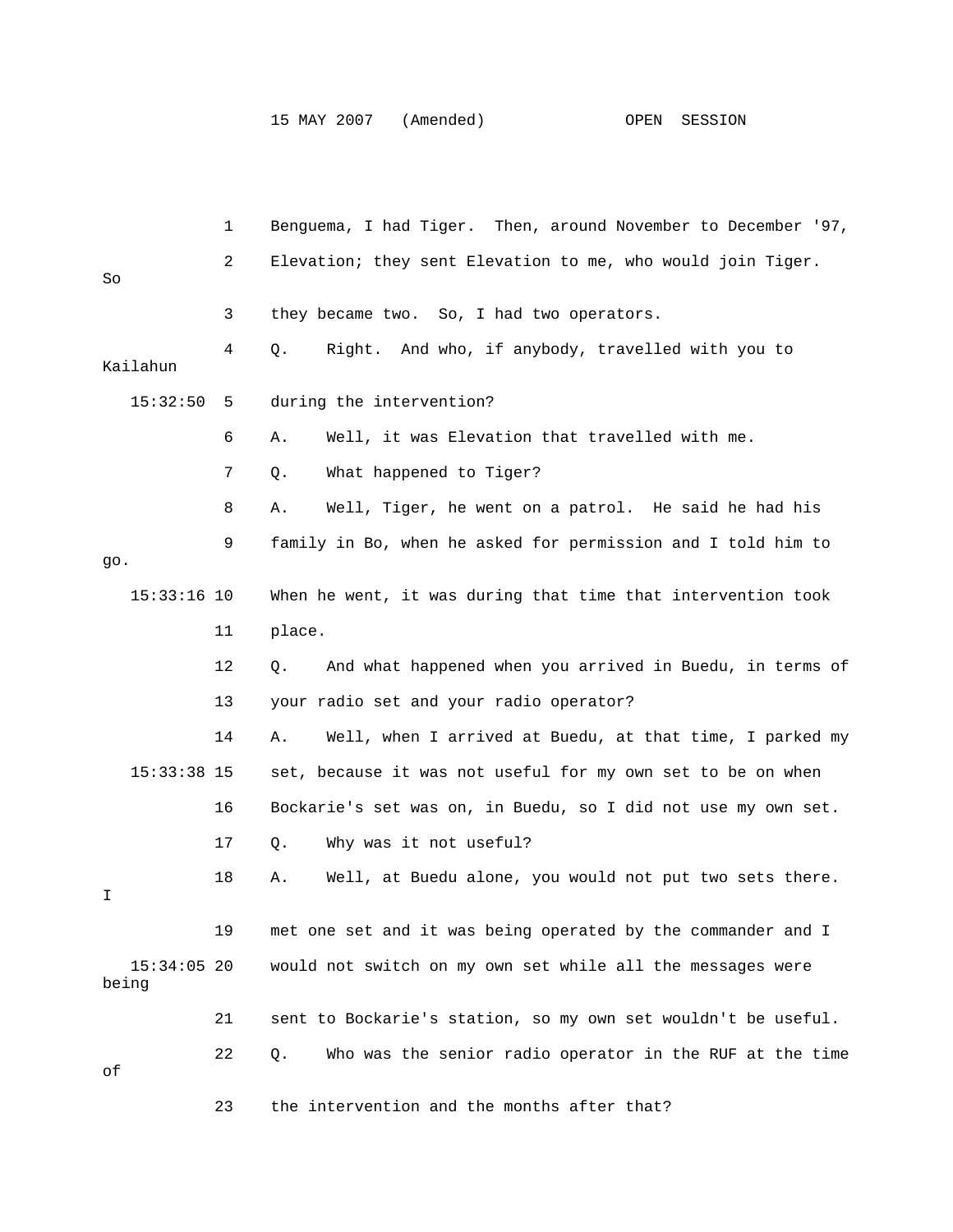24 A. Well, before the intervention, it was Alfred Brown, but, 15:34:47 25 during the intervention, he was changed by Bockarie and he

> 26 appointed Tolo. Then after the intervention, Bockarie changed 27 him again, and they appointed Selay.

- 28 Q. Why was Alfred Brown changed?
- 29 A. Well, Bockarie was angry with him. He said, when Alfred

|         | SESAY ET AL           |  |              |
|---------|-----------------------|--|--------------|
| Page 13 |                       |  |              |
|         | 15 MAY 2007 (Amended) |  | OPEN SESSION |

| So            | $1 \quad$      | Brown came to Freetown, all his friendship was with the SLAs.    |
|---------------|----------------|------------------------------------------------------------------|
| the           | $\overline{a}$ | he did not keep the RUF anymore. Rather, he did not monitor      |
| a             | 3              | operators so that was why he was changed by Bockarie. He had     |
| was           | 4              | certain group of guys who were based at Murray Town; there he    |
|               |                | $15:35:39$ 5 all the time.                                       |
| role          | 6              | Just listen to the question carefully: What was the<br>$\circ$ . |
|               | 7              | of King Perry in 1998?                                           |
| for           | 8              | Well, King Perry, in '98, he was the station commander<br>A.,    |
|               | 9              | Superman, in Kono.                                               |
| $15:35:58$ 10 |                | What did it mean to be the station commander, in Kono?<br>Q.     |
|               | 11             | What would his job be?                                           |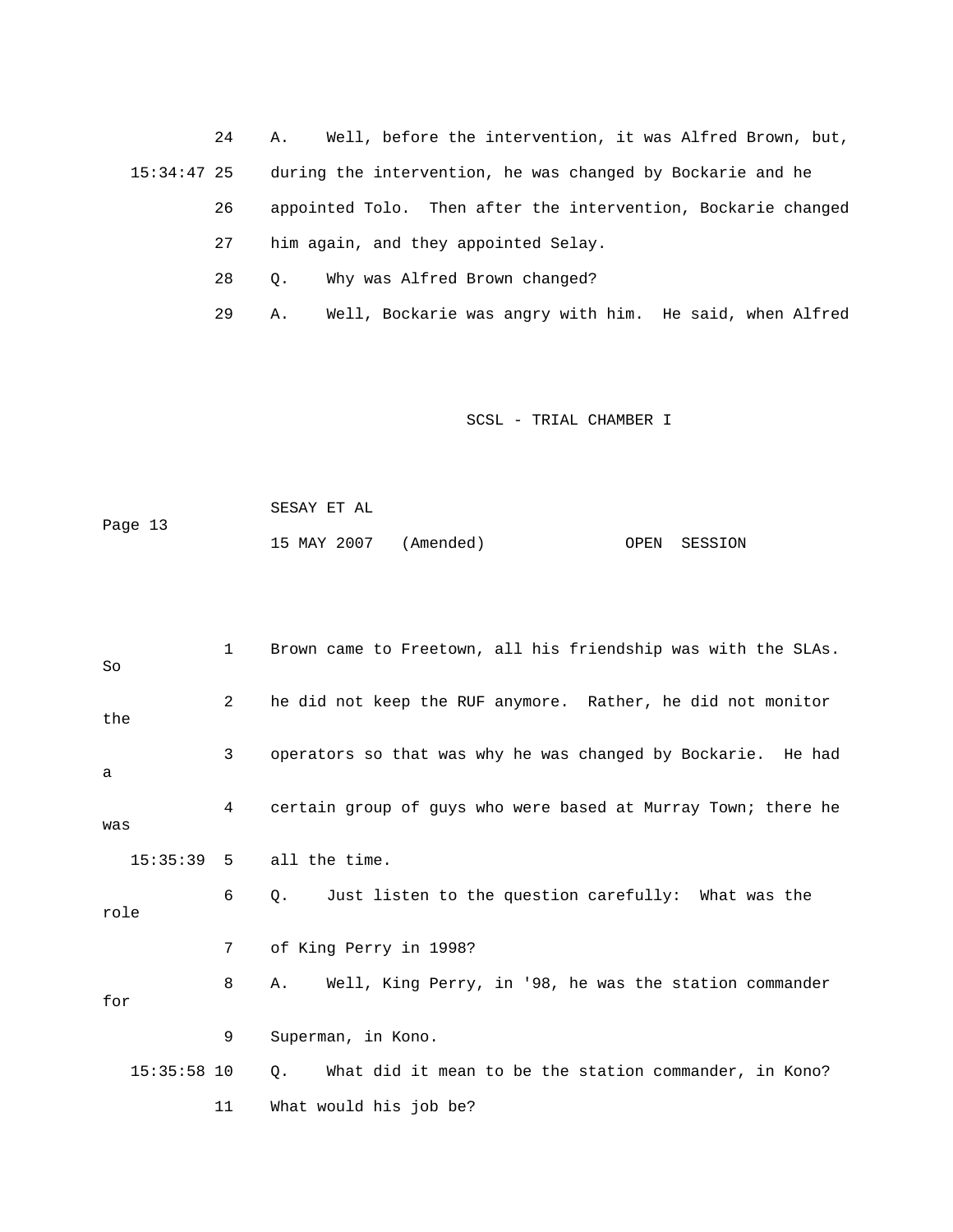| 12            | Well, that meant that he was senior to the other<br>Α.         |
|---------------|----------------------------------------------------------------|
| 13            | that were in Kono, and he had control over the set.<br>He was  |
| 14            | one that arranged the shifts, and he was the one that showed   |
| $15:36:24$ 15 | the operators should change each other. And if the commander   |
| 16            | wanted to talk to Bockarie, you would have to tell the station |
| 17            | commander for him to tell Bockarie's station to conduct the    |
| 18            | dialogue. Those were the jobs of a station commander.          |
| 19            | Q.<br>Thank you. What happened to Alfred Brown after he'd      |
| $15:36:53$ 20 | changed? Where did he go, if anywhere?                         |
| 21            | Well, Alfred Brown was just in Freetown in '97.<br>Α.<br>Then, |
| 22            | -- during the intervention in February '98, he retreated to    |
| 23            | From Kono, by then $-$                                         |
| 24            | So he stayed in Kono for how long?<br>О.                       |
| $15:37:18$ 25 | Well, I cannot tell the exact month, but he was in Kono<br>Α.  |
| 26            | some time, before he left Kono.                                |
| 27            | We'll come to that later then. Let me ask you another<br>Q.    |
| 28            | question. Did you have access or did you use the radio set in  |
| 29            | Buedu before you moved to Pendembu?                            |
|               |                                                                |

SESAY ET AL

Page 14

15 MAY 2007 (Amended) OPEN SESSION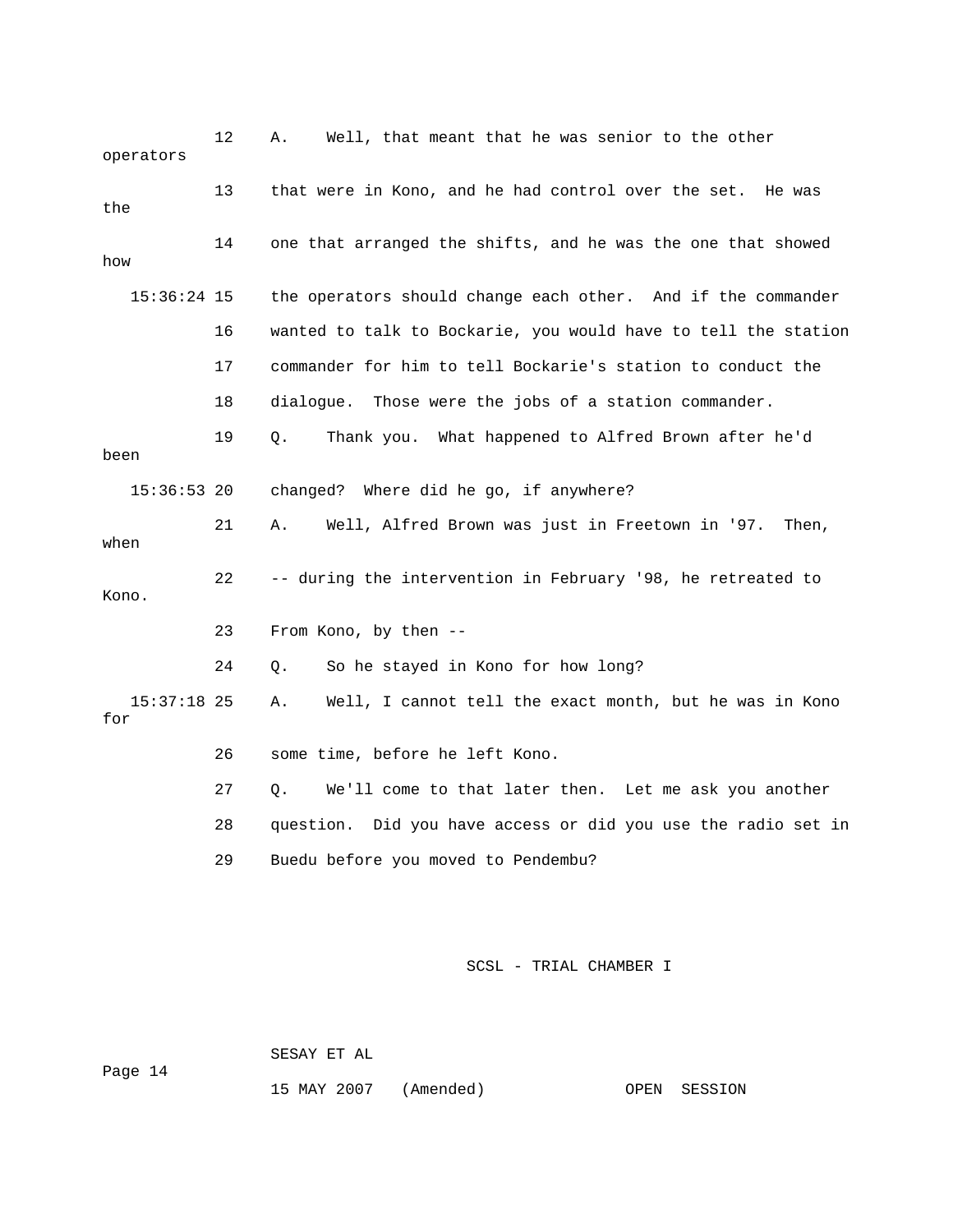| not                    | 1  | Α.        | Well, the message that I received from Kono, they did           |
|------------------------|----|-----------|-----------------------------------------------------------------|
|                        | 2  |           | send them to me.<br>The messages went to Bockarie, so I did not |
| time                   | 3  |           | have anything through which I would send messages, so -- the    |
|                        | 4  |           | I was in Buedu before I went to Pendembu.                       |
| 15:38:18               | 5  | Q.        | Thank you. Did you have an adjutant when you arrived in         |
|                        | 6  |           | Buedu, after the intervention? You, personally?                 |
| not                    | 7  | Α.        | At that time, my adjutant was not with me.<br>I did<br>No.      |
|                        | 8  | have $--$ |                                                                 |
| Sesay,                 | 9  | Q.        | Sorry, I interrupted. Repeat what you just said, Mr             |
| $15:38:48$ 10          |    | please?   |                                                                 |
| when                   | 11 | Α.        | I said, during this time, I did not have any adjutant           |
|                        | 12 |           | I was in Buedu.                                                 |
|                        | 13 | Q.        | What was the role of an adjutant?                               |
|                        | 14 | Α.        | Well, he's just like a secretary: To write letters; to          |
| $15:39:06$ 15<br>total |    |           | know the area in which the commander was based; to know the     |
|                        | 16 |           | manpower; the number of arms; and to take minutes during        |
|                        | 17 | meetings. |                                                                 |
|                        | 18 | Q.        | When you moved to Pendembu, did you have a radio set?           |
|                        | 19 | Α.        | Yes, I had a set.                                               |
| $15:39:25$ 20          |    | Q.        | Who was your operator or operators?                             |
|                        | 21 | Α.        | It was -- they were Tiger and Elevation.                        |
|                        | 22 | Q.        | And did you have an adjutant, at that stage?                    |
|                        | 23 | Α.        | No.                                                             |
|                        | 24 | Q.        | Did you ever have an adjutant?                                  |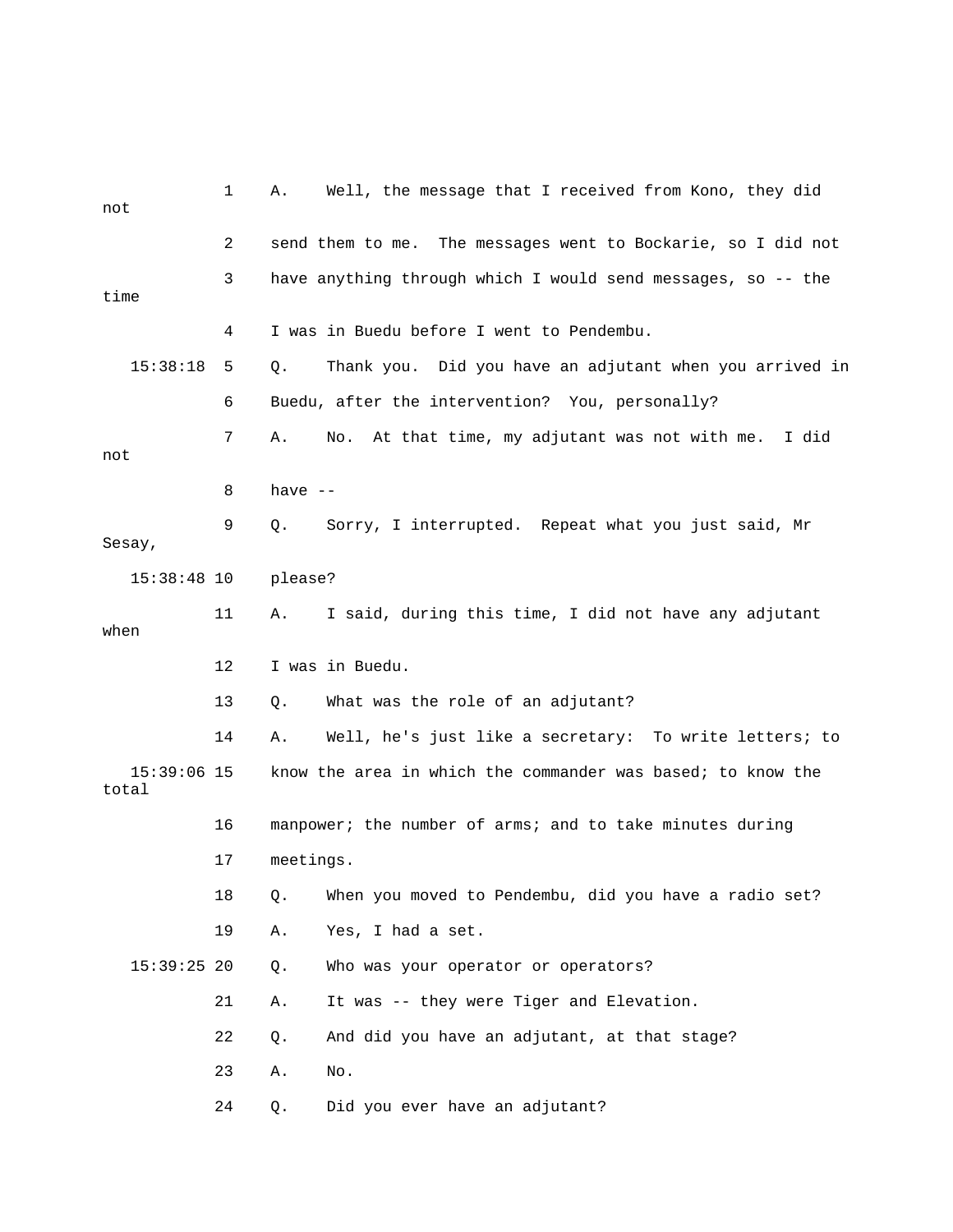15:39:50 25 A. Yes, I had an adjutant. 26 Q. When did you get an adjutant? 27 A. Well, for the first time, it was in December '93, at Koindu 28 area.

29 Q. Okay. Let's go back to the indictment period. When,

|         | SESAY ET AL           |  |              |
|---------|-----------------------|--|--------------|
| Page 15 |                       |  |              |
|         | 15 MAY 2007 (Amended) |  | OPEN SESSION |

|      |               | 1  | during the indictment period, did you have an adjutant?       |
|------|---------------|----|---------------------------------------------------------------|
|      |               | 2  | Say again.<br>Α.                                              |
|      |               | 3  | When, during the indictment period, did you have an<br>Q.     |
|      |               | 4  | adjutant?                                                     |
| me   | 15:40:23      | 5  | Well, it was from March '97 when Foday Sankoh promoted<br>Α.  |
| time |               | 6  | to lieutenant-colonel, battle-group commander. That was the   |
| area |               | 7  | that I called my adjutant that I was working with when I was  |
|      |               | 8  | commander, Samuel Jabba.                                      |
|      |               | 9  | Samuel Jabba?<br>Q.                                           |
|      | $15:40:45$ 10 |    | Α.<br>Yes.                                                    |
|      |               | 11 | So when did Samuel Jabba stop working for you, then, so<br>Ο. |
|      |               | 12 | that you didn't have one, as you told us, in Buedu?           |
|      |               | 13 | You mean '98?<br>Α.                                           |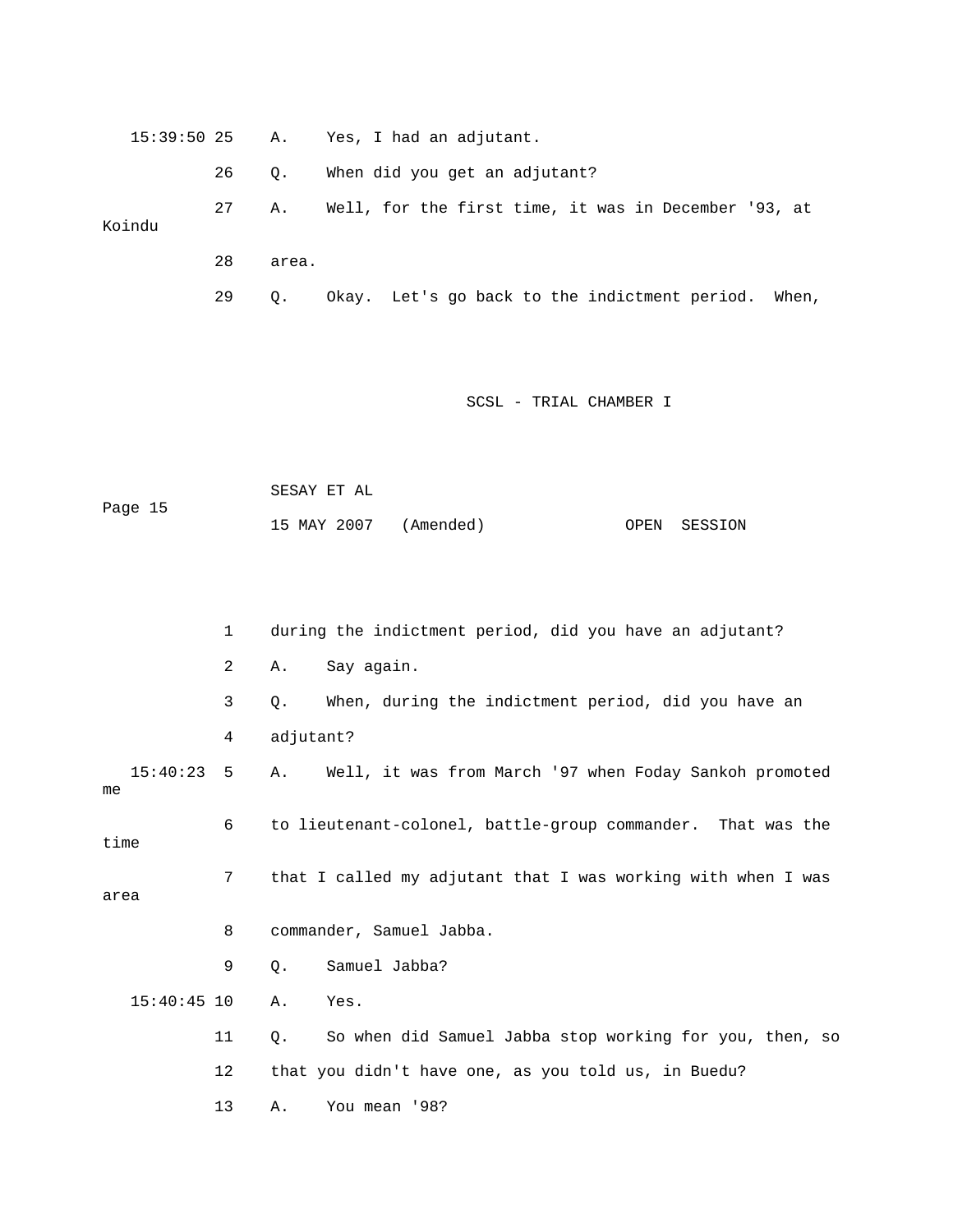14 Q. Yes.

| $15:41:00$ 15<br>have |    | Well, I did not have any job which an adjutant should<br>Α.       |
|-----------------------|----|-------------------------------------------------------------------|
| was                   | 16 | That was why I did not bother him to stay with me.<br>done.<br>He |
|                       | 17 | in his home town Dia.                                             |
| your                  | 18 | So when did you, if at all, employ an adjutant after<br>Q.        |
|                       | 19 | time in Pendembu, or during your time in Pendembu?                |
| $15:41:27$ 20         |    | Well, when I went to Kono, in December '98.<br>Α.                 |
|                       | 21 | Well, why did you take one at this stage?<br>$Q$ .                |
|                       | 22 | Well, it was the same man that I called because, during<br>Α.     |
|                       | 23 | that time, I was going to take up an assignment. In that          |
|                       | 24 | particular assignment, I had the last say in the area and,        |
| $15:41:55$ 25<br>I.   |    | because of that, I was supposed to have an adjutant. Because      |
| going                 | 26 | was the commander who was going to base in Kono, or who was       |
|                       | 27 | for the attack on Kono, so I was supposed to have an adjutant.    |
| onwards;              | 28 | And when did Superman have an adjutant, from 1996<br>Q.           |
|                       | 29 | when did he have one?                                             |

|         | SESAY ET AL           |  |              |
|---------|-----------------------|--|--------------|
| Page 16 |                       |  |              |
|         | 15 MAY 2007 (Amended) |  | OPEN SESSION |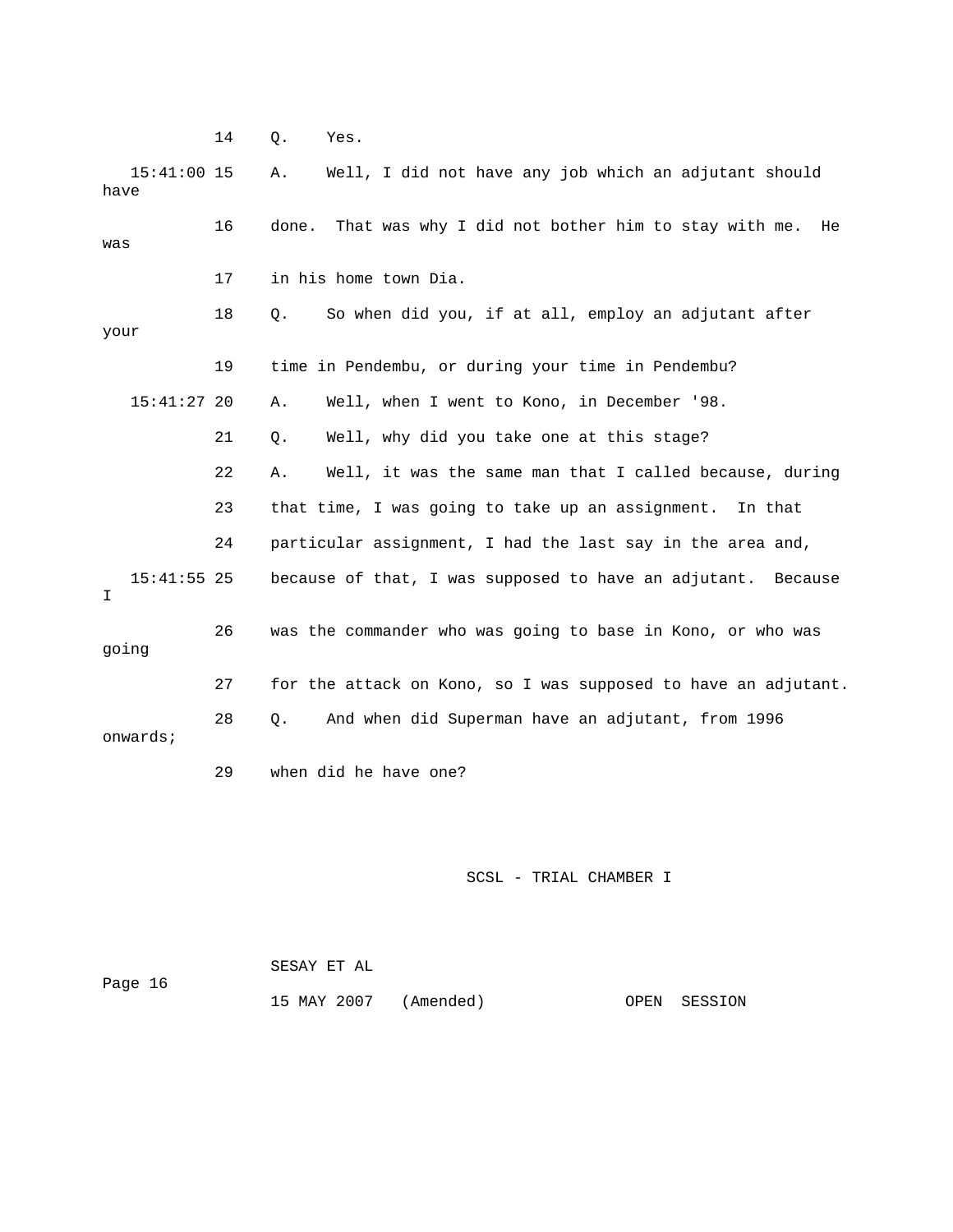| was                   | 1  | Well, I had told you that, I said, all the time the RUF<br>Α.  |
|-----------------------|----|----------------------------------------------------------------|
|                       | 2  | in the jungle, I was not there, and I wouldn't be able to tell |
|                       | 3  | you the exact month or the year when Superman had an adjutant, |
| I.                    | 4  | from '94 to '97. I can only tell you that, when I was -- when  |
| 15:42:40<br>the       | 5  | met with the AFRC for the first time in Freetown, I saw Jusu,  |
| but                   | 6  | fellow, they called him JU, who was the adjutant to Superman,  |
| before                | 7  | I did not know the exact time that he had been an adjutant     |
|                       | 8  | that time.                                                     |
|                       | 9  | Do you know if he had an adjutant, in Kono, in 1998?<br>Q.     |
| $15:43:03$ 10         |    | Well, it was the same JU who was the adjutant for him in<br>Α. |
|                       | 11 | Kono.                                                          |
|                       | 12 | All right. Now, where was the radio set in Pendembu in<br>Q.   |
|                       | 13 | relation to your house?                                        |
| which                 | 14 | Well, it was the house which was before the house in<br>Α.     |
| $15:43:31$ 15         |    | I lived.<br>There, the set was.                                |
|                       | 16 | Would you go to the radio set personally?<br>Q.                |
|                       | 17 | Well, I used to go there if I wanted to send a message,<br>Α.  |
|                       | 18 | which was a quick message, if I did not want to call the       |
|                       | 19 | operator, or if the operator -- Bockarie wanted to talk to me, |
| $15:44:01$ 20<br>this |    | and the operator would call me and I'll go there. Besides      |
|                       | 21 | incident, I would not just sit there to monitor.               |
|                       | 22 | Well, did you have anybody monitoring the radio set?<br>Q.     |
|                       | 23 | Well, during '98, it was only one monitoring that was in<br>Α. |
|                       | 24 | Buedu. But in Pendembu, we did not monitor. To say that, we    |
| $15:44:24$ 25         |    | we had a set which was only there to monitor. It was only in   |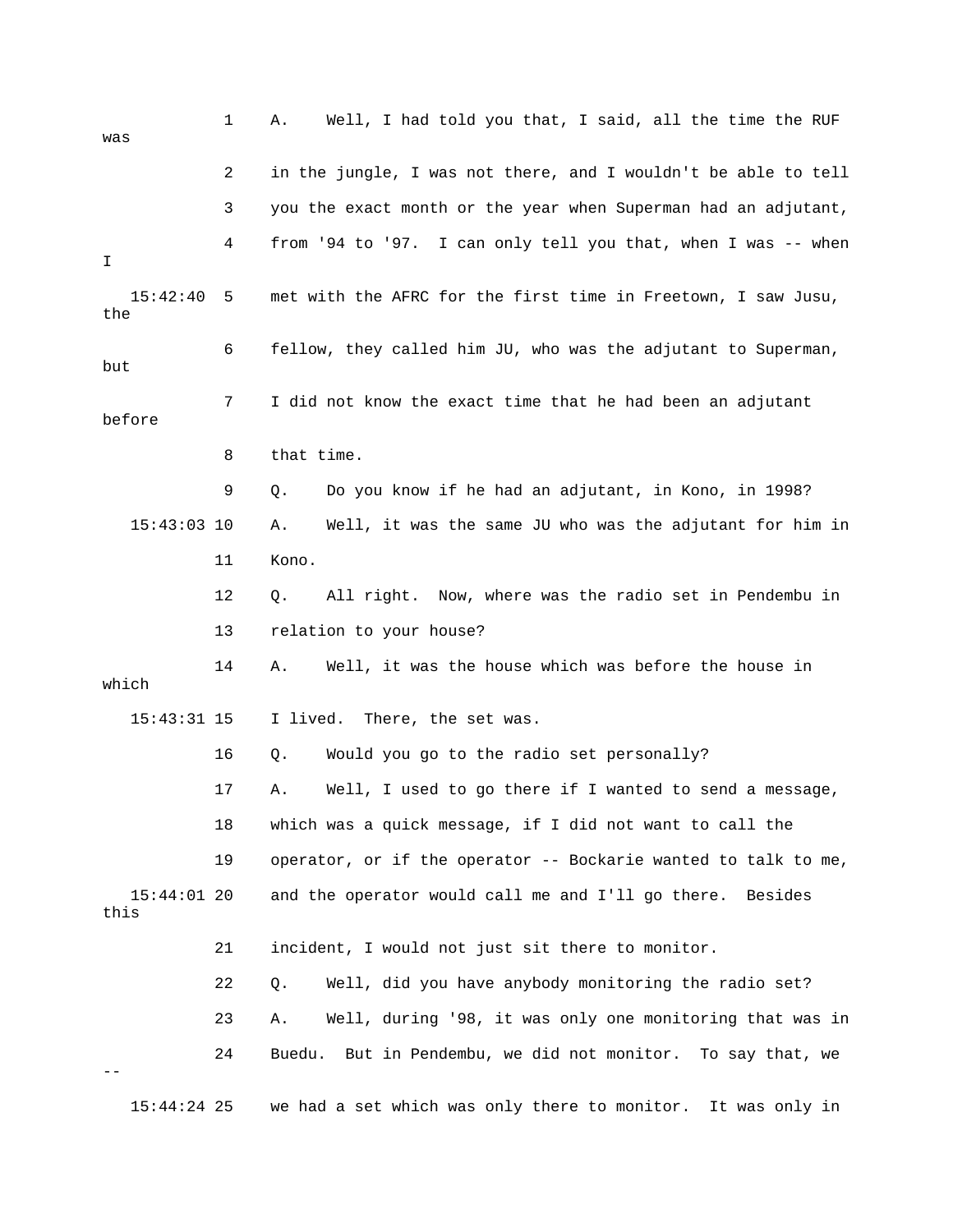26 Buedu that it was with Bockarie.

 27 Q. Now, before I just delve into that in more detail, were 28 there other radio sets in Pendembu and at those front lines we've

29 heard about, in 1998?

|         | SESAY ET AL           |  |              |
|---------|-----------------------|--|--------------|
| Page 17 | 15 MAY 2007 (Amended) |  | OPEN SESSION |

| set,               | $\mathbf{1}$   | Well, before I went there, yes. Denis Lansana had a<br>А.        |  |
|--------------------|----------------|------------------------------------------------------------------|--|
|                    | $\overline{2}$ | but when I arrived there --                                      |  |
|                    | 3              | Just give us who was there when you arrived and who<br>$\circ$ . |  |
|                    | 4              | remained, during your time in Pendembu?                          |  |
| 15:45:02           | - 5            | A. Before I arrived there, it was Denis Lansana that was         |  |
|                    | 6              | there.                                                           |  |
|                    | 7              | As a radio operator?<br>0.                                       |  |
|                    | 8              | No.<br>Α.                                                        |  |
| radio              | 9              | What I'm interested in was whether there were other<br>Q.        |  |
| 15:45:17 10<br>you |                | sets in Pendembu or at the front lines, which you've told us     |  |
|                    | 11             | were supervising, during your time in Pendembu?                  |  |
| and                | 12             | Well, there was a set at Pendembu before I went there,<br>Α.     |  |
| there              | 13             | there was a set in the three targets. Including Baiwala,         |  |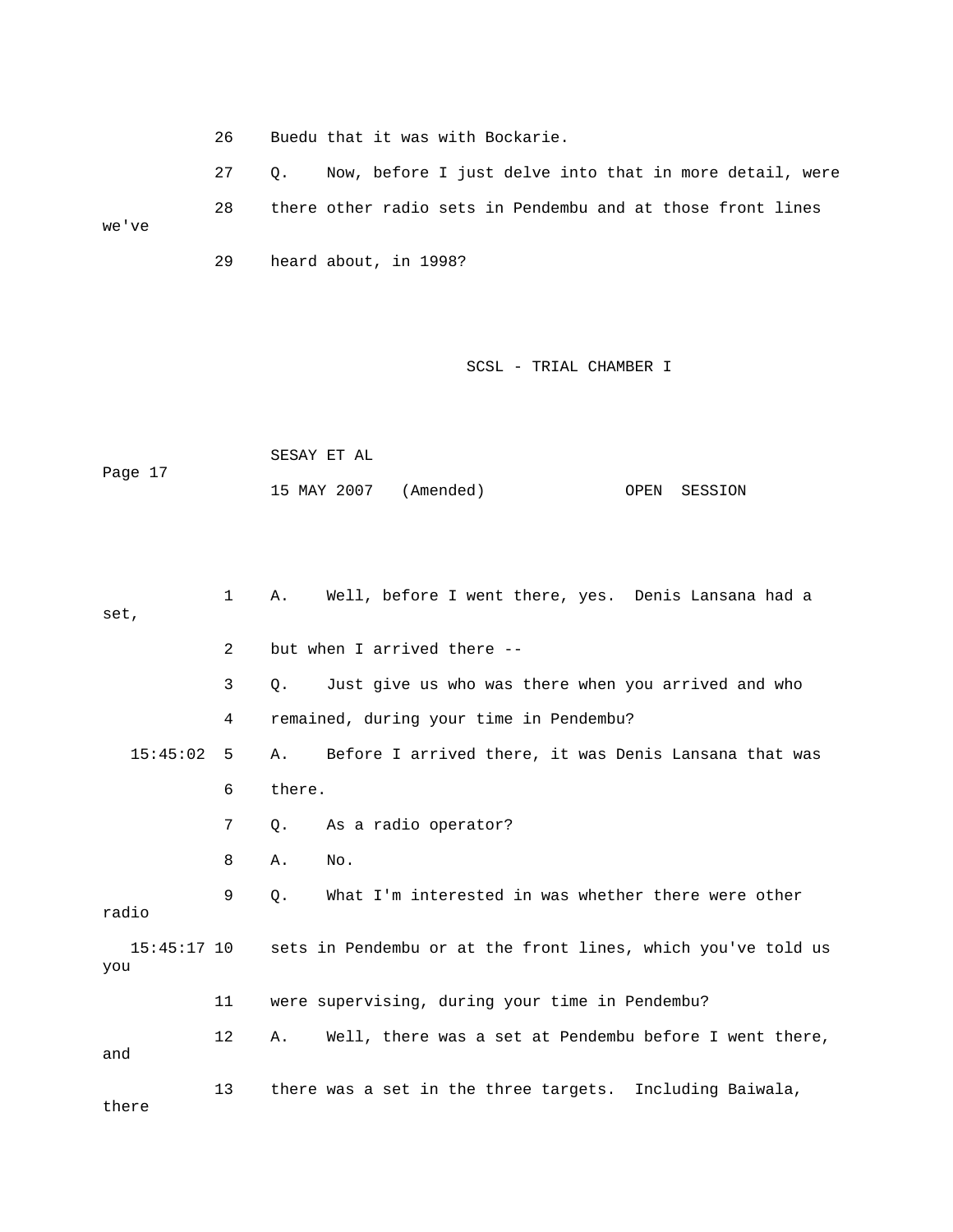|                         | 14 | was also a set there.                                          |  |  |  |  |
|-------------------------|----|----------------------------------------------------------------|--|--|--|--|
| $15:45:39$ 15<br>it     |    | Is B-E-R-A-W-A -- sorry, my spelling is appalling.<br>Q.<br>Is |  |  |  |  |
|                         | 16 | $B-E-W-A-L-A?$                                                 |  |  |  |  |
|                         | 17 | $It's B-A-I-W-A-L-A.$<br>Α.                                    |  |  |  |  |
|                         | 18 | Thank you. So there was a radio set in Mobai,<br>Q.<br>Okay.   |  |  |  |  |
|                         | 19 | Baima, and Kuiva, and Baiwala?                                 |  |  |  |  |
| $15:46:08$ 20<br>Mobai; |    | Well, there was a set at Baima; there was a set at<br>Α.       |  |  |  |  |
|                         | 21 | there was a set at Kuiva; there was a set at Baiwala. Baiwala  |  |  |  |  |
| Baiwala                 | 22 | was very close to the borderline, so the set that was at       |  |  |  |  |
|                         | 23 | was for the rear, towards the border.                          |  |  |  |  |
|                         | 24 | Now, in 1998, how often was your set communicating with<br>О.  |  |  |  |  |
| $15:46:35$ 25           |    | these front line sets? Just give us a picture of the type of   |  |  |  |  |
|                         | 26 | frequency of communications, please.                           |  |  |  |  |
| to                      | 27 | Well, just like I told you, I said, I would not be able<br>Α.  |  |  |  |  |
|                         | 28 | show how many frequencies were in the set. But the set at      |  |  |  |  |
| messages                | 29 | Pendembu had been operating on a daily basis to receive        |  |  |  |  |

|         | SESAY ET AL           |  |              |
|---------|-----------------------|--|--------------|
| Page 18 |                       |  |              |
|         | 15 MAY 2007 (Amended) |  | OPEN SESSION |

 1 and transmit messages to the front line target, including Baiwala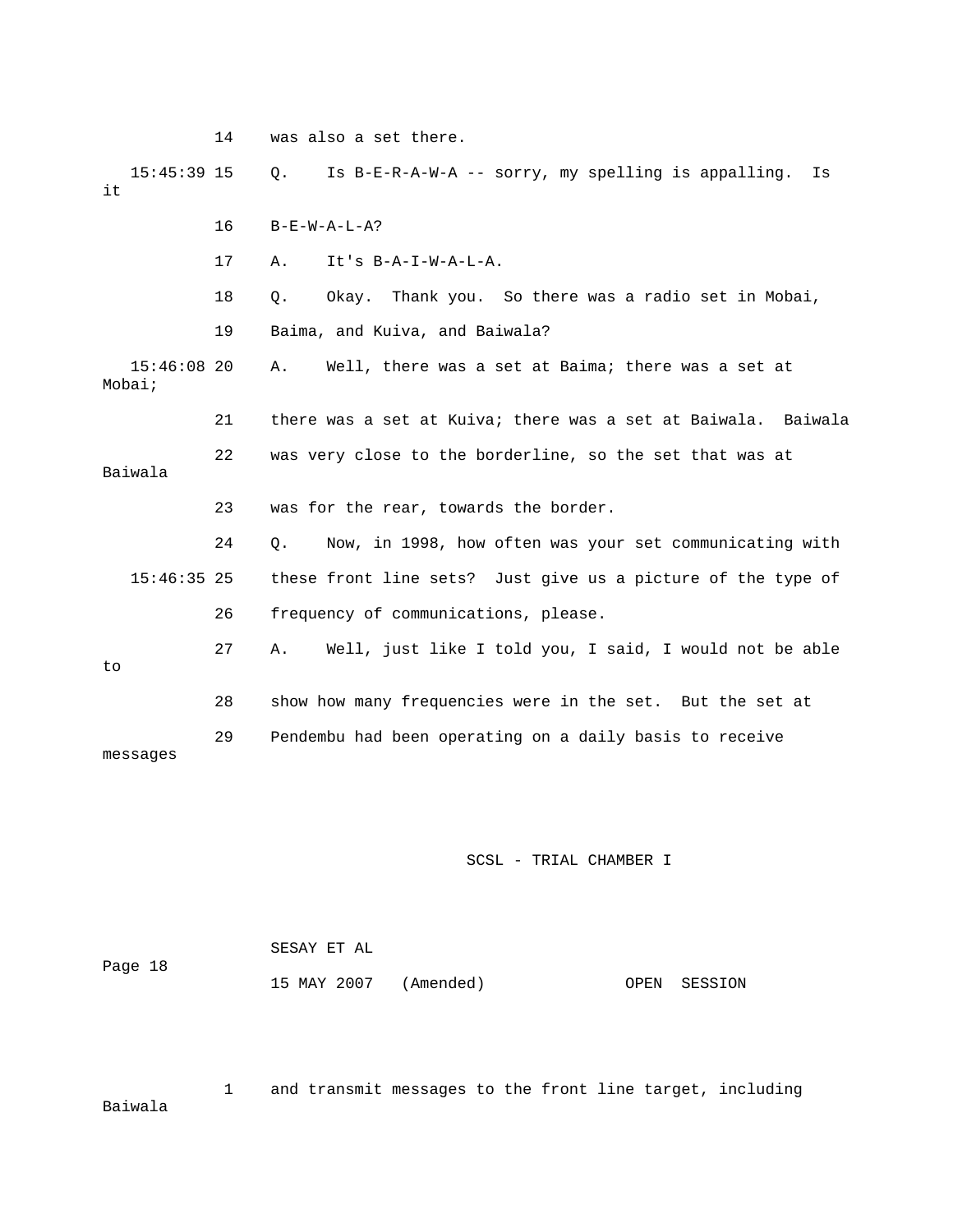2 or the set at Buedu.

 3 Q. Well, was there communication on a daily, weekly, monthly 4 basis? What kind of communication between these various sets 15:47:23 5 that you've talked about? 6 A. Well, the set at Baima, Mobai, Kuiva, they communicated 7 with my own set at Pendembu on a daily basis, because every 8 morning they would tell my station, that there was no problem. 9 There has been no attack from the enemies. So, that was on a 15:47:44 10 daily basis. 11 Q. Well, would anything other than -- well, how often would 12 situation reports come in to you at Pendembu from the front 13 lines? 14 A. Well, based on what would happen at the front line, if 15:48:05 15 there was any attack, they would send to me and they would say 16 that they had attacked Baima, or that they attacked Benduma, or 17 they had attacked Kuiva. 18 Q. And would these communications come through general 19 frequencies or subfrequencies, generally? 15:48:22 20 A. Well, if it was information to only show that enemy had 21 attacked, it would be spoken through the general frequency. But 22 if they wanted to send a message, they would shoot onto a 23 subfrequency, because did not send a message through the general 24 frequency, which was the national. So they were only there to 15:48:46 25 contact the stations that you wanted to -- 26 THE INTERPRETER: Your Honours, would the witness go a 27 little bit slow.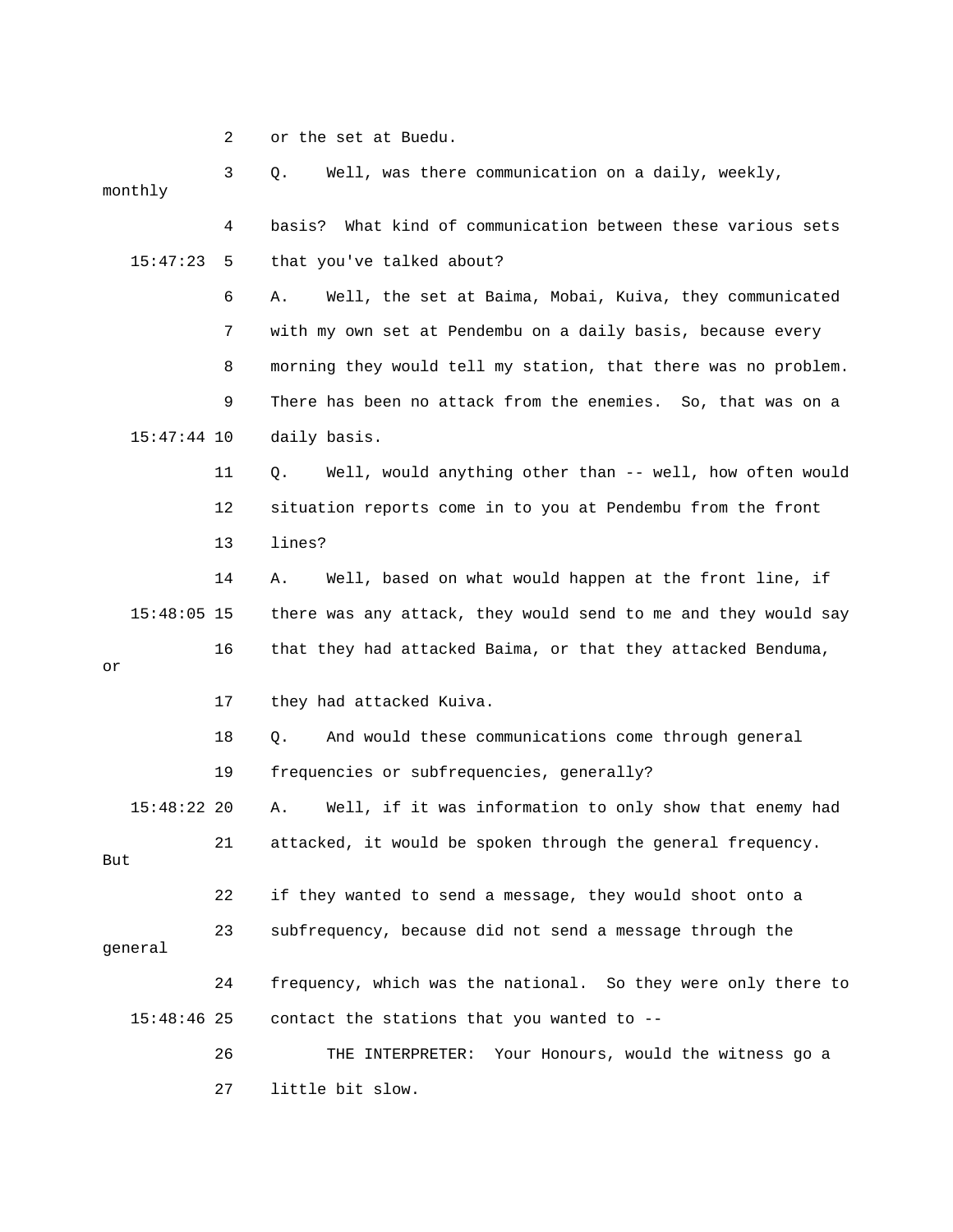# 28 MR JORDASH:

29 Q. Sorry, go back, Mr Sesay, last two sentences.

| Page 19 | SESAY ET AL           |  |              |
|---------|-----------------------|--|--------------|
|         | 15 MAY 2007 (Amended) |  | OPEN SESSION |

|                       | $\mathbf 1$ | I said, for example, if they attacked Baima, then the<br>Α.   |
|-----------------------|-------------|---------------------------------------------------------------|
| the                   | 2           | operator at Baima would call my own operator in Pendembu on   |
|                       | 3           | national frequency. Then he would say -- he would tell him to |
|                       | 4           | shoot [as interpreted] to another frequency through which he  |
| 15:49:18              | 5           | would send a message, to say that they had been attacked.     |
| subfrequency?         | 6           | So what kind of messages would go through the<br>Q.           |
|                       | 7           | Was it just attack messages, messages about attacks, or were  |
|                       | 8           | there other types of communication?                           |
| because               | 9           | Well, other type of communication would go through,<br>Α.     |
| $15:49:40$ 10<br>tell |             | the procedure -- the operators were trained, and they would   |
|                       | 11          | them that they should not send a message on the national      |
|                       | 12          | frequency.                                                    |
|                       | 13          | But what kind of detail would be communicated over the<br>О.  |
|                       | 14          | subfrequencies? What kind of detail needed to go on the       |
| $15:49:56$ 15         |             | subfrequencies rather than the general frequency?             |
| the                   | 16          | But if you engage the general frequency, then how would<br>Α. |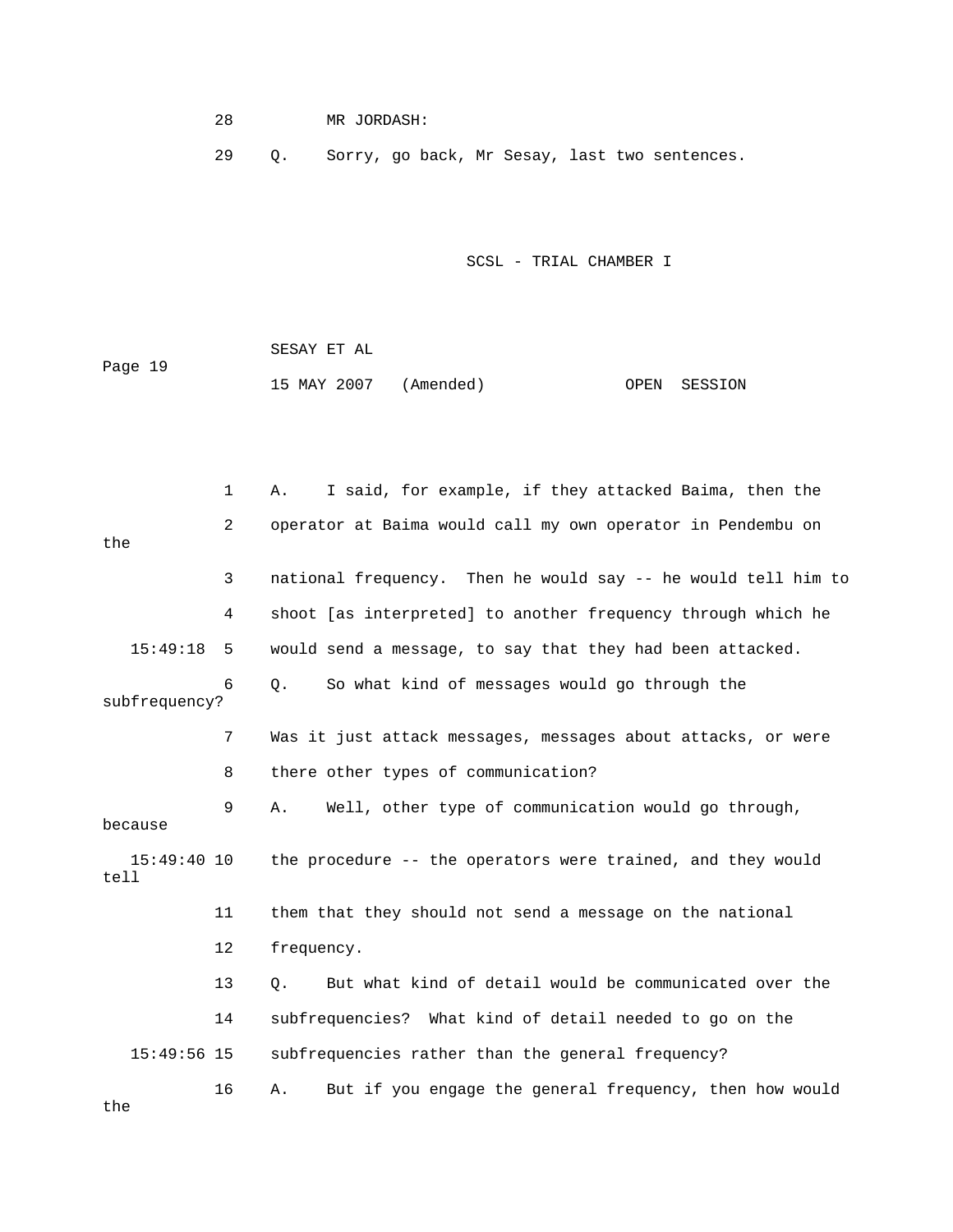| that's                | 17 | other stations be able to contact the other stations?<br>So      |
|-----------------------|----|------------------------------------------------------------------|
|                       | 18 | why you should switch over to another frequency.                 |
| question              | 19 | I am not sure if there is a problem with my<br>Q.<br>Yes.        |
| $15:50:19$ 20<br>told |    | or the translation, or what, but what I'm asking is: you've      |
| be                    | 21 | us that subfrequencies were used for information which was to    |
|                       | 22 | kept private; am I correct so far?                               |
|                       | 23 | Well, I mean $--$<br>Α.                                          |
| it                    | 24 | No, no, don't leap into an explanation, just answer.<br>Q.<br>Is |
| $15:50:41$ 25         |    | right that that's what you've said so far?                       |
|                       | 26 | Yes, yes.<br>Α.                                                  |
|                       | 27 | Now, when you were in Pendembu, as commander there, what<br>Q.   |
| you                   | 28 | kind of detail did you have or expect to have communicated to    |
|                       | 29 | from the front lines on the subfrequencies?                      |
|                       |    |                                                                  |

| Page 20 | SESAY ET AL           |  |              |
|---------|-----------------------|--|--------------|
|         | 15 MAY 2007 (Amended) |  | OPEN SESSION |

 1 A. Well, my own job was to just receive radio messages from 2 the operator. Then I would read these messages. If it was a 3 problem that I was able to solve, then I would take action to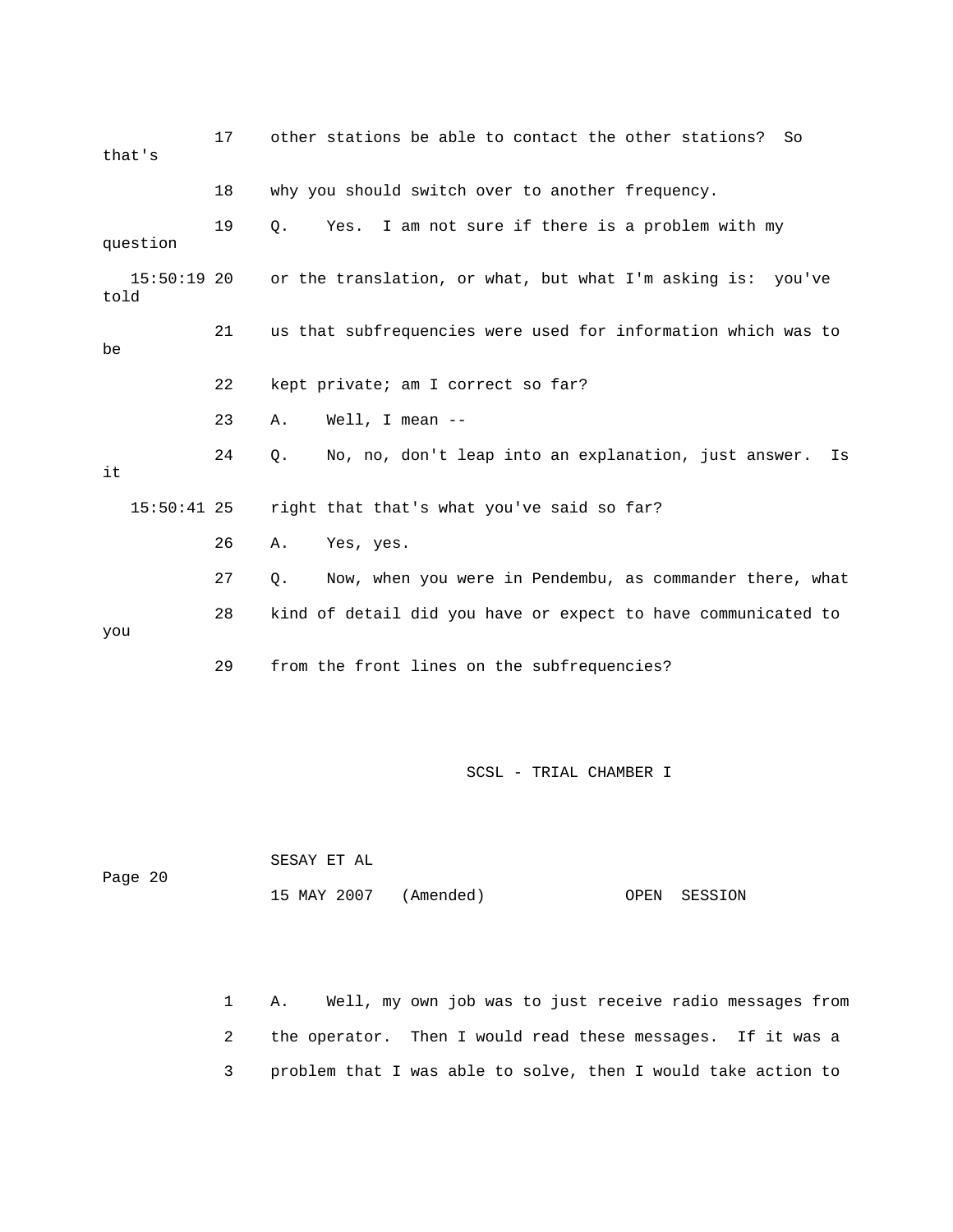| the   |                               | 4  | solve that problem. If I was not able to, then I would pass     |
|-------|-------------------------------|----|-----------------------------------------------------------------|
|       | 15:51:25                      | 5  | information to Bockarie. Like, for example, if it was an        |
|       |                               | 6  | attack -- if it was an attack message, then I would tell the    |
| SO    |                               | 7  | radio operator to send the same radio message to Sam Bockarie   |
|       |                               | 8  | that he would know.                                             |
|       |                               | 9  | It's -- I'm going to just try once more:<br>Q.<br>No.<br>What   |
|       | $15:51:44$ 10<br>communicated |    | information did you regard as private and therefore             |
|       |                               | 11 | with the front lines on the subfrequencies?                     |
|       |                               | 12 | Well, that was not private. This was about the RUF.<br>Α.<br>An |
|       |                               | 13 | attack was a general business. It was not private.              |
|       |                               | 14 | Right. That's what I'm getting at. What was private so<br>Q.    |
|       | $15:52:15$ 15                 |    | that you communicated on the subfrequencies?                    |
| had a |                               | 16 | Well, for example, if an officer was at Baima, and he<br>Α.     |
|       |                               | 17 | friend that he wanted to talk to at Pendembu, he would talk to  |
|       | Pendembu.                     | 18 | the operator. Then they would talk to the operator in           |
| to    |                               | 19 | Then they would leave the national frequency and they would go  |
|       | $15:52:36$ 20                 |    | the subfrequency. Then they would communicate and they would    |
|       |                               | 21 | converse.                                                       |
|       |                               | 22 | Well, what about RUF operations? Was any of that on the<br>Q.   |
|       |                               | 23 | subfrequencies when you were in Pendembu?                       |
| that  |                               | 24 | Well, it was the same frequencies, but the problem was<br>Α.    |
|       | $15:52:52$ 25                 |    | the messages were coded.                                        |
|       |                               | 26 | Okay.<br>Q.                                                     |
|       |                               | 27 | I'll come back to this. I think we've got<br>MR JORDASH:        |
|       |                               | 28 | some communication difficulties today.                          |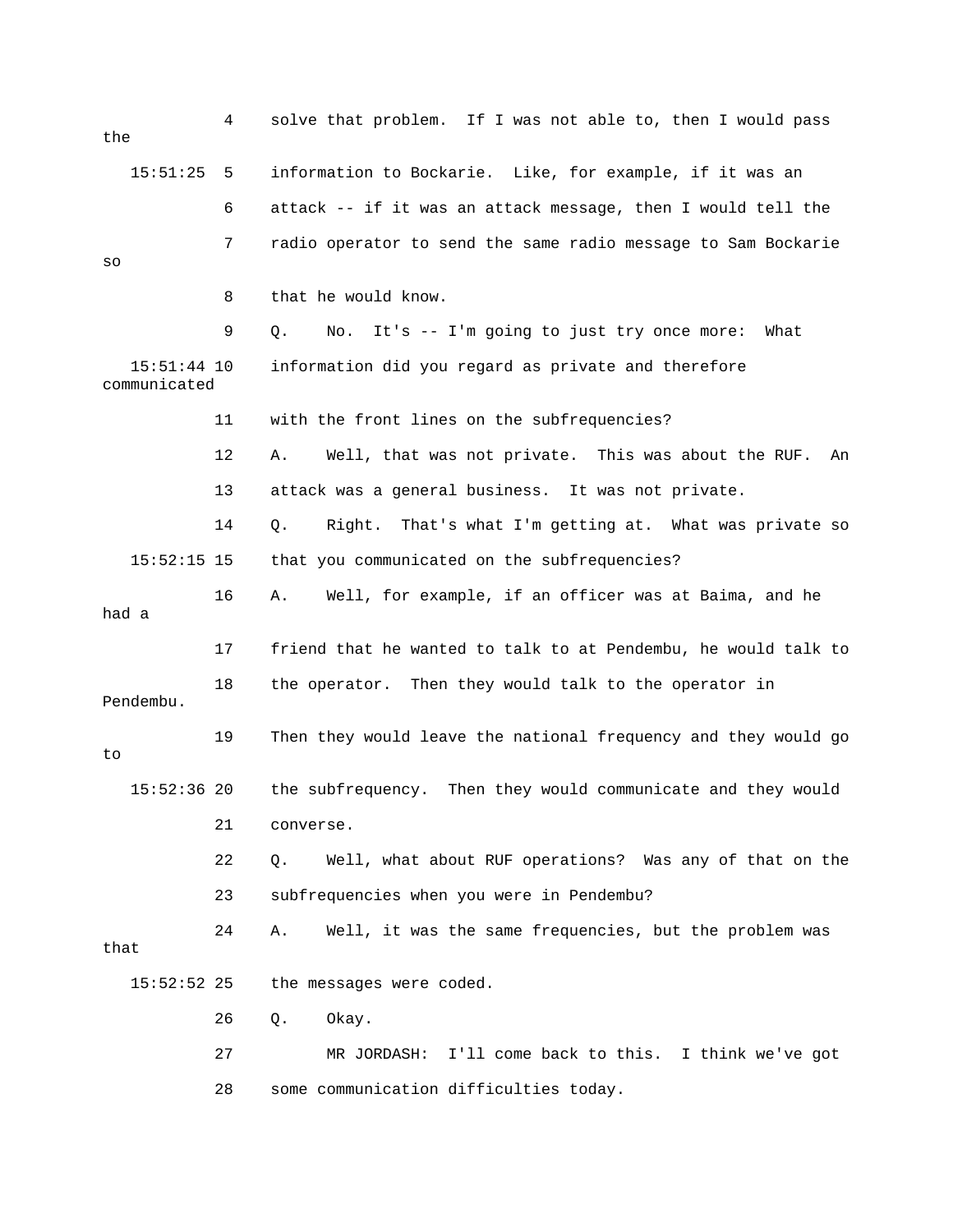29 JUDGE BOUTET: Just to complicate it a bit more, I'm just

### SCSL - TRIAL CHAMBER I

|         | SESAY ET AL           |  |              |
|---------|-----------------------|--|--------------|
| Page 21 |                       |  |              |
|         | 15 MAY 2007 (Amended) |  | OPEN SESSION |

 1 trying to understand this subfrequency and this coding. My 2 understanding was what has been referred to as the national 3 frequency, whereas the witness -- as Mr Sesay has said, if there 4 is an attack, they are discussing an attack, it's on a national 15:53:30 5 network, you don't go on private one. But to go on what you call 6 a private one, Mr Sesay, it means that you and the person that 7 you're calling both have access to the code. So it is private, 8 but anybody that would have access to the code could hear what 9 you are talking; am I understanding what you're saying right? It 15:53:55 10 will not be on the national network, but anybody having the code 11 could, in theory, listen to what you say? 12 THE WITNESS: Of course, My Lord, as long as you have the 13 code, if a message is transmitted on the code and you had the 14 code, you would understand what transpired. 15:54:18 15 JUDGE BOUTET: And the commanders, or the senior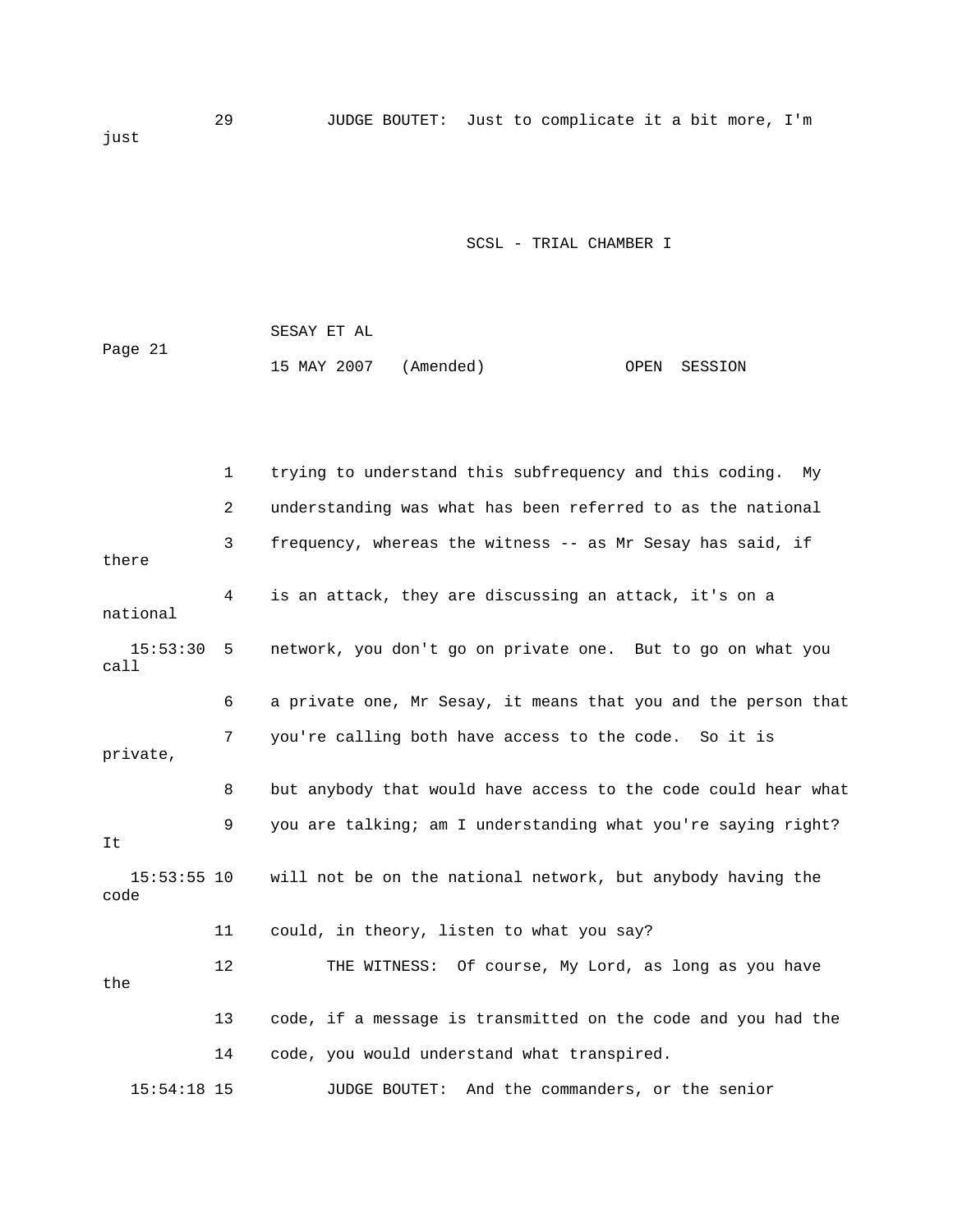|                      | 16 | commanders, had the code? I mean, if we are talking RUF        |
|----------------------|----|----------------------------------------------------------------|
|                      | 17 | commanders, senior RUF commanders would normally have these    |
|                      | 18 | codes?                                                         |
|                      | 19 | THE WITNESS: No, My Lord, it was not we, the commanders        |
| $15:54:32$ 20        |    | that would have the code. The code belonged to the radio       |
|                      | 21 | operators. They were the ones that had the codes. The radio    |
| When                 | 22 | station commanders, they were the ones that had the code.      |
|                      | 23 | they received a message, they would decode these messages, and |
|                      | 24 | they would write the message and they would give you, the      |
| $15:54:47$ 25<br>and |    | commander, to read it. And you, the commander, would respond   |
|                      | 26 | they would decode it again and send the radio message.         |
|                      | 27 | When I said the senior commander, I mean<br>JUDGE BOUTET:      |
|                      | 28 | your radio operators. Senior commanders had radio operators    |
| оf                   | 29 | assigned to them. And your radio operators or radio operators  |

 SESAY ET AL Page 22 15 MAY 2007 (Amended) OPEN SESSION

> 1 senior commanders would get these messages, or will have those 2 codes and then would decipher the code and give the message to 3 you; that's the way it worked?

4 THE WITNESS: Yes, My Lord, but it was based on whether

my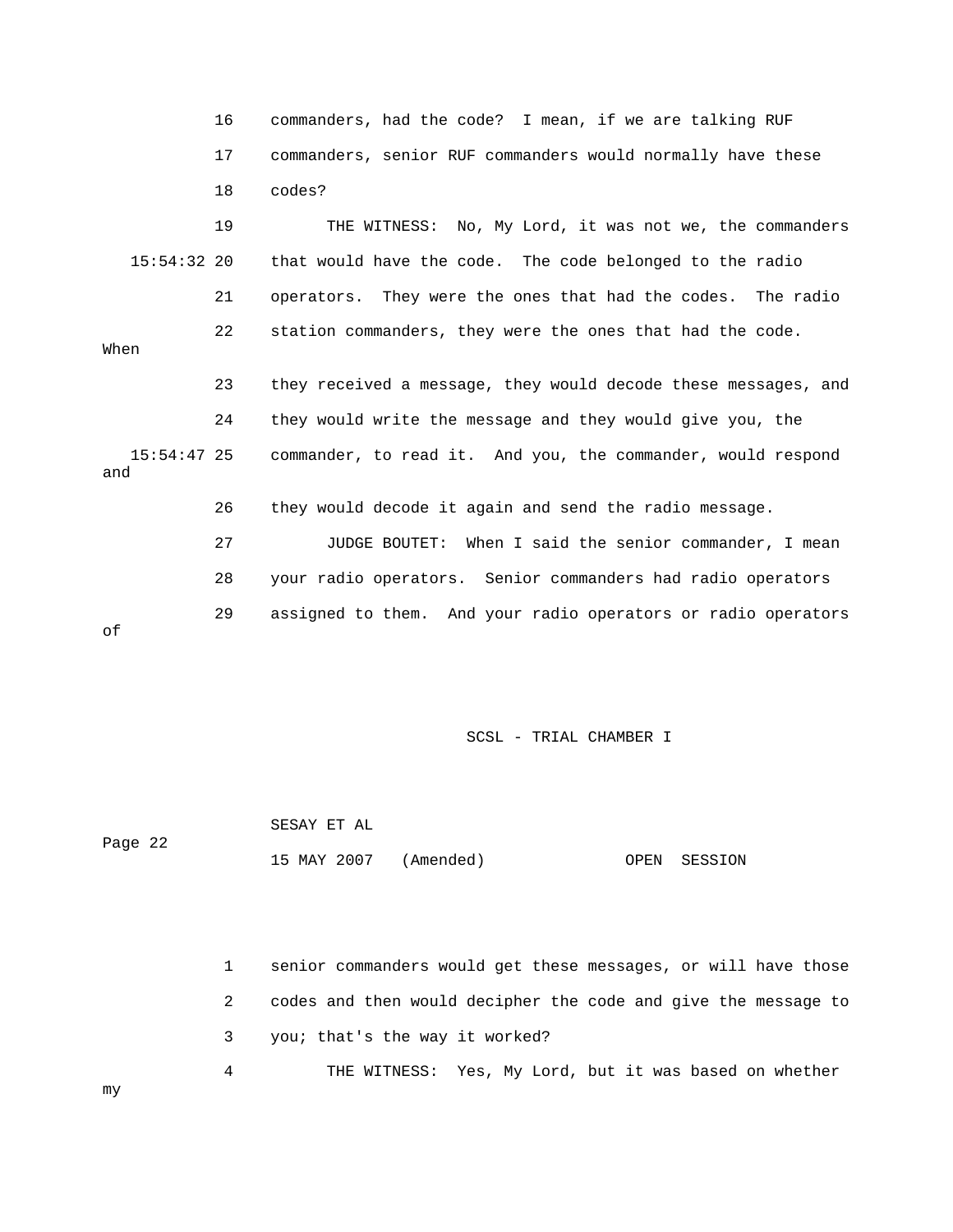15:55:24 5 own radio operator was monitoring the message. Because, for 6 example, if I and -- Mr Jordash would send a radio message to me, 7 then Sareta, for example -- Sareta, for example, was in Kono, 8 Jordash was in Buedu, and I was in Pendembu. Then if Sareta was 9 going to send a radio message to Wayne, which was coded, if I, 15:55:50 10 was who was at Pendembu, if I did not monitor the time that 11 Sareta was telling Wayne that -- go to such and such a frequency, 12 I would not be able to monitor that conversation. 13 JUDGE BOUTET: Thank you. Thank you. 14 MR JORDASH: 15:56:05 15 Q. If you did, however, hear the message go out on the general 16 frequency, what was the situation in terms of your radio operator 17 going, as well, to that subfrequency? Do you understand my 18 question? If -- just staying with the example, you hear me say 19 to Ms Ashraph, "Go to a subfrequency," or your radio operator 15:56:39 20 hears that message, so you, as the radio operator, know I am 21 going to communicate with Ms Ashraph on this subfrequency; what 22 do you do, as the radio operator who has heard that? Do you go 23 to the subfrequency to monitor or do you stay? What's the 24 situation? 15:56:59 25 A. Well, if my own operator had monitored the message which 26 you had told Sareta that you -- you had asked Sareta to go to 27 that frequency, my own operator would go to that frequency and 28 would monitor the message. But if, like now, you are a 29 commander, a senior commander, and Sareta was also a senior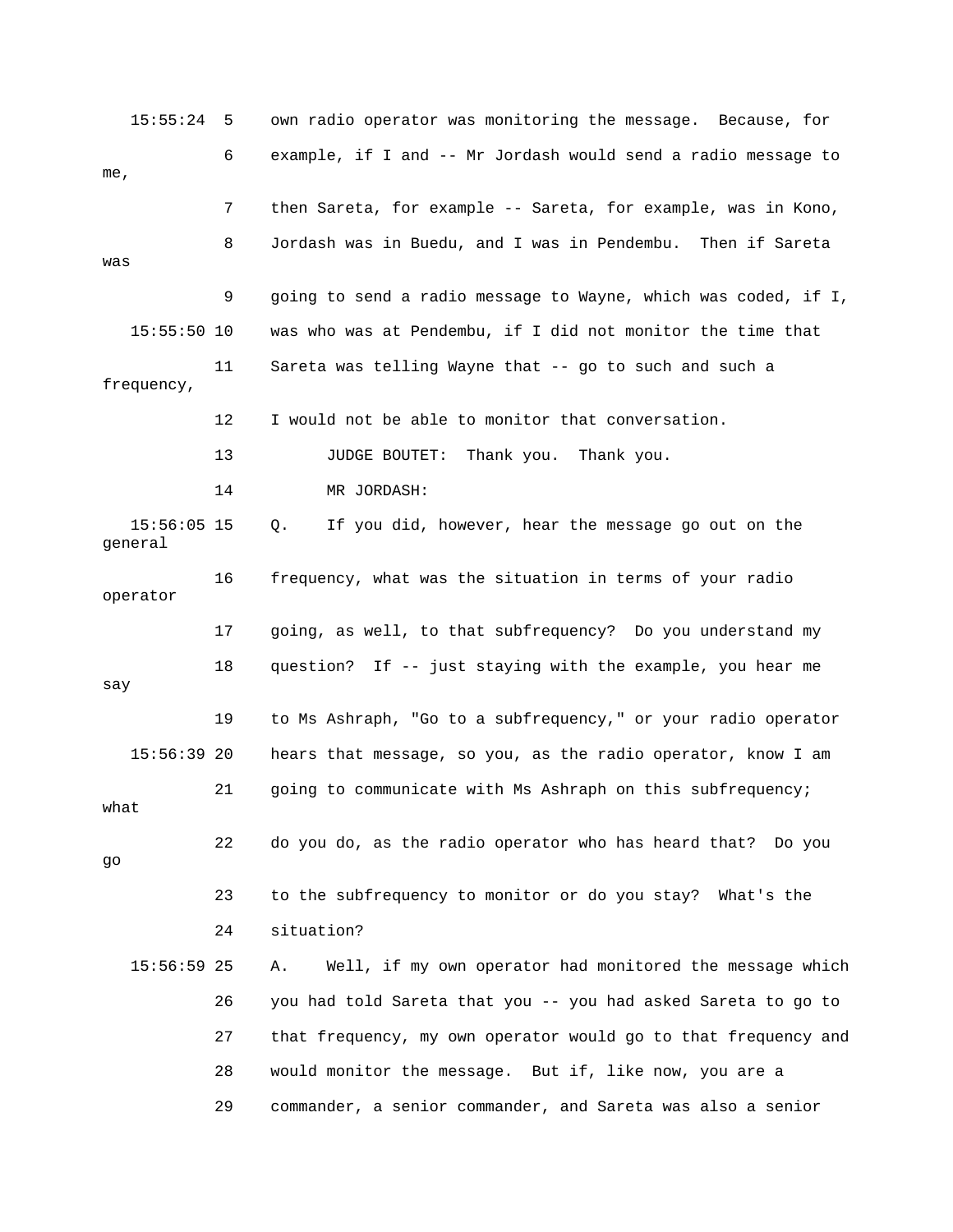15 MAY 2007 (Amended) OPEN SESSION 1 commander, and I, myself, were a commander, if you would send a 2 message to Sareta, my operator will not be interested in 3 monitoring the information because, even if he monitored, it 4 would not have an effect. 15:57:40 5 Q. Well, okay. Let me put a direct question then: What kind 6 of -- we'll come to the specifics later, but what kind of 7 percentage of messages, say, from Bockarie to Koidu, would your 8 radio operators be monitoring, during your time in Pendembu? And 9 I'm speaking about those which were on the subfrequency. What 15:58:10 10 kind of percentage; do you know? 11 A. Well, at this time, my operator, except if you meet him 12 communicating, then, during that time, he would be able to 13 monitor. But even if he monitored, I mean, if he felt that he 14 was to tell me, then he would tell me and if he felt that it was 15:58:33 15 not necessary because the operator himself, my operator himself, 16 knew that the operation in Kono, in '98, it was directed from 17 Buedu, it was Bockarie who directed the operation --

SESAY ET AL

Page 23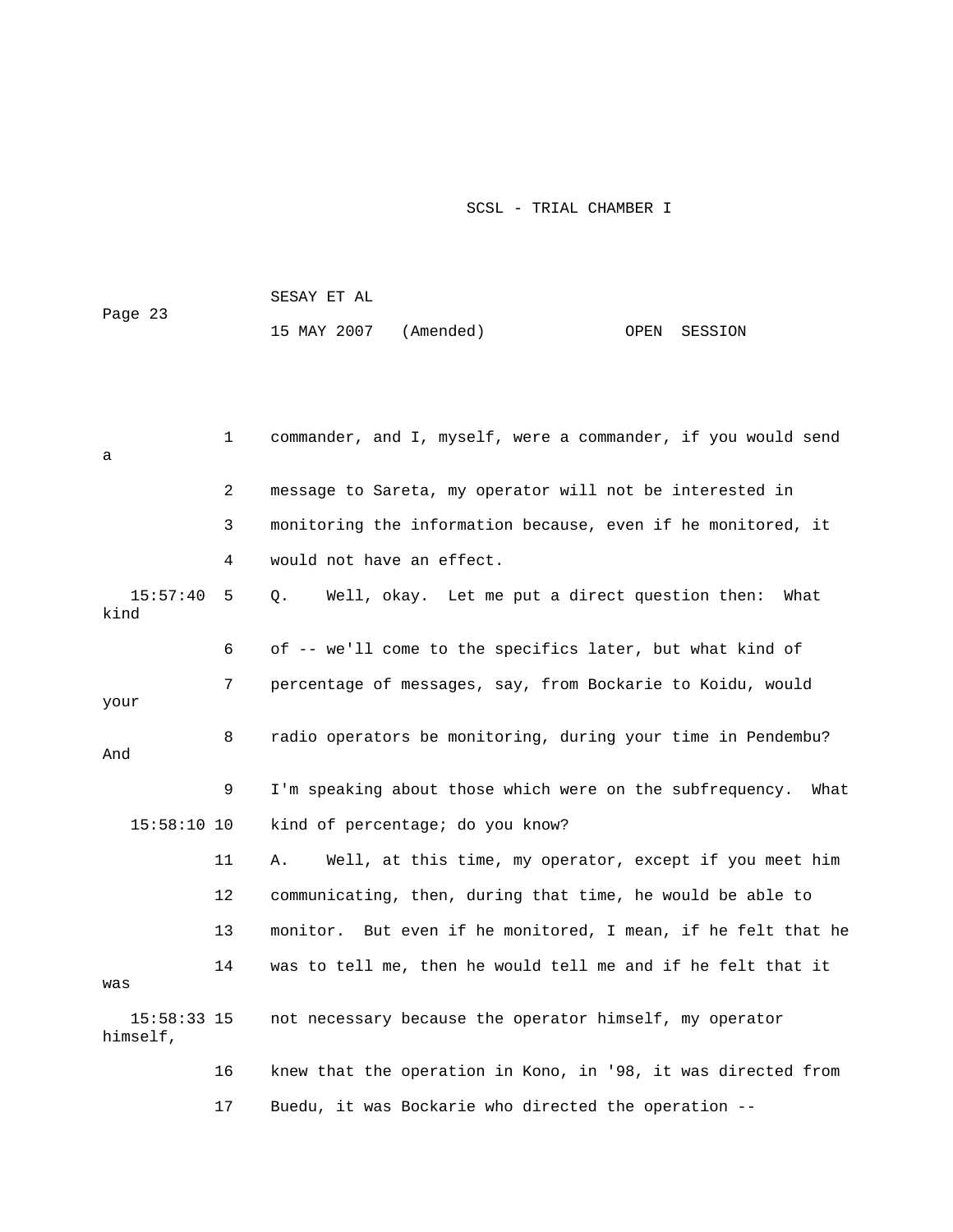|    |               | 18 |    | THE INTERPRETER: Your Honours, would the witness go a          |
|----|---------------|----|----|----------------------------------------------------------------|
| to |               | 19 |    | little bit slow so as to give the interpreter the opportunity  |
|    | 15:58:56 20   |    |    | interpret accurately.                                          |
|    |               | 21 |    | MR JORDASH:                                                    |
|    |               | 22 | Q. | Just go back a few sentences, Mr Sesay, please?                |
|    |               | 23 | Α. | Should I repeat what I said?                                   |
|    |               | 24 | Q. | Yes, please.                                                   |
|    | $15:59:14$ 25 |    | Α. | Yes. I said, for instance, when I was at Pendembu, then        |
|    |               | 26 |    | Superman was in Kono, Bockarie was in Buedu. The operation in  |
|    |               | 27 |    | Kono, it was controlled by Bockarie and all messages that came |
|    |               | 28 |    | from Kono were to -- straight to Buedu, and the message from   |
|    | operation,    | 29 |    | Buedu were to go straight to Kono. So these kinds of           |

|         | SESAY ET AL           |              |  |
|---------|-----------------------|--------------|--|
| Page 24 |                       |              |  |
|         | 15 MAY 2007 (Amended) | OPEN SESSION |  |

 1 during that time, were not necessary for -- to be monitored by my 2 operator, because he knows that I was not part of the operations 3 in Kono. 4 Q. Now, it may be an obvious question, but if your radio 15:59:52 5 operator in Pendembu was monitoring a subfrequency message 6 between Bockarie and Superman, could your operator monitor, at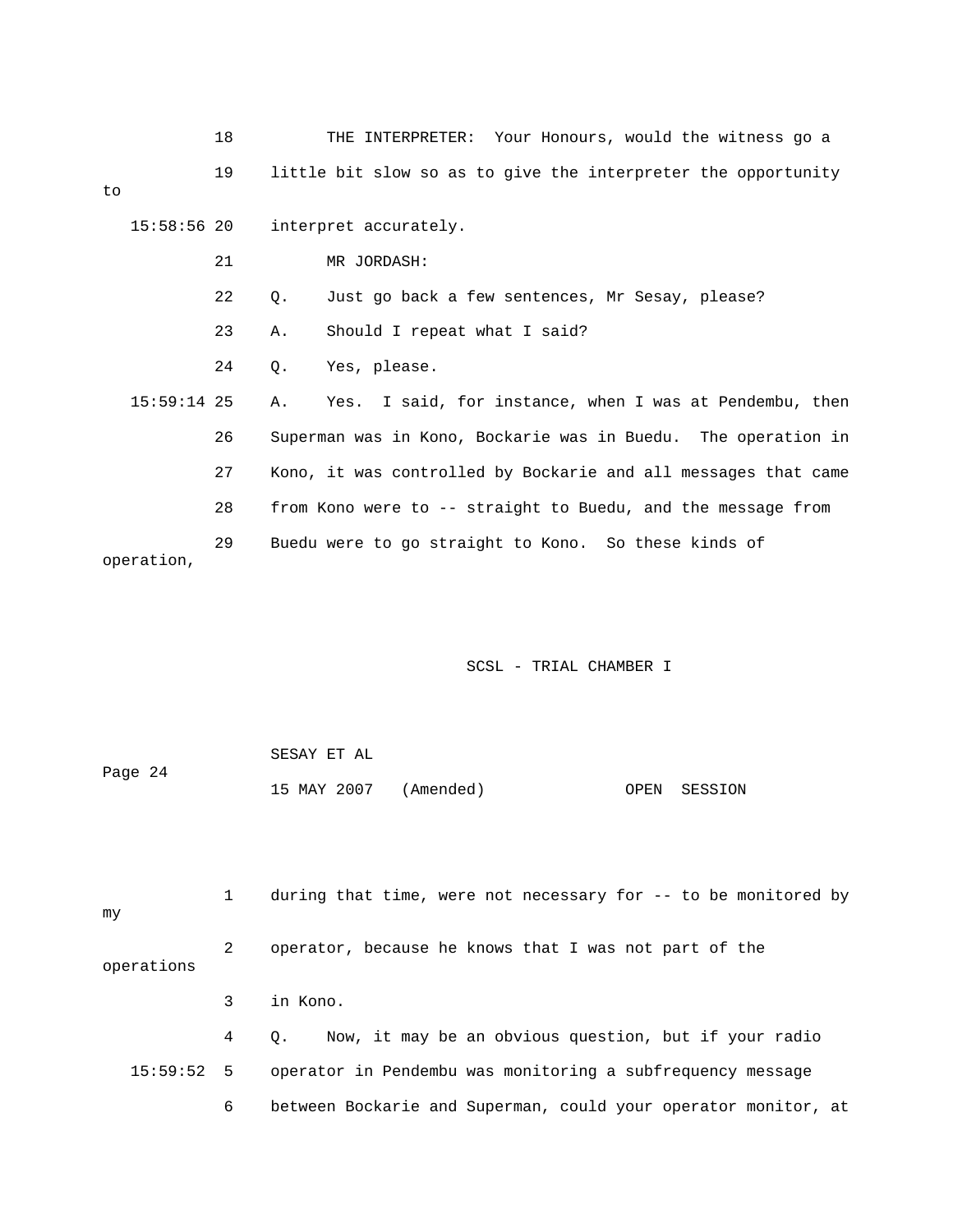| Kuiva                     | 7  | the same time, messages from the front lines, Mobai, Baima,      |
|---------------------------|----|------------------------------------------------------------------|
|                           | 8  | and Baiwala, could that be done at the same time or would, by    |
|                           | 9  | monitoring a message between Bockarie and Superman on the        |
| $16:00:19$ 10<br>listened |    | subfrequency, that would mean no other messages could be         |
|                           | 11 | A long question, I know.<br>to?                                  |
|                           | 12 | Yes, but I'll respond to that. My operator would not be<br>Α.    |
|                           | 13 | able to monitor, I mean, Bockarie's set and Superman's set and   |
|                           | 14 | receive messages from Baima; he would not be able to.<br>His own |
| $16:00:43$ 15<br>and      |    | operation was purely to receive messages from the front line     |
|                           | 16 | send instructions. So if he left that and monitored the          |
|                           | 17 | subfrequency between communication in Kono and Buedu, then he    |
| will                      | 18 | would not be able to, even he is contacted from Baima, they      |
|                           | 19 | not be able to get him.                                          |
| $16:01:01$ 20<br>just     |    | Now, we'll come back to some specifics later.<br>Q.<br>Let's     |
|                           | 21 | remain in Pendembu, and if you can explain to us what you were   |
| be                        | 22 | doing in Pendembu on a day-to-day basis, please? What would      |
|                           | 23 | your day?                                                        |
|                           | 24 | Well, in the morning when I got up, I would, at times --<br>Α.   |
| $16:01:28$ 25<br>during   |    | because, during the time that I went to Pendembu, it was         |
| my                        | 26 | the rainy season. When I got up in the morning, I would wash     |
| come                      | 27 | face and we'd go to parade. And after the parade, I would        |
|                           | 28 | and I would wash, and I would have breakfast.                    |
|                           | 29 | What would happen at parade?<br>Q.                               |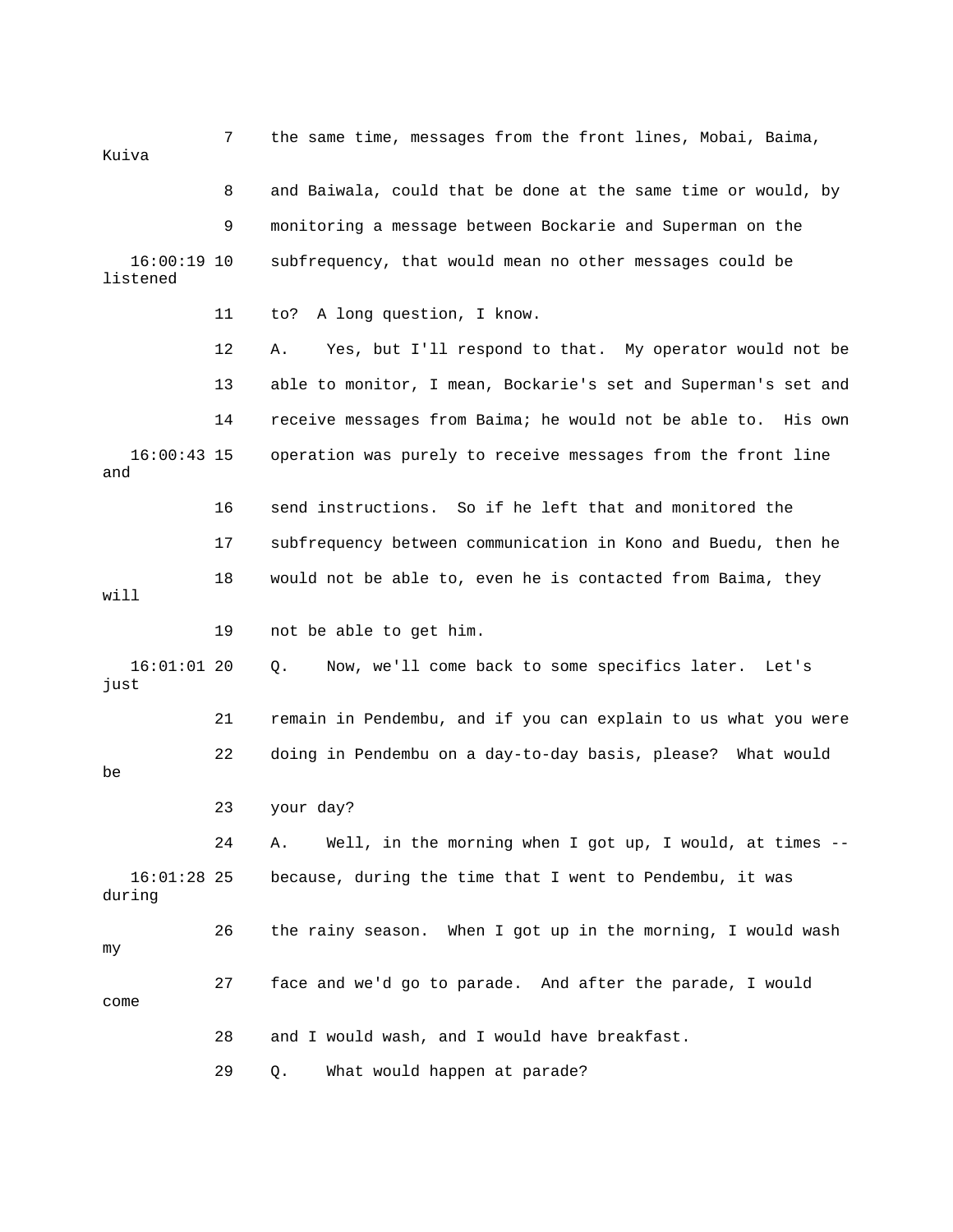| Page 25 | SESAY ET AL           |  |              |
|---------|-----------------------|--|--------------|
|         | 15 MAY 2007 (Amended) |  | OPEN SESSION |

| from                 | 1                                                           | Well, all the RUF that were at Pendembu would queue,<br>Α.      |
|----------------------|-------------------------------------------------------------|-----------------------------------------------------------------|
|                      | 2                                                           | after that, we'd pray. And, if it is Muslim, we would read      |
|                      | 3                                                           | Alfatiya. From that, we would say the Lord's Prayer.<br>So both |
|                      | 4                                                           | Muslim and Christians, one RUF would lead the prayers, and the  |
| 16:02:07             | 5                                                           | Muslim and the Christians would also lead the prayers. After    |
|                      | 6                                                           | that, the commander would report the parade to me. When the     |
| the                  | 7                                                           | commander reported the parade to me, then I would take over     |
| would                | 8                                                           | parade, then I would greet the men. Then they, themselves,      |
| I.                   | 9                                                           | respond to my greetings. Then, if I had anything to talk, and   |
| $16:02:29$ 10<br>any | will say it. If I had spoken, then I would ask if there was |                                                                 |
| formation,           | 11                                                          | problem. So if there was any RUF fighter within that            |
| disposed,            | 12                                                          | who had a problem, he'd say that, "Yes, sir. I am ill-          |
|                      | 13                                                          | I have such-and-such a problem." So it was like passing         |
|                      | 14                                                          | information and knowing how the men were doing on the ground.   |
| $16:02:52$ 15        |                                                             | You see, that was what was in the parade.                       |
|                      | 16                                                          | And, after parade, what would you do?<br>Q.                     |
|                      | 17                                                          | I'd walk back to my house because the distance where the<br>Α.  |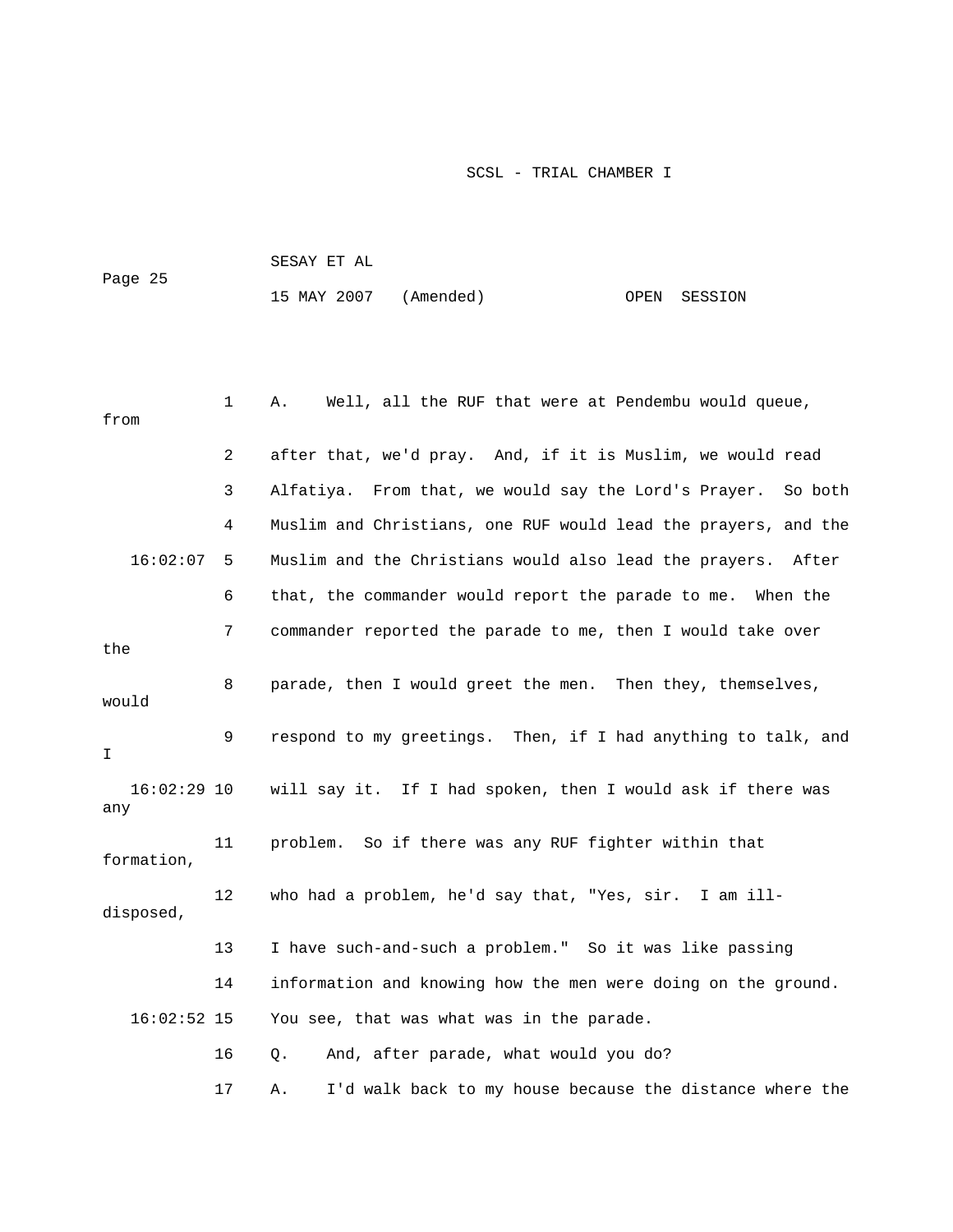|                      | 18 | parade was, '98, when I was in Pendembu, the distance was just |
|----------------------|----|----------------------------------------------------------------|
|                      | 19 | like -- the distance was like the gate to Kingharman Junction, |
| $16:03:19$ 20        |    | almost to Kingharman Junction. That was the distance. So I     |
|                      | 21 | walked from there, go to the parade and return.                |
|                      | 22 | Well, what did you do? I'm interested in your function,<br>О.  |
|                      | 23 | Mr Sesay, within the RUF, at this time.                        |
| I'll                 | 24 | Well, that's what I'm explaining. After the parade,<br>A.,     |
| $16:03:38$ 25<br>i f |    | go to my house, then I can take a bath. I had breakfast and,   |
| operator             | 26 | there was a radio message from the front line, the radio       |
| commanders           | 27 | would bring it and I would respond to the front line           |
|                      | 28 | that were in Mobai, Baima and Kuiva. Then if there were no     |
|                      | 29 | problems at the front line, during the daytime, we used to     |
|                      |    |                                                                |

| Page 26 | SESAY ET AL |                       |              |
|---------|-------------|-----------------------|--------------|
|         |             | 15 MAY 2007 (Amended) | OPEN SESSION |

 1 play -- 2 Q. Did you say if there were no problems at the front line? 3 A. Yes. I said, if there was no problem at the front line. 4 [RUF15MAY07B-MC] 16:04:05 5 Q. Did you say: "If there was no problems at the front line"? 6 A. Yes. I said if there was no problem at the front line,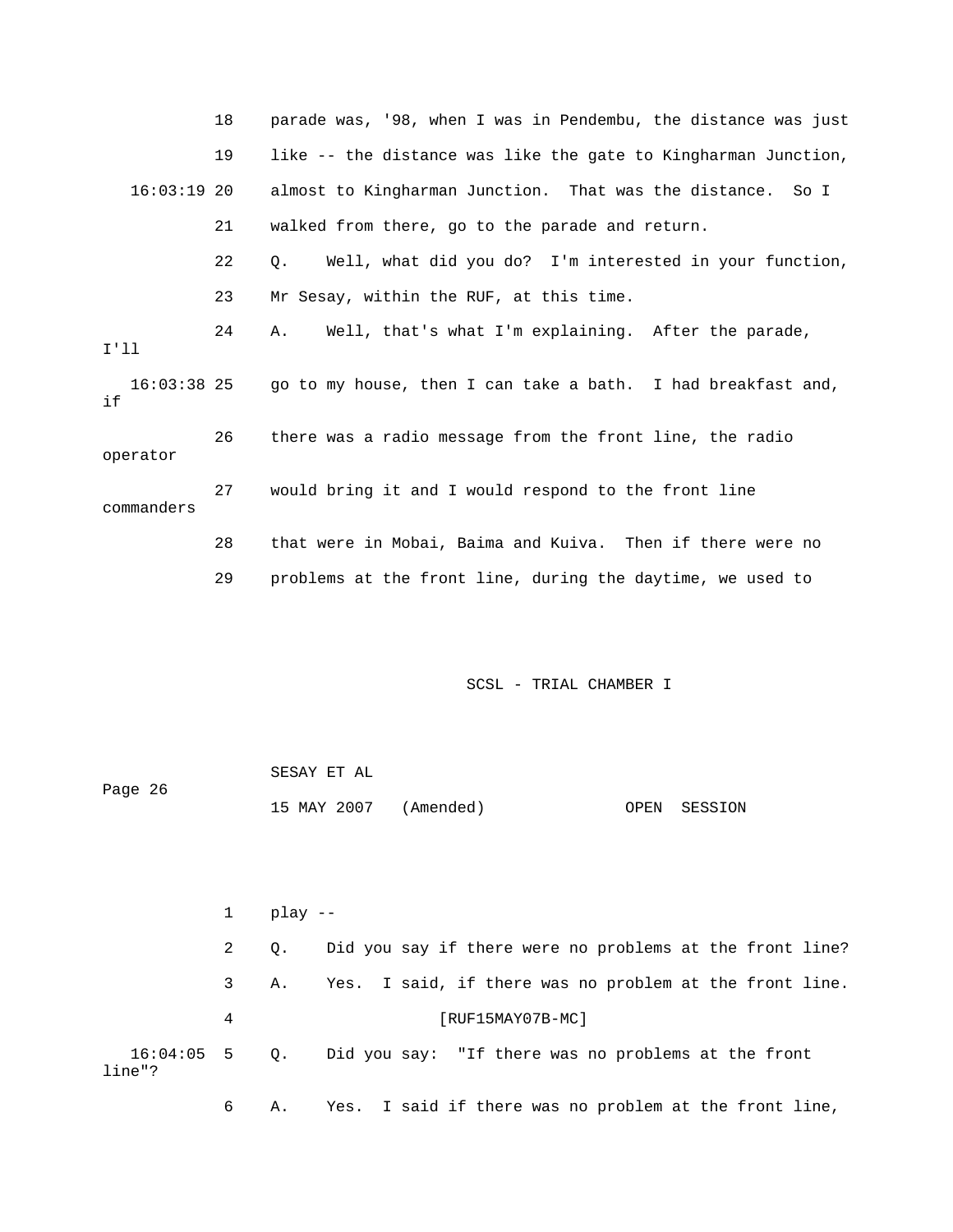7 then we would sit together with my colleagues. We would play 8 draught, but if there was a problem, then I would organise men 9 from Pendembu to go and reinforce Baima, but if it was Kuiva I 16:04:39 10 would organise men to go and reinforce the target, so that they 11 would repel the attack. 12 Q. And what was the frequency of attacks on these front lines 13 during this period? 14 A. Well, the ECOMOG and the CDFs were attacking, they were 16:05:02 15 attacking these positions from Baima, during '98. Mobai, Kuiva 16 and Baima. 17 Q. Now, let me just try to go through -- right. How often 18 was -- was there an Alpha Jet attacks during 1998? 19 A. Yes. The Alpha Jet gave us hard time more than the front 16:05:37 20 line because it used to come almost, sometimes on a daily basis, 21 sometimes a day would past. It came and it used to attack 22 Pendembu, Kailahun, Giema. In fact, it used to drop cluster 23 bombs even in the farms. Wherein they saw civilians, they 24 dropped cluster bombs there. 16:06:01 25 Q. Was there a set procedure when the Alpha Jet came? 26 A. Well, for example, if it came through Daru, then the 27 operator at Baima would -- would talk through the national 28 frequency and call to all stations and inform everybody that the 29 Alpha Jet had come and it was heading towards Pendembu, we at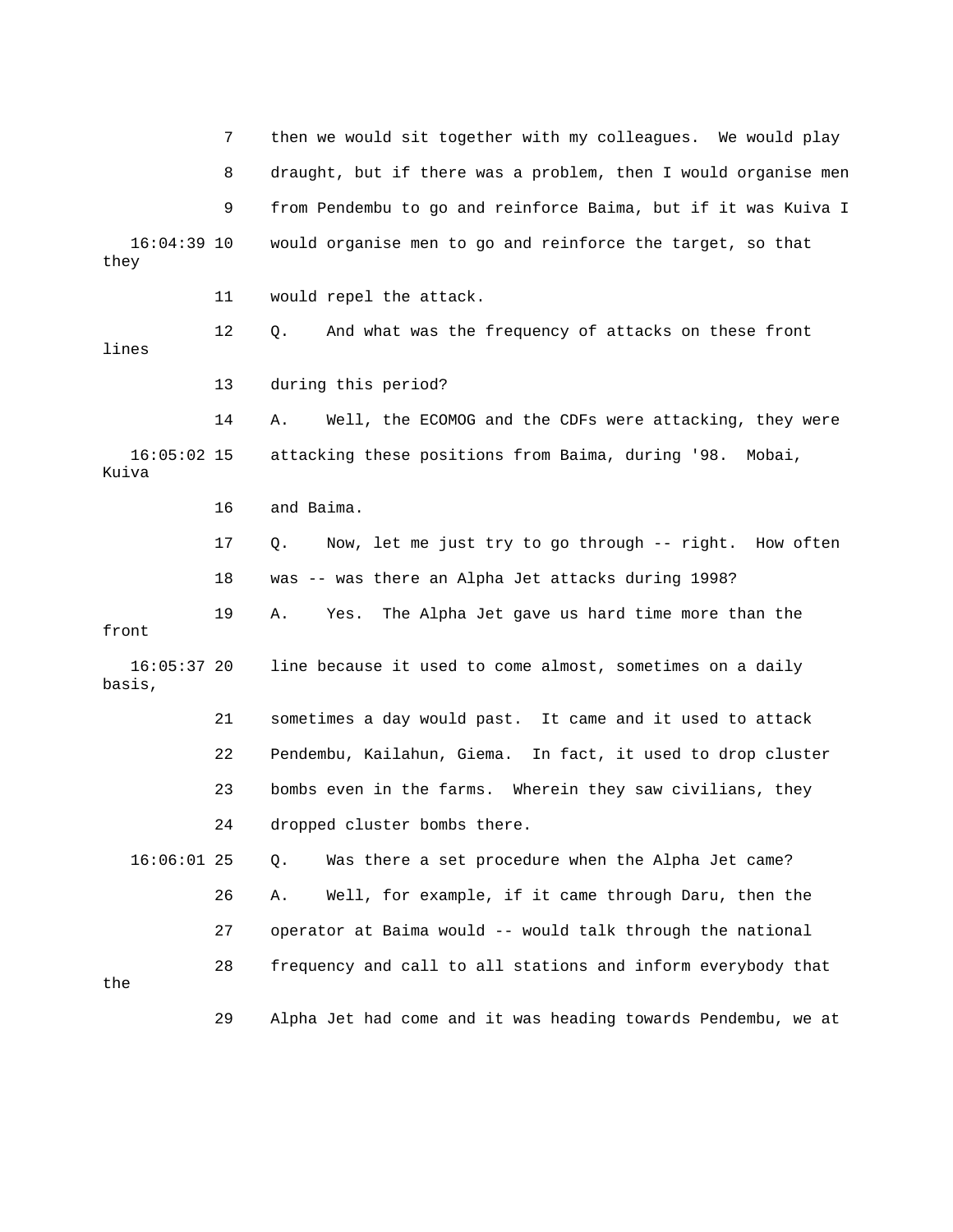|                     |    | SESAY ET AL                                                    |  |  |  |  |
|---------------------|----|----------------------------------------------------------------|--|--|--|--|
| Page 27             |    | 15 MAY 2007<br>(Amended)<br>OPEN<br>SESSION                    |  |  |  |  |
|                     |    |                                                                |  |  |  |  |
|                     |    |                                                                |  |  |  |  |
|                     | 1  | Pendembu got the information and those in Kailahun and Buedu   |  |  |  |  |
| the                 | 2  | would also get the information. That was the procedure when    |  |  |  |  |
| information         | 3  | bell was rung because we passed -- we would pass the           |  |  |  |  |
|                     | 4  | like Pendembu.                                                 |  |  |  |  |
| 16:06:45            | 5  | What did you do as commander, if anything?<br>Q.               |  |  |  |  |
| all                 | 6  | Well, when I was at Pendembu, I told the G5 to inform<br>Α.    |  |  |  |  |
|                     | 7  | the civilians that were in Pendembu if they heard the sound of |  |  |  |  |
| Jet                 | 8  | the bell during the day, then they should know that the Alpha  |  |  |  |  |
|                     | 9  | have come. So if my radio operator received a message from     |  |  |  |  |
| $16:07:14$ 10       |    | Baima, then he could inform me then the bell would be rung, so |  |  |  |  |
|                     | 11 | everybody in the town would know that the Alpha Jet was on the |  |  |  |  |
|                     | 12 | way coming.                                                    |  |  |  |  |
|                     | 13 | And what would they do?<br>Q.                                  |  |  |  |  |
| bush                | 14 | Well, they will -- they used to run and get into the<br>Α.     |  |  |  |  |
| $16:07:34$ 15<br>to |    | and during that time the jet caused some problems, so I used   |  |  |  |  |
|                     | 16 | tell the civilians that the best way that they were to protect |  |  |  |  |
| enter               | 17 | themself from the jet, 6.00 in the morning, let everybody      |  |  |  |  |
| if                  | 18 | the bush around Pendembu, or in the surrounding villages or,   |  |  |  |  |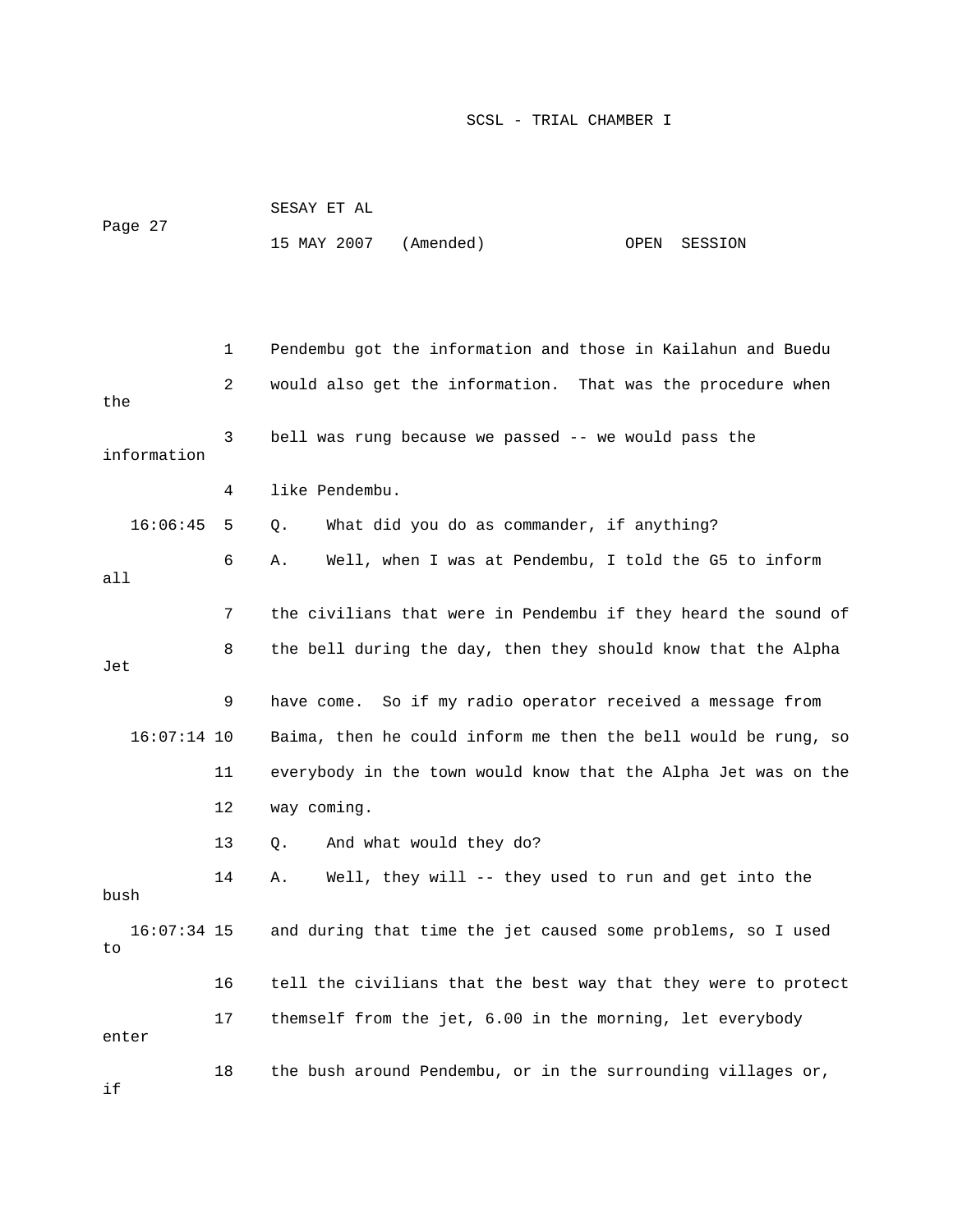19 you have your farm, you go to your farm. Then they would stay 16:08:07 20 there for the whole of the day. Then they would start returning 21 to the Pendembu Town from 6.30 in the evening. That was what was 22 happening. 23 Q. Okay. Let me just take you through, if I can, some of the 24 administration there. You've told us that John Gavawo was G5; is 16:08:31 25 that right, sorry, was IDU? 26 THE INTERPRETER: The interpreter did not get the name of 27 the IDU. 28 MR JORDASH: John N-G-E-V-A, sorry, Gavawo, I think is how 29 you say it. And it was spelt on Friday G-A-V-A-W-O.

SCSL - TRIAL CHAMBER I

|         | SESAY ET AL           |  |              |
|---------|-----------------------|--|--------------|
| Page 28 |                       |  |              |
|         | 15 MAY 2007 (Amended) |  | OPEN SESSION |

 1 THE WITNESS: Yes, I said John Gavawo was the IDU commander 2 in Pendembu in '98. 3 MR JORDASH: 4 Q. How often did you see him during 1998? 16:09:09 5 A. Well, from May to November 1998, we would see each other on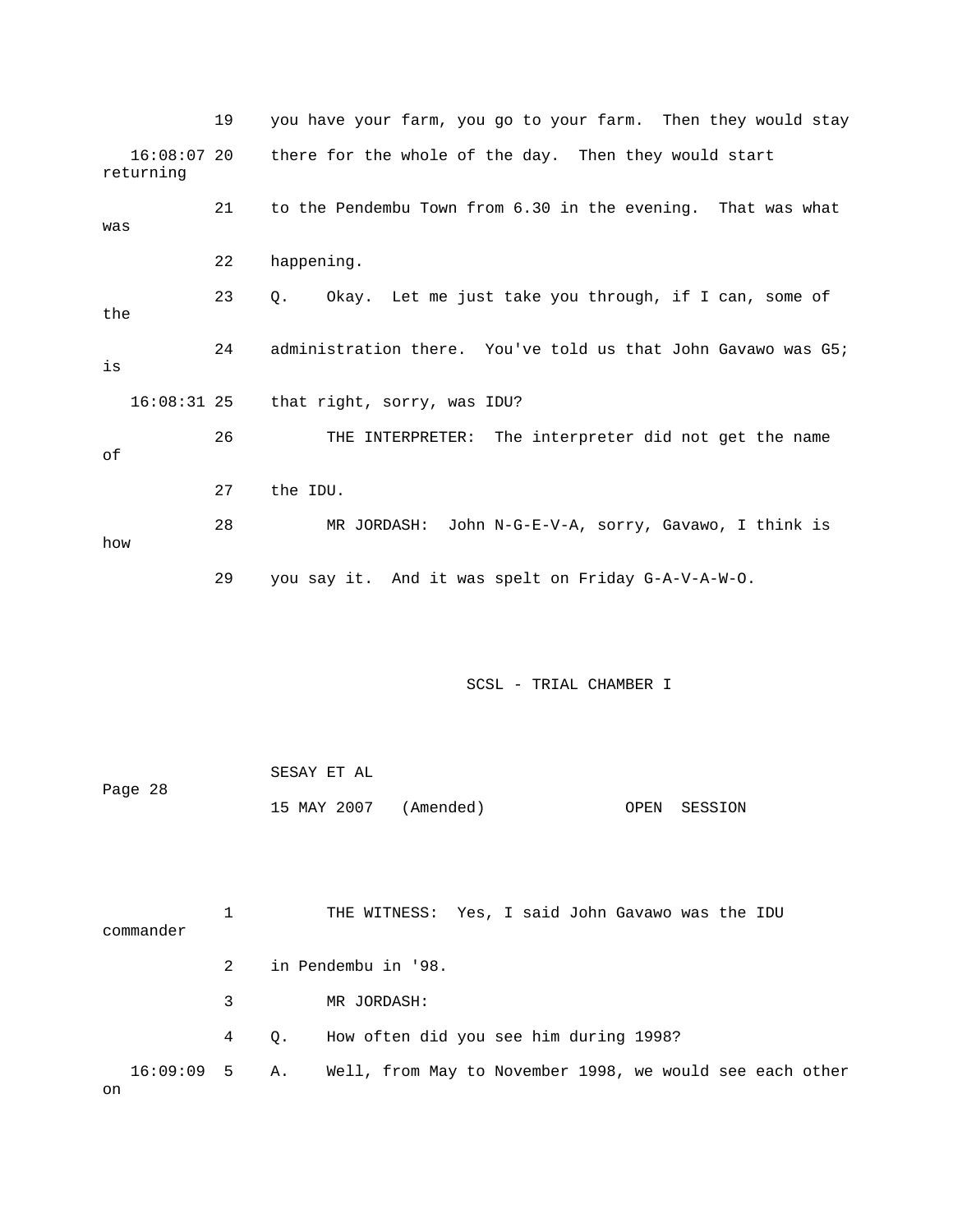6 a daily basis because every morning we met at the parade, except 7 when he was ill or I fell ill, or when I am not in Pendembu and 8 not going on parade, but we would see each other. 9 Q. Did he report -- what kind of things did he report to you? 16:09:48 10 A. Well, for example, if his IDU agent who was at Baima -- 11 Q. Who was that? 12 A. I said for example. Mr Jordash, I think this thing has 13 taken a long period. I wouldn't be able to recall every living 14 RUF's name. How many years now since we disarmed? This event 16:10:17 15 occurred in '98. I wouldn't be able to recall all the names. 16 Q. Okay. If you can't remember that is perfectly acceptable. 17 Well, let me ask you this: Just a moment please. You were just 18 in the middle of saying what he reported to you concerning an 19 agent from Baima? 16:10:47 20 A. Yes. I said John Gavawo got an IDU that was at Baima, you 21 know. If any problem happened between the RUF, amongst the RUF 22 at Baima or fighters left Baima, or the command -- the commander 23 did not give the ration that was due the RUFs at Baima, that - - 24 the IDU agent will send information to John Gavawo at Pendembu 16:11:19 25 and John Gavawo would explain to me that such-and-such a thing 26 had happened at Baima. 27 Q. Okay. And what was your role? Were you expected to 28 intervene with all complaints or not? 29 A. Well, when I got the report, it the problem -- I, as the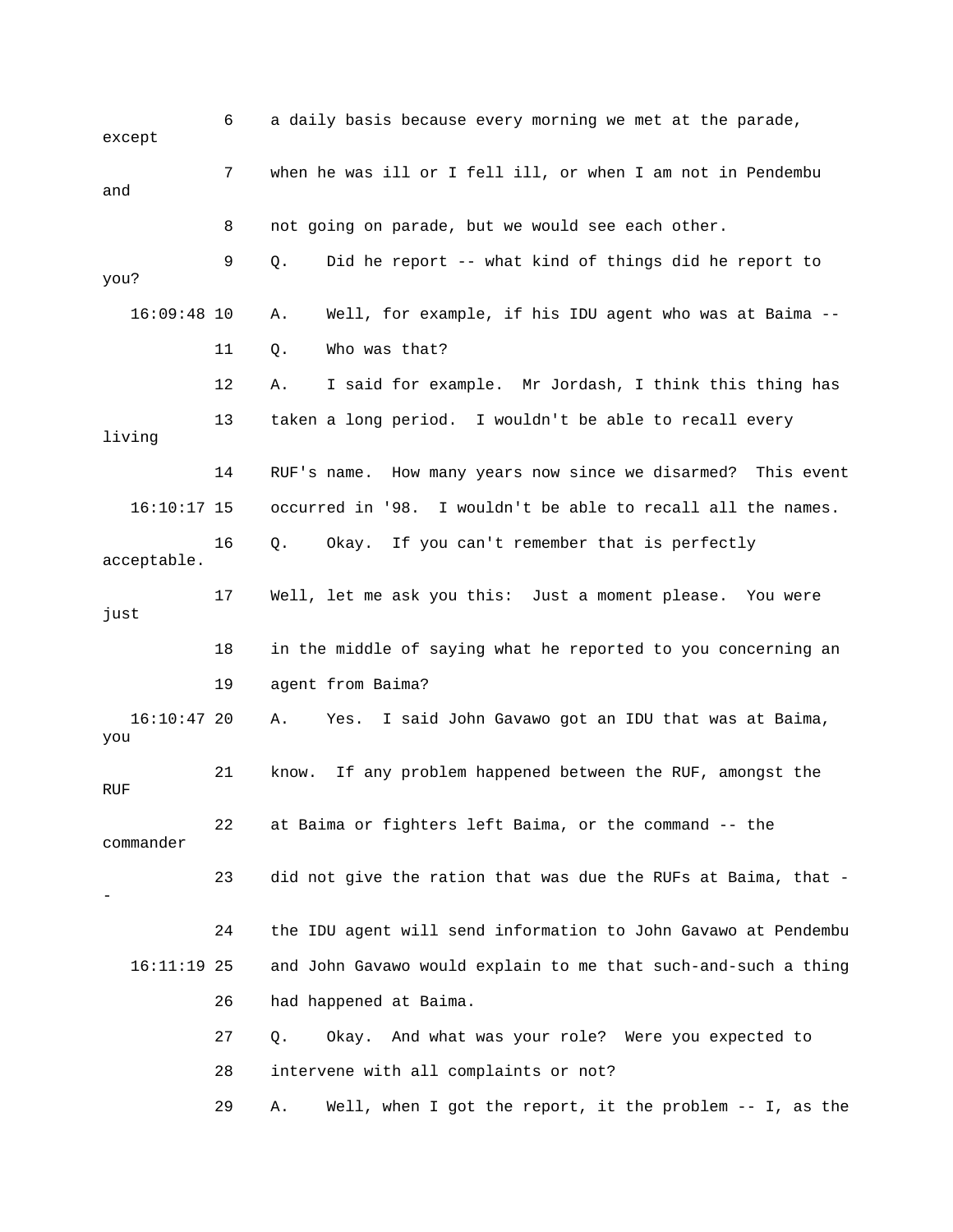| Page 29 | SESAY ET AL           |  |              |
|---------|-----------------------|--|--------------|
|         | 15 MAY 2007 (Amended) |  | OPEN SESSION |

|               | 1  |       | commander in Pendembu, if I was able to solve the problem I'll |
|---------------|----|-------|----------------------------------------------------------------|
| together      | 2  |       | drive to Baima and I'll call the commander and officers        |
|               | 3  |       | and talk to them about how to solve the problem. I will solve  |
| that          | 4  |       | the problem and return to Pendembu. But if it was a problem    |
| 16:11:56      | 5  |       | needed the attention of Bockarie then I will send a message to |
|               | 6  |       | Bockarie for his own approval.                                 |
| the           | 7  | Q.    | Okay. How many G5 members were there in Pendembu and           |
|               | 8  |       | front lines, during your time there?                           |
|               | 9  | Α.    | Well, we had Foray, then we had --                             |
| $16:12:18$ 10 |    | $Q$ . | Is that F-O-R-A-Y?                                             |
|               | 11 | Α.    | $F-O-R-R-A-Y$ , Forray.                                        |
|               | 12 | Q.    | Is that his full name?                                         |
|               | 13 | Α.    | Well, I -- I know his first name. I've just forgotten.         |
|               | 14 | Q.    | Go on.                                                         |
| $16:12:40$ 15 |    | Α.    | I said you had Forray, you had this other man.                 |
|               | 16 | Q.    | How many in total, do you think, G5?                           |
| with          | 17 | Α.    | Well, the ones -- these were the two men that worked           |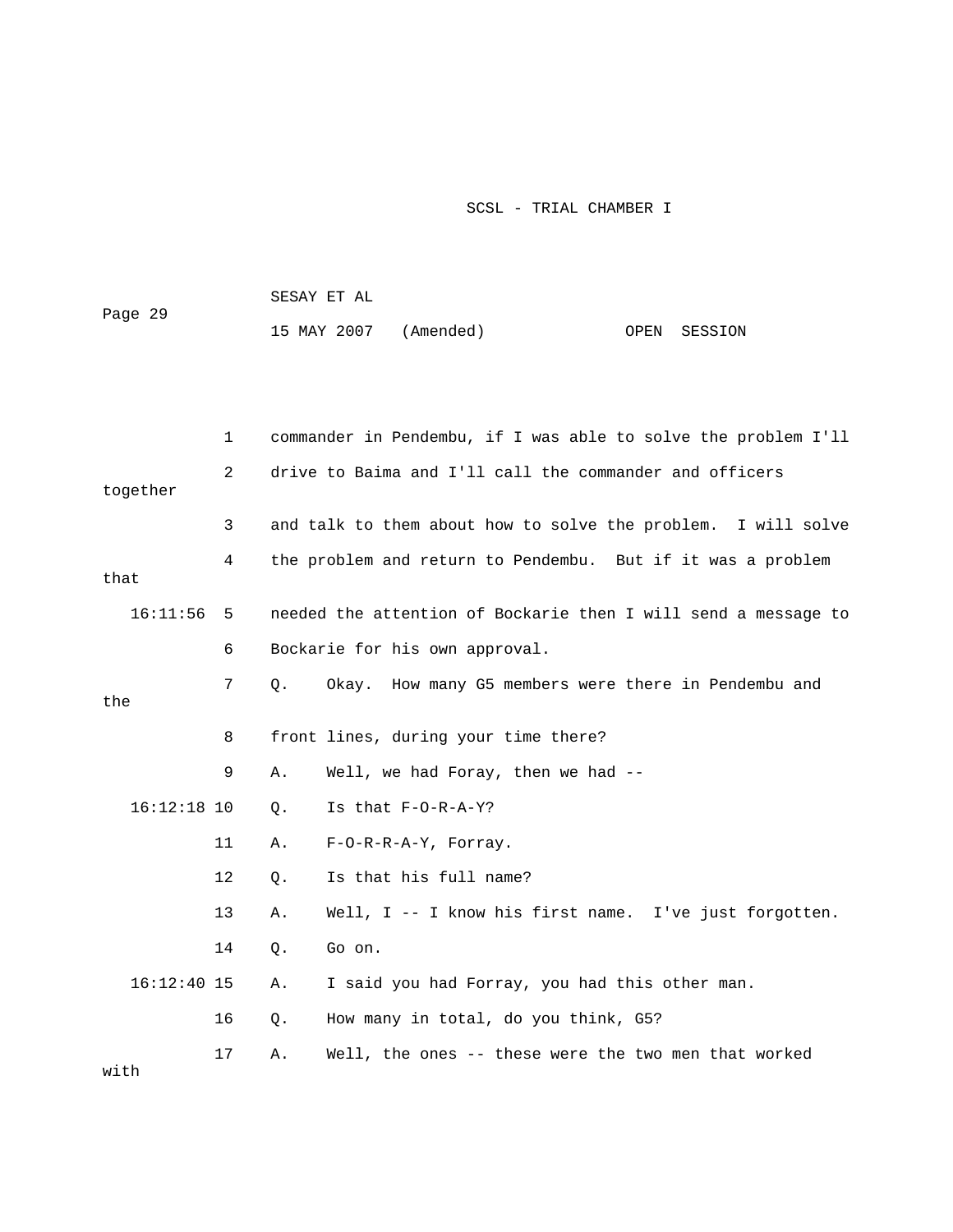| Forray                  | 18 | me in Pendembu. There were two G5 that were in Pendembu.         |
|-------------------------|----|------------------------------------------------------------------|
|                         | 19 | and, oh my God, I think I can recall his name later.             |
| $16:13:23$ 20<br>there? |    | Okay. What about in the front lines, were there G5<br>Q.         |
| because                 | 21 | Well, these front lines, we did not have G5 there<br>Α.          |
| these                   | 22 | G5, G5 was between the RUF fighters and the civilians.<br>And    |
|                         | 23 | front lines contained purely RUF fighters: Mobai, Baima and      |
| safe                    | 24 | Kuiva. So you would only find G5 where -- in the same, the       |
| $16:13:59$ 25<br>the    |    | zone behind the RUF, behind the front line. That was where       |
| name                    | 26 | G5 were. The G5's man, yeah, I have recalled his name.<br>His    |
|                         | 27 | was Jameru.                                                      |
|                         | 28 | Can you spell that, please?<br>Q.                                |
|                         | 29 | I think it's J-A-M-A-R-U. Or J-A-M-E-R-U.<br>Jameru.<br>Α.       |
|                         |    | SCSL - TRIAL CHAMBER I                                           |
| Page 30                 |    | SESAY ET AL<br>15 MAY 2007<br>(Amended)<br>OPEN<br>SESSION       |
| to                      | 1  | Did you -- does the name Mohamed Bockarie mean anything<br>Q.    |
|                         | 2  | you? Did you know him?                                           |
| he                      | 3  | He was the MP clerk at Pendembu MP station.<br>Α.<br>Yes.<br>But |

4 left Pendembu in September with Mohamed Jalloh when Bockarie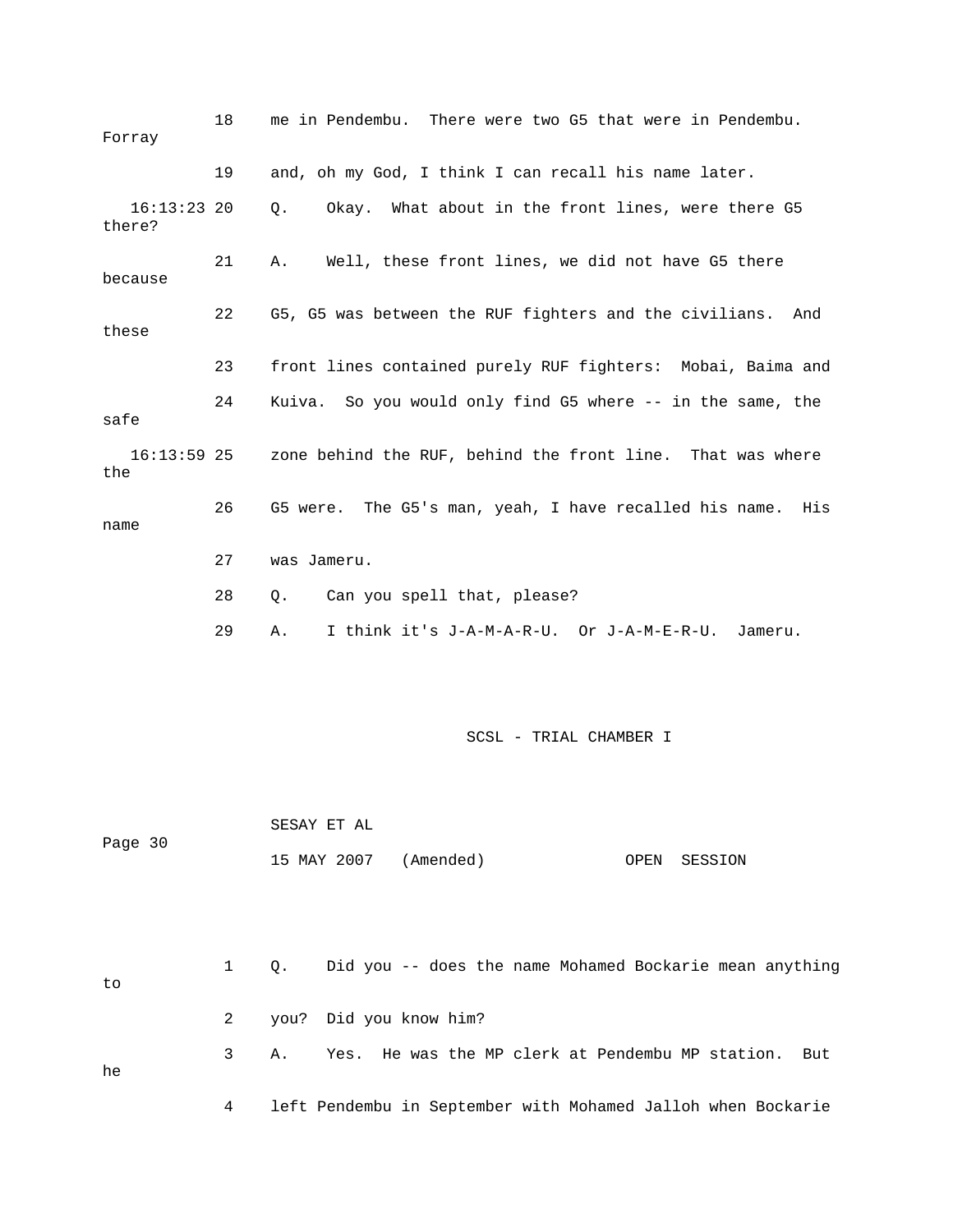16:14:56 5 transferred Mohamed Jalloh from Pendembu to Kono. 6 Q. Right. Did the G5 in Pendembu have any role to play with 7 the farming? 8 A. Well, I did not see RUF farms in Pendembu in '98. The 9 farms that were in Pendembu were civilians' farms. 16:15:24 10 Q. Well, was there any farms, RUF farms, just outside of 11 Pendembu? 12 A. Well, Pendembu and the surrounding areas, there were no RUF 13 farms there. I said, it was the civilians who were in the 14 surrounding villages, who had farms and swamps by themselves. 16:15:54 15 Q. Well, did the G5 have anything to do with these farms? 16 A. No. G5 had nothing to do with the farms. The G5s were 17 responsible for coordinating the civilians in terms of religious 18 matters, because they used to make the Muslims gather together. 19 They read the Koran on Fridays, for the RUF. And -- and if a 16:16:30 20 village, from Pendembu to the village, the bush road was bushy 21 then the G5 would coordinate the civilians to brush their bush 22 roads. 23 Q. Does the place Sogbagbehun mean anything to you? 24 THE INTERPRETER: The interpreter cannot get the name 16:16:48 25 exactly. 26 MR JORDASH: 27 Q. Sogbagbehun. S-O-G-B-A-G-E-H-U-N? 28 A. So, what? 29 Q. Let me try and make myself clear because it is probably my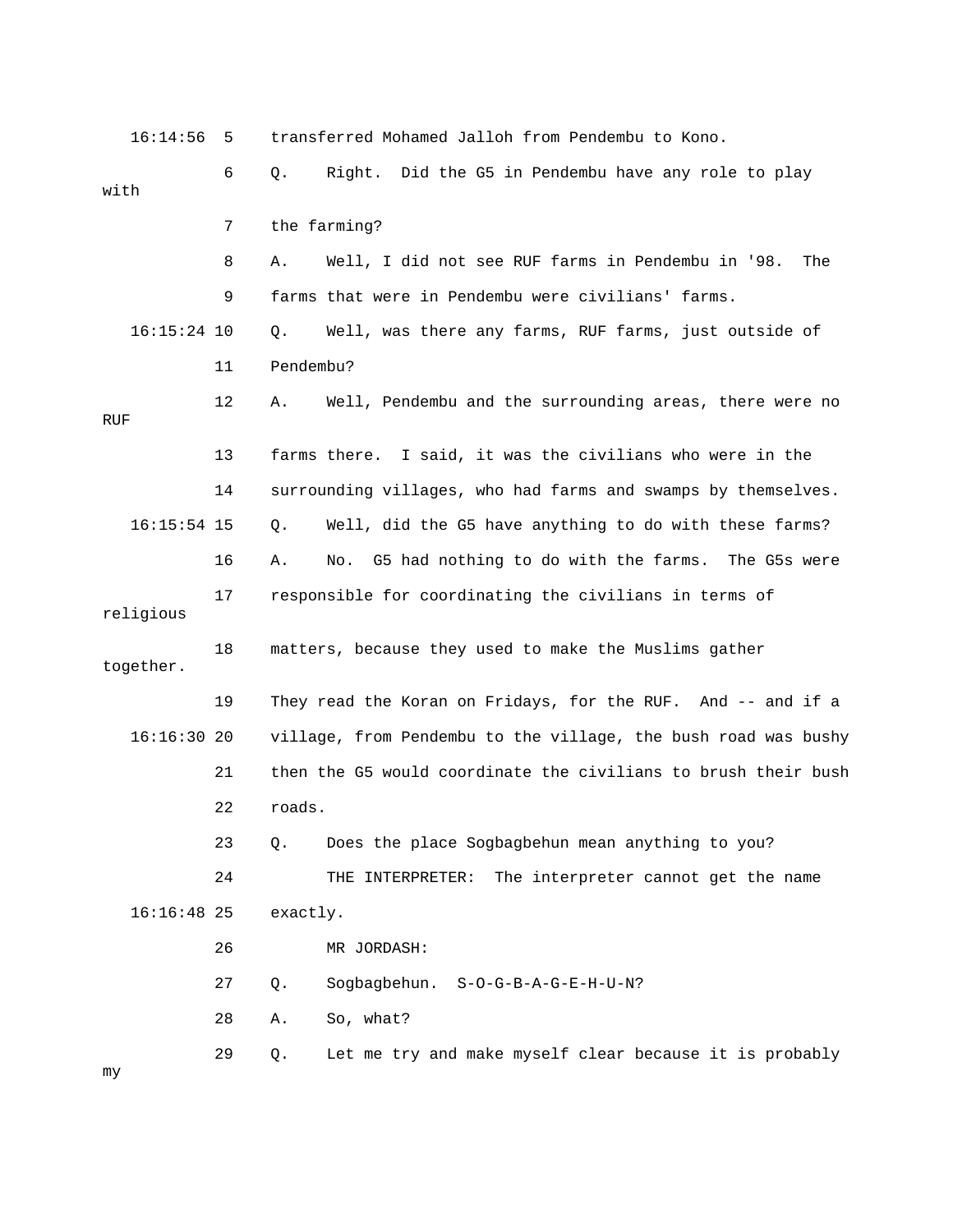| Page 31 | SESAY ET AL           |  |              |
|---------|-----------------------|--|--------------|
|         | 15 MAY 2007 (Amended) |  | OPEN SESSION |

|     |               | $\mathbf{1}$ | pronunciation but a witness said that there was forced farming   |
|-----|---------------|--------------|------------------------------------------------------------------|
|     |               | 2            | between Pendembu and Ghihun?                                     |
|     |               | 3            | No, that I don't know.<br>Α.                                     |
|     |               | 4            | $Well 1 - -$<br>Q.                                               |
|     | 16:17:28      | 5            | And that's why I've said, and that was what I knew, it<br>Α.     |
| for |               | 6            | wasn't the RUF commanders or fighters that were responsible      |
|     |               | 7            | It was the agric unit that was responsible for farming<br>farms. |
|     |               | 8            | and all members in the agric unit were civilians.                |
|     |               | 9            | But if there was any farming in that region, in between<br>Q.    |
|     | $16:17:58$ 10 |              | Pendembu and Ghihun?                                             |
| to  |               | 11           | When I used to drive from Pendembu to Ghihun, very close<br>Α.   |
| in  |               | 12           | Ghihun, civilians had their farms. I used to see them working    |
|     |               | 13           | their farms and civilians had their farms between Ghihun and     |
|     |               | 14           | Mende Buima.                                                     |
|     | $16:18:32$ 15 |              | Okay.<br>$Q$ .                                                   |
| the |               | 16           | And before I arrived in Kailahun in February, most of<br>Α.      |
|     |               | 17           | civilians had cleared their farms because people cleared their   |
|     |               | 18           | farm from January to February.                                   |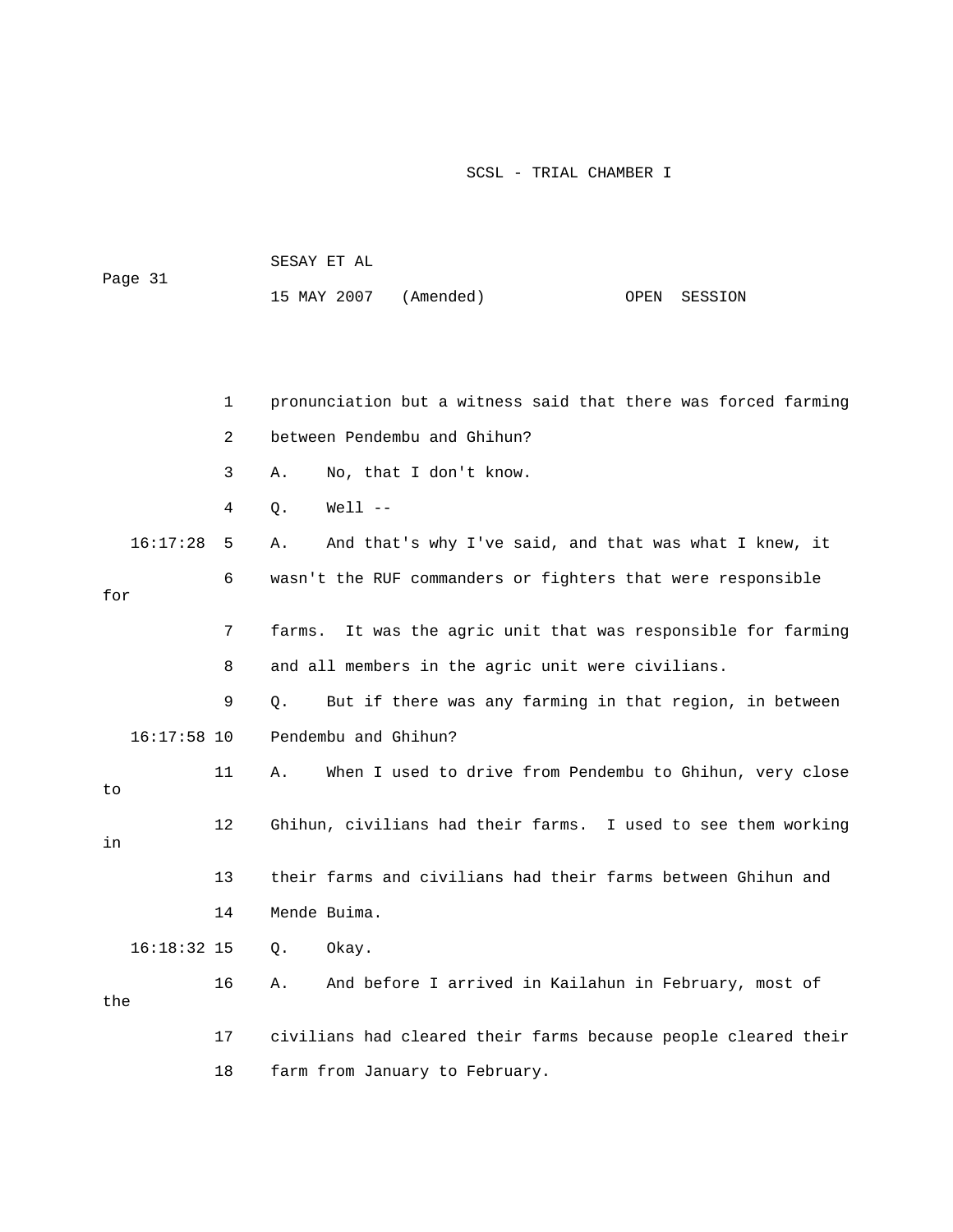19 Q. Did the G5 in Pendembu have anything to do with arranging 16:18:55 20 work? 21 A. I said the only work I knew about the G5, if a bridge was 22 damaged, they will talk to the civilians to resuscitate that 23 bridge. And if the road got bushy between the villages where the 24 civilians lived, the G5 would organise the civilians. This 16:19:31 25 village will clear halfway distance and the other village will do 26 the same, just like that. That was what I knew, but the G5 was 27 not in charge of farming. 28 Q. The type of work you've just talked about, was this - were 29 the civilians compensated for this work?

SCSL - TRIAL CHAMBER I

|         | SESAY ET AL           |  |              |
|---------|-----------------------|--|--------------|
| Page 32 |                       |  |              |
|         | 15 MAY 2007 (Amended) |  | OPEN SESSION |

 1 A. Well, this, it was for the safety of the people themselves 2 because, for example, like Ghihun and Mende Buima in '98, or 3 Ghihun and the bush road to go to Giema, if the road became bushy 4 and the grass covered the road, the people would not be able to 16:20:22 5 walk through that road. It became dangerous because you find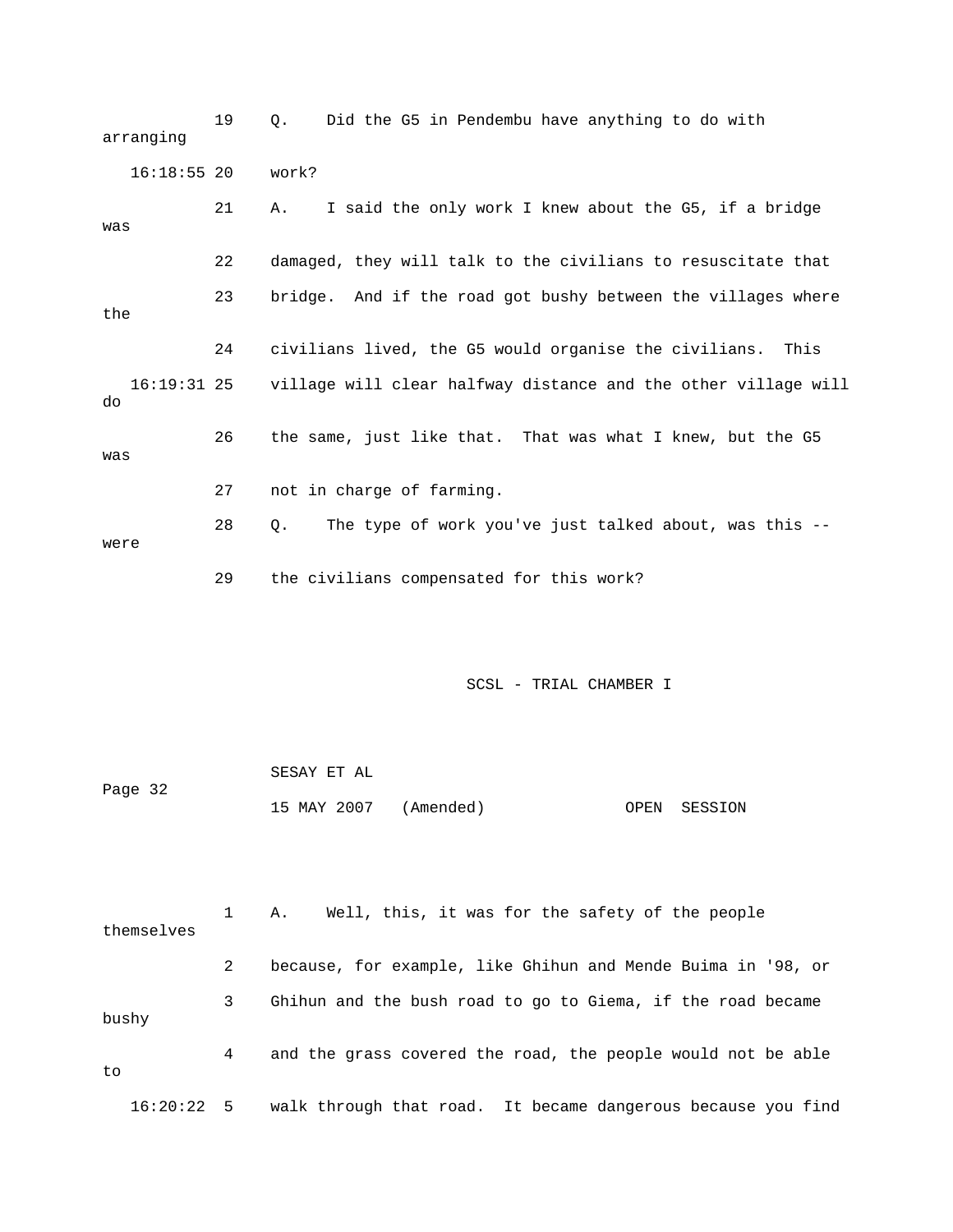6 snakes there. So, even today, they're brushing their bush roads. 7 It was in their own interest. 8 Q. Well, was it forced work? 9 A. Well, they would not force them. The G5 will tell them 16:20:42 10 that, look at your road, it is now bushy. It is better for you 11 to brush it so that you will avoid snakes on the road. 12 Q. And -- right. Yep, good question. What happens when the 13 roads get bushy? Why was it important that they didn't? Sorry, 14 can I just take a moment? 16:21:08 15 PRESIDING JUDGE: Leave granted. 16 MR JORDASH: 17 Q. Did RUF in Pendembu have anything to do with medical 18 treatment? 19 A. Well, let's go through the road issue before we can proceed 16:21:38 20 because you asked -- you said how many times. And you can only 21 brush a bush road only once in a year. During the rainy season 22 it becomes bushy and after which you do it next year. 23 Q. Is this done now or was it just done then? Is this 24 something that has to be done regularly or something to do with 16:22:02 25 the war, or -- 26 A. Well, I believe that even now, I strongly believe that even 27 now, like between Giema and Sembehun or Talia, they are bush 28 roads. You wouldn't expect the civilians in Pendembu to go and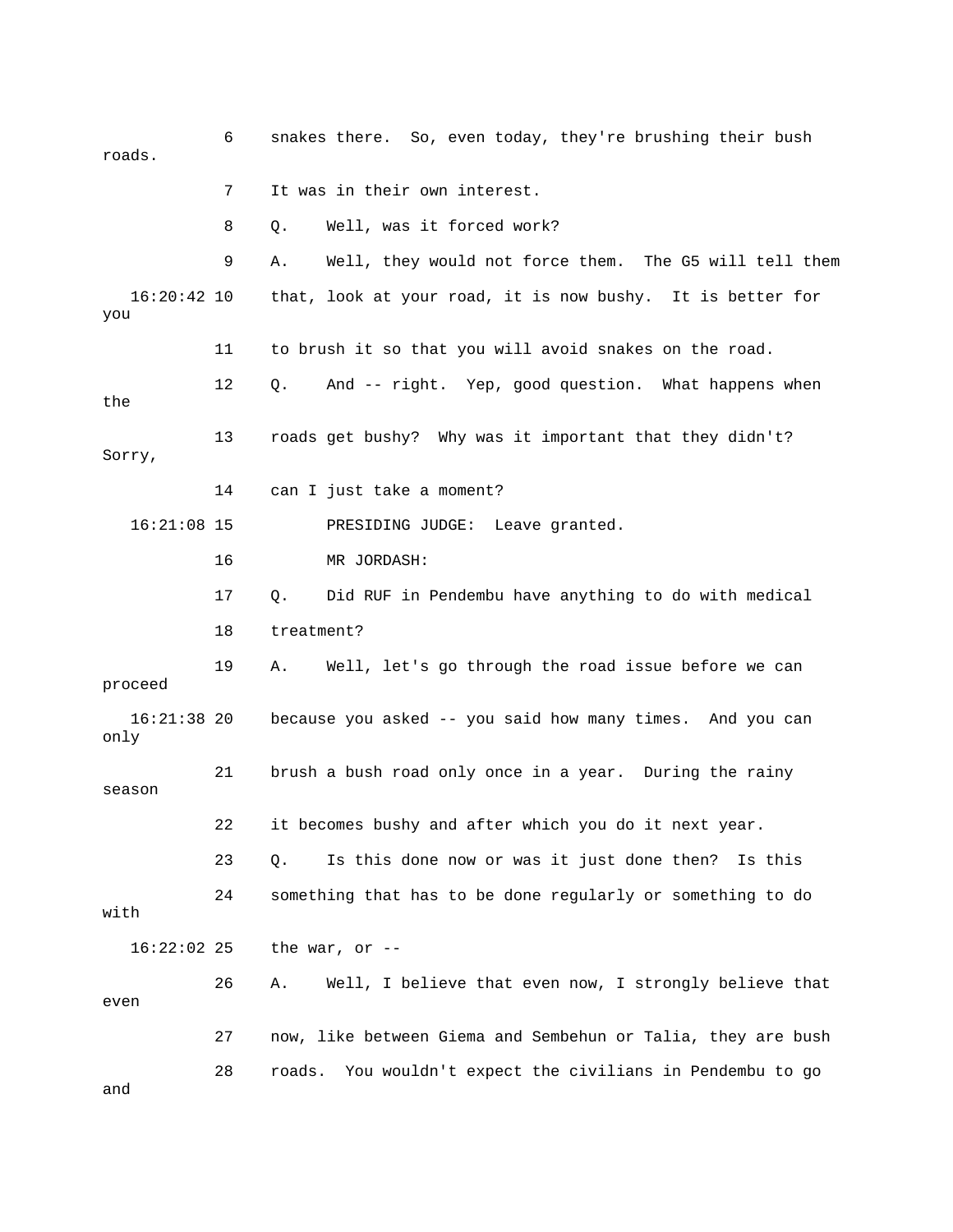29 brush the road for those in Giema and Talia. They themselves

|         | SESAY ET AL           |  |              |
|---------|-----------------------|--|--------------|
| Page 33 |                       |  |              |
|         | 15 MAY 2007 (Amended) |  | OPEN SESSION |

|                       | $\mathbf 1$ | will have to brush the roads and stop at the boundaries.       |  |  |  |
|-----------------------|-------------|----------------------------------------------------------------|--|--|--|
| do                    | 2           | Right. Medical treatment. Did the RUF have anything to<br>Q.   |  |  |  |
|                       | 3           | with that when you were there?                                 |  |  |  |
| he                    | 4           | Dr Kuragbanda was with me in Pendembu in '98 and<br>Yes.<br>Α. |  |  |  |
| 16:23:01              | - 5         | used to give free medical treatment to both civilians and the  |  |  |  |
|                       | 6           | RUF.                                                           |  |  |  |
|                       | 7           | What's -- can you spell his name?<br>Q.                        |  |  |  |
|                       | 8           | K-U-R-A-G-B-A-N-D-A, Kuraqbanda.<br>Α.                         |  |  |  |
|                       | 9           | Was there a hospital in Pendembu?<br>Q.                        |  |  |  |
| $16:23:23$ 10         |             | Well, they used one house because the jets had destroyed<br>Α. |  |  |  |
|                       | 11          | the hospital, the hospital. That was what I said four or five  |  |  |  |
|                       | 12          | days ago.                                                      |  |  |  |
| there?                | 13          | Where were the drugs coming from? Were there drugs<br>О.       |  |  |  |
|                       | 14          | Where were they coming from, if there was?                     |  |  |  |
| $16:23:45$ 15<br>That |             | Well, Dr Kuragbanda used to take supplies from Buedu.<br>Α.    |  |  |  |
|                       | 16          | was where the medicine store was located.                      |  |  |  |
|                       | 17          | Did all the supplies for the RUF activities and civilian<br>Q. |  |  |  |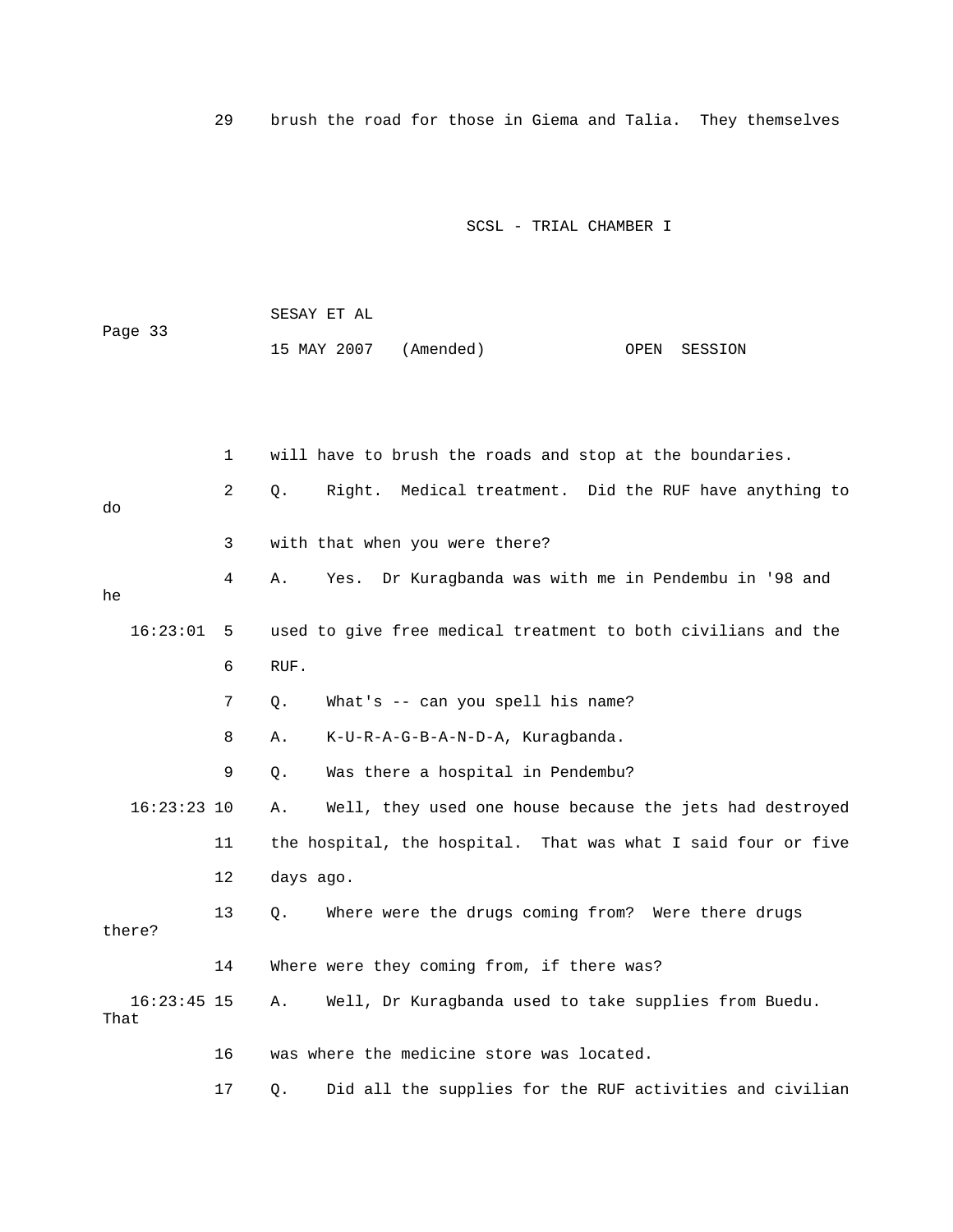18 activities come from Buedu?

 19 A. Well, only medicines, only medicines. Because civilians 16:24:20 20 used to take their produce to the Guinea borders. There they 21 bought basic needs, condiment for themselves, and it was only 22 medicine that the RUF gave out free to the civilians. 23 0. Was there a school in Pendembu? 24 A. Well, in late -- in early '98, because of the air raid, no. 16:24:46 25 But late '98, there was schooling, continuously in '99, until the 26 end of the war. 27 Q. When -- where was the school in late 1998? Did it have a 28 name? 29 A. Well, the name was a general name. Free primary school.

## SCSL - TRIAL CHAMBER I

|         | SESAY ET AL           |  |              |
|---------|-----------------------|--|--------------|
| Page 34 |                       |  |              |
|         | 15 MAY 2007 (Amended) |  | OPEN SESSION |

 1 RUF free primary school for the poor; something like that. 2 Q. And who went; which pupils went to the school? 3 A. Well, children between 6 years and 15 years used to go 4 there. Even 17 years used to go there. 16:25:44 5 Q. Civilians and fighters or what? 6 A. Well, we -- the fighters' children and the civilians'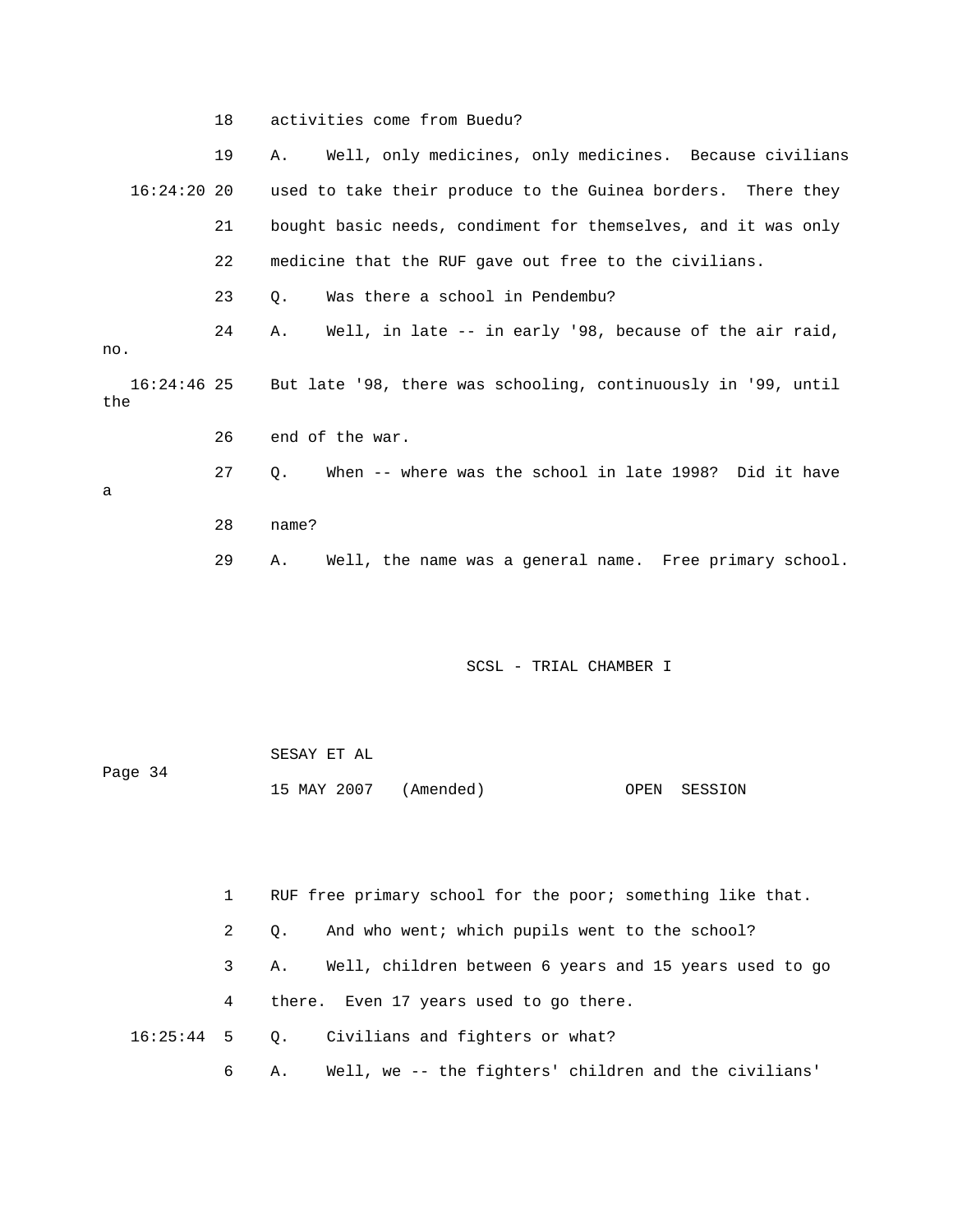| his                  | 7  | children all attended that school. Even my own child started   |
|----------------------|----|----------------------------------------------------------------|
|                      | 8  | class one in Buedu in '98.                                     |
|                      | 9  | Was there a church in Pendembu or a mosque?<br>Q.              |
| $16:26:38$ 10<br>the |    | There was a church, there was a mosque, but because of<br>Α.   |
| from                 | 11 | air raid in '98 people were afraid to live in the town but     |
|                      | 12 | late '98 until '99 people went for services in the church and  |
|                      | 13 | people offered prayers in the mosque on a daily basis.         |
| did                  | 14 | Sorry, I should have asked this: Were the schools --<br>Q.     |
| $16:27:12$ 15        |    | the schools charge for education or did the school charge for  |
|                      | 16 | education?                                                     |
| who                  | 17 | No, no. They didn't pay; it was free. It was the RUF<br>Α.     |
| the                  | 18 | provided the school materials, and the RUF provided food for   |
|                      | 19 | teachers, and the teachers were not paid by the RUF because it |
| $16:27:42$ 20        |    | was voluntary but the RUF provided food and condiment for      |
| Jemba                | 21 | teachers, and the head of the education was a woman called     |
|                      | 22 | Ngobeh.                                                        |
|                      | 23 | Q. Can you spell that, please?                                 |
|                      | 24 | I think it is J-E-M-B-A, Jemba. N-G-O-B-E-H.<br>Α.<br>Jemba    |
| $16:28:06$ 25        |    | Ngobeh.                                                        |
| to                   | 26 | Do you know, are you able to say now how often you went<br>Q.  |
|                      | 27 | Buedu, during your time in Pendembu?                           |
| can                  | 28 | Well, from May to September I did not go to Buedu.<br>Α.<br>I. |
| call                 | 29 | only go to Buedu if I'm called by Bockarie but if he did not   |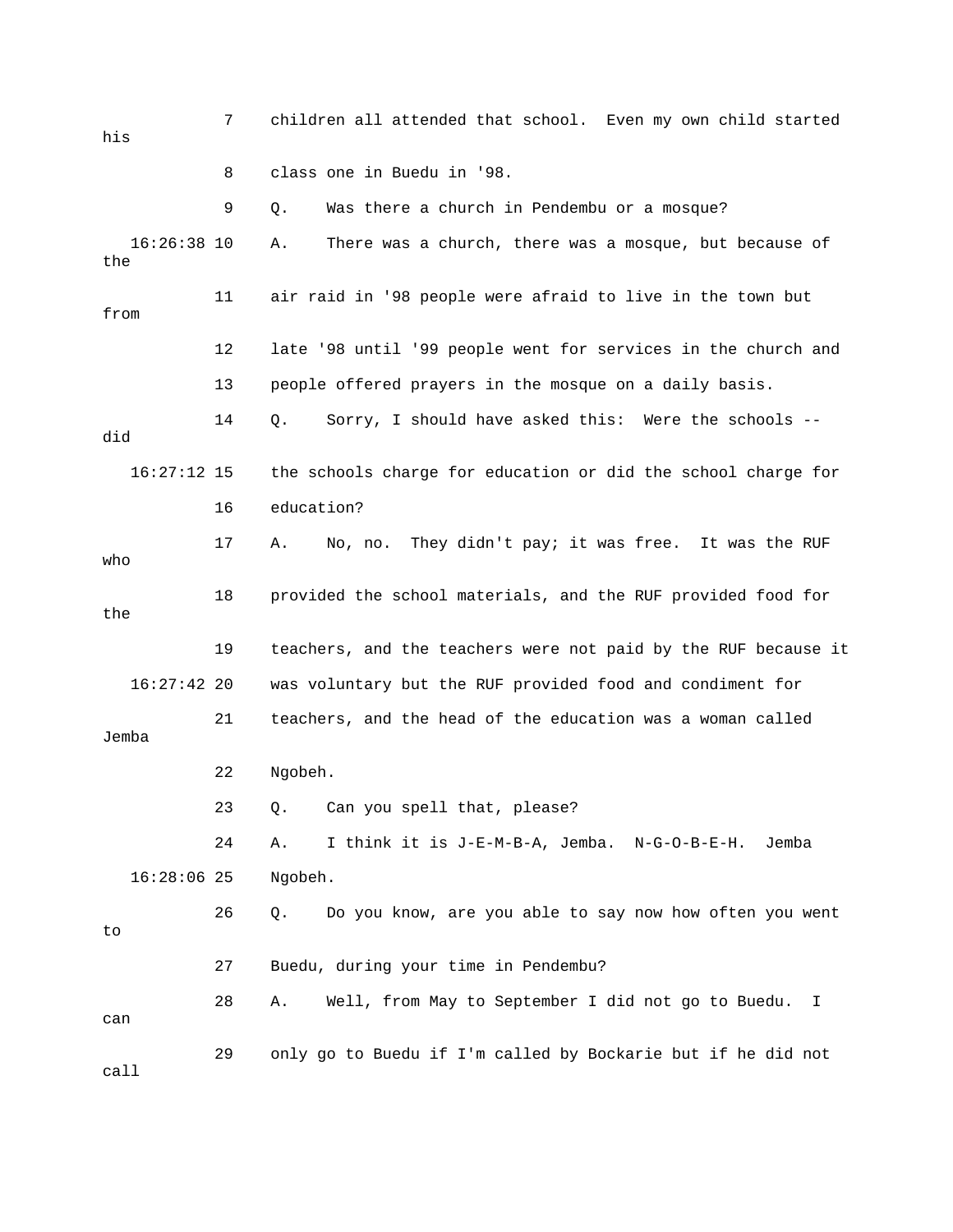|                        |    | SESAY ET AL           |                                                                |      |         |
|------------------------|----|-----------------------|----------------------------------------------------------------|------|---------|
| Page 35                |    | 15 MAY 2007 (Amended) |                                                                | OPEN | SESSION |
|                        |    |                       |                                                                |      |         |
|                        |    |                       |                                                                |      |         |
|                        | 1  |                       | me I wouldn't go there. I think you -- you got some document   |      |         |
|                        | 2  |                       | wherein some important meeting occurred in Buedu. I did not    |      |         |
| not                    | 3  |                       | attend there. I did not attend those meetings. Bockarie did    |      |         |
|                        | 4  | call me.              |                                                                |      |         |
| 16:29:16<br>since      | 5  | $Q_{\star}$           | Well, I'd invite you to have a look at the document            |      |         |
|                        | 6  |                       | you've mentioned it. This is not a document which is on the    |      |         |
|                        | 7  | Defence exhibit list. |                                                                |      |         |
| I                      | 8  |                       | MR JORDASH: I understand it arrived after -- sorry, can        |      |         |
|                        | 9  |                       | just speak to my colleague, please? Actually, I think I've --  |      |         |
| $16:29:49$ 10<br>which |    |                       | well, let me deal with it in this way: I've got an exhibit     |      |         |
|                        | 11 |                       | isn't on the Defence exhibit list. We've informed the          |      |         |
| it                     | 12 |                       | Prosecution that we want to tender it. They don't object to    |      |         |
|                        | 13 |                       | and I would invite the Court to allow us to put it to Mr Sesay |      |         |
|                        | 14 |                       | and in due course exhibit it.                                  |      |         |
| $16:30:10$ 15          |    |                       | PRESIDING JUDGE: Proceed, counsel.                             |      |         |
| Honours                | 16 | MR JORDASH:           | Thank you. I've got copies for Your                            |      |         |
|                        | 17 |                       | and for my learned friends and also for the learned legal      |      |         |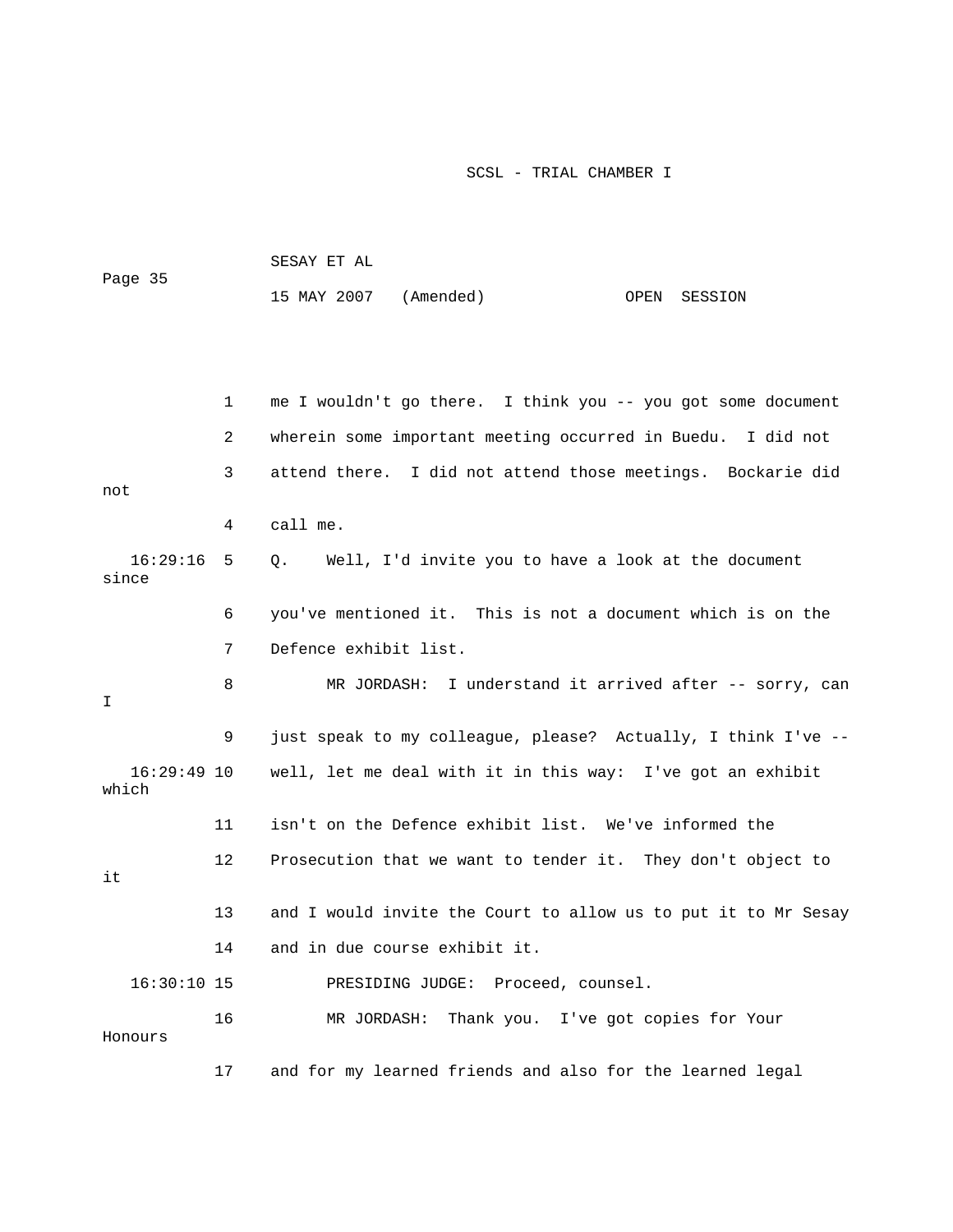| informed,     | 18 | officer. It was -- it was, I have just been reliably         |
|---------------|----|--------------------------------------------------------------|
|               | 19 | disclosed to us by the Prosecution after the exhibit filing. |
| $16:30:57$ 20 |    | PRESIDING JUDGE: Very well.                                  |
| Thank         | 21 | MR JORDASH: I've given them to my learned friends.           |
|               | 22 | you.                                                         |
|               | 23 | THE WITNESS: I think I should be given a copy.               |
|               | 24 | MR JORDASH: I thought you had been given a copy; I beg       |
| $16:31:46$ 25 |    | your pardon.                                                 |
|               | 26 | PRESIDING JUDGE: Your client wants a copy.                   |
|               | 27 | MR JORDASH: I completely agree with you.                     |
|               | 28 | PRESIDING JUDGE: Yes.                                        |
| need          | 29 | MR JORDASH: I've just actually noticed that we might         |

|         | SESAY ET AL           |  |              |
|---------|-----------------------|--|--------------|
| Page 36 |                       |  |              |
|         | 15 MAY 2007 (Amended) |  | OPEN SESSION |

 1 to see the original, just to confirm. 2 PRESIDING JUDGE: Yes, I could see the incomplete copy of 3 original. 4 MR JORDASH: Yes. A bit sloppy on my part, it has to be 16:32:06 5 said. But it will serve its purpose, I think. 6 PRESIDING JUDGE: So what would be your procedure?

Because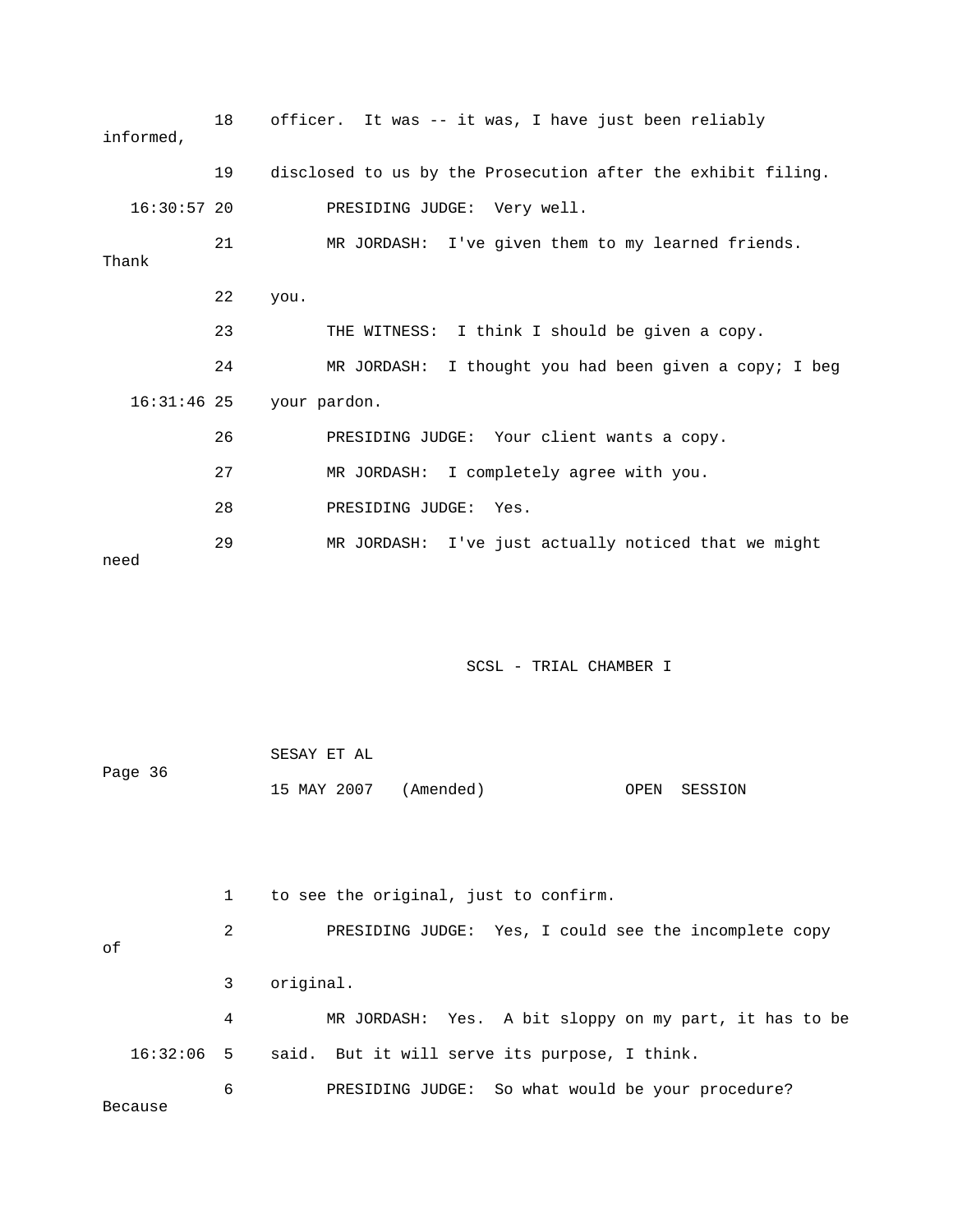7 if it's incomplete, then it might not be advisable to tender it 8 at this point in time. 9 MR JORDASH: Well, if I could simply ask Mr Sesay a couple 16:32:28 10 of questions -- 11 PRESIDING JUDGE: Yes. Quite, quite. 12 MR JORDASH: -- I will have a look at the original, if I 13 can, overnight and then I don't envisage there will be a problem 14 in exhibiting it tomorrow. 16:32:38 15 PRESIDING JUDGE: Well, we are entirely in your hands. 16 JUDGE ITOE: But don't you think that it would be better 17 for you to embark on this exercise when you have seen the 18 original? You are to do all of it at once, instead of starting 19 today and breaking up and coming back. 16:32:59 20 MR JORDASH: Well -- 21 JUDGE ITOE: You may go on if you -- 22 MR JORDASH: Only because the issue has come up so -- 23 PRESIDING JUDGE: Well, let me ask: Are you certain that 24 there is in fact a complete original somewhere? 16:33:06 25 MR JORDASH: No, I'm not certain of that. 26 PRESIDING JUDGE: That is the difficulty so -- 27 MR JORDASH: But what I am certain of is that -- 28 PRESIDING JUDGE: But you think it contains matters that 29 are relevant to your client's case?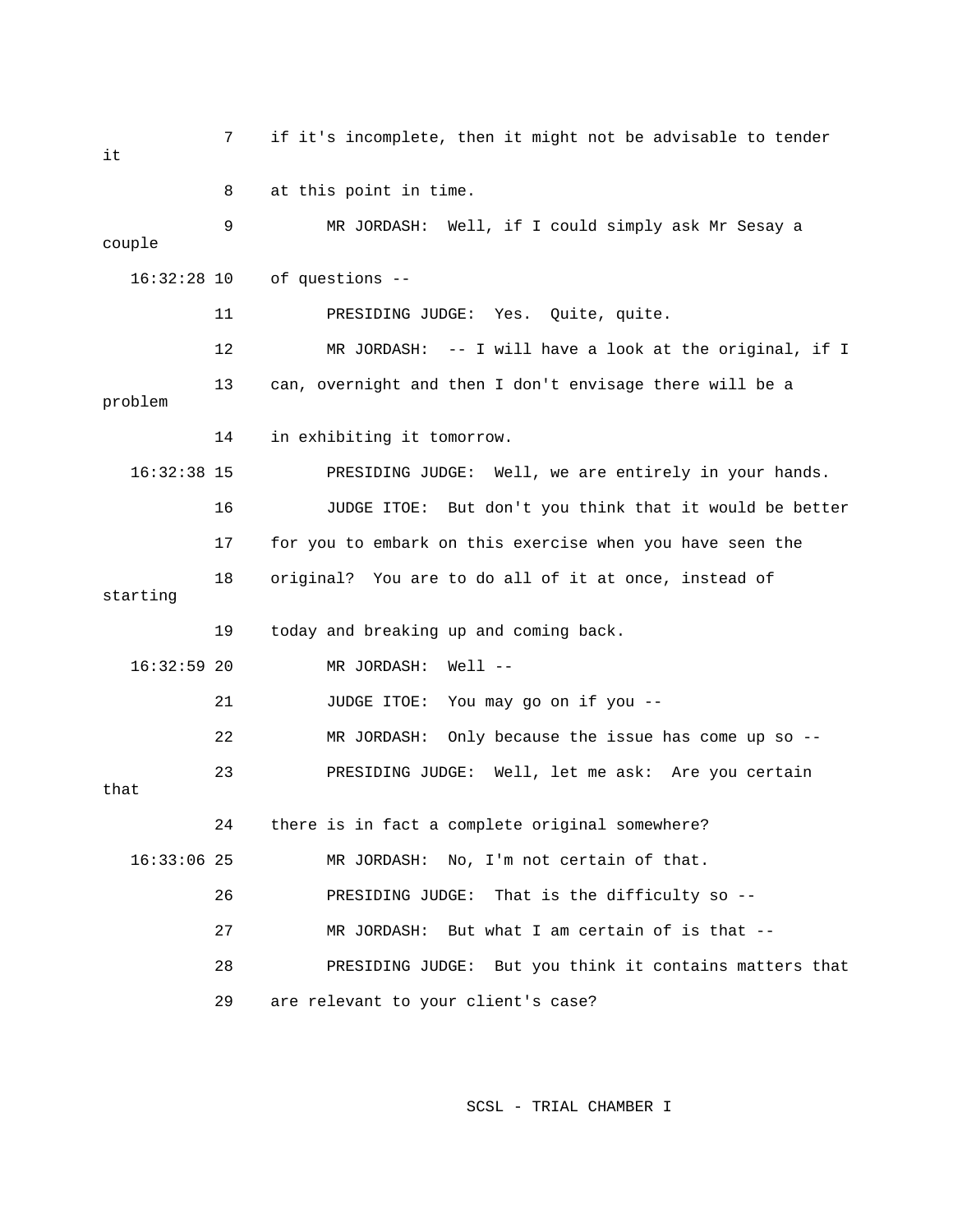|         | SESAY ET AL |  |  |
|---------|-------------|--|--|
| Page 37 |             |  |  |

15 MAY 2007 (Amended) OPEN SESSION

 1 MR JORDASH: Well, the point is a simple one: There's a 2 meeting held in Buedu in August 1998. The man that the 3 Prosecution says is second in command isn't there. 4 PRESIDING JUDGE: Yes. 16:33:29 5 MR JORDASH: The reason for that is because he is in 6 Pendembu. 7 PRESIDING JUDGE: According to his answer he has 8 volunteered some familiarity with this document. 9 MR JORDASH: Well, I'm not sure it's -- well, if I can ask 16:33:40 10 the questions and elicit the answers -- 11 PRESIDING JUDGE: Yes. 12 JUDGE BOUTET: I think it would be better that it comes 13 from the witness than from you. This is, I would imagine, a 14 fairly important issue. 16:33:47 15 MR JORDASH: Yes. 16 JUDGE BOUTET: If you want to put that to the witness. 17 PRESIDING JUDGE: Yes. 18 JUDGE BOUTET: I would prefer to hear that from the witness 19 if this is part of his evidence. 16:33:56 20 MR JORDASH: Well, he has just said that. 21 PRESIDING JUDGE: Yes, quite.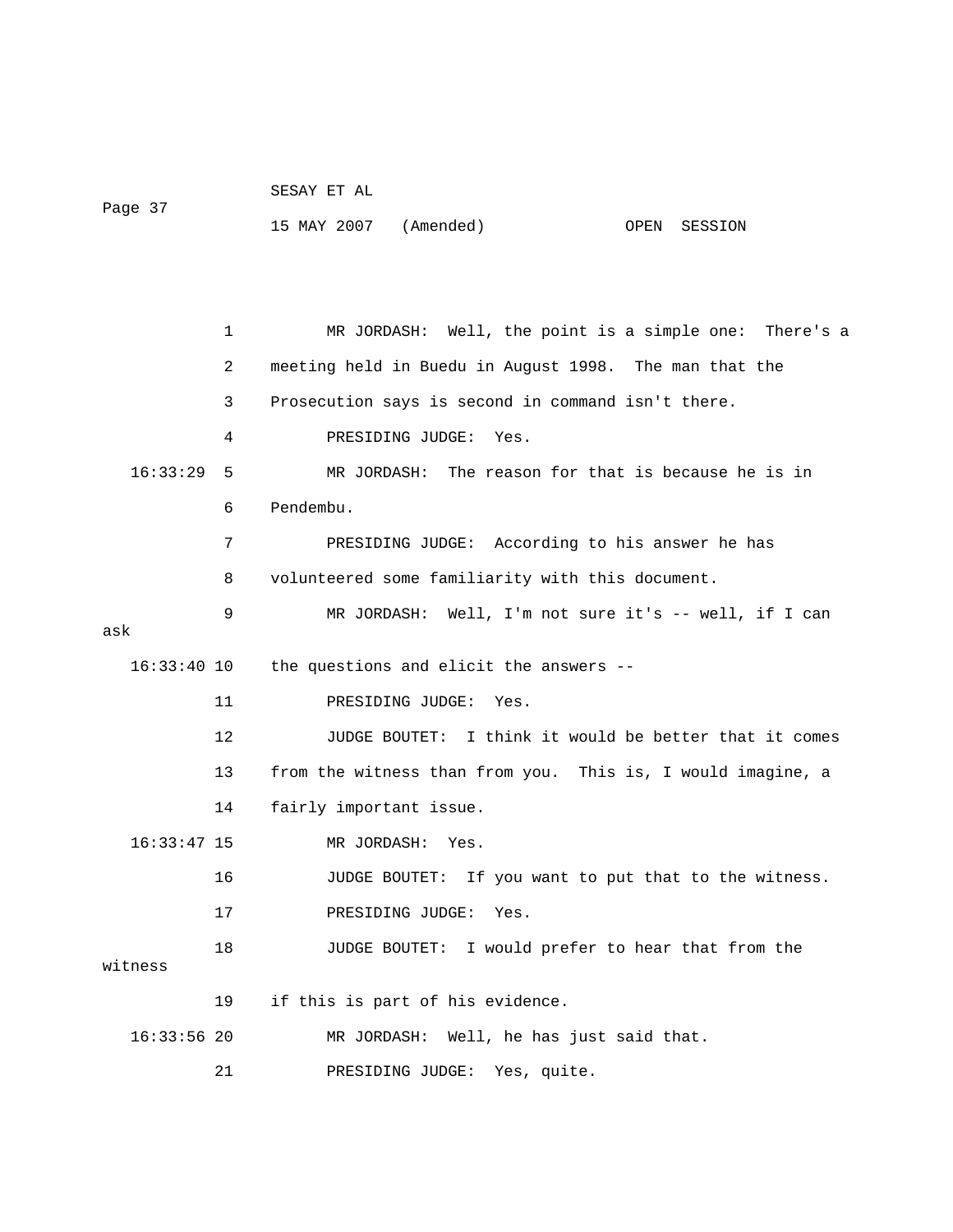| was |               | 22 |           | MR JORDASH: That he wasn't in Buedu when this meeting   |
|-----|---------------|----|-----------|---------------------------------------------------------|
|     |               | 23 |           | held, but I take Your Honour's point.                   |
|     |               | 24 |           | PRESIDING JUDGE: You can -- go ahead.                   |
|     | $16:34:06$ 25 |    |           | MR JORDASH: But I $-$                                   |
|     |               | 26 | $\circ$ . | You've seen that document before?                       |
|     |               | 27 | Α.        | Yes.                                                    |
|     |               | 28 | Q.        | When did you first see the document, please?            |
|     |               | 29 | Α.        | This? This was -- the first time I saw the document was |

|         | SESAY ET AL |                       |              |
|---------|-------------|-----------------------|--------------|
| Page 38 |             |                       |              |
|         |             | 15 MAY 2007 (Amended) | OPEN SESSION |

| was   |                | the time when you presented it to me at the detention. That         |
|-------|----------------|---------------------------------------------------------------------|
|       | $\overline{a}$ | the very first time I saw it.                                       |
| to    | 3              | Right. Were you aware of this meeting which it appears<br>Q.        |
|       | 4              | describe, in August of 1998, in Buedu?                              |
| which |                | 16:34:42 5 A. Well, really, this is not what -- you have an exhibit |
|       | 6              | you had shown to me which contained the names of a lot of           |
|       | 7              | Vanquards that came from Kono when they came for a meeting at       |
|       | 8              | Buedu.                                                              |
| but   | 9              | Well, I know -- I think I know what you're referring to<br>Q.       |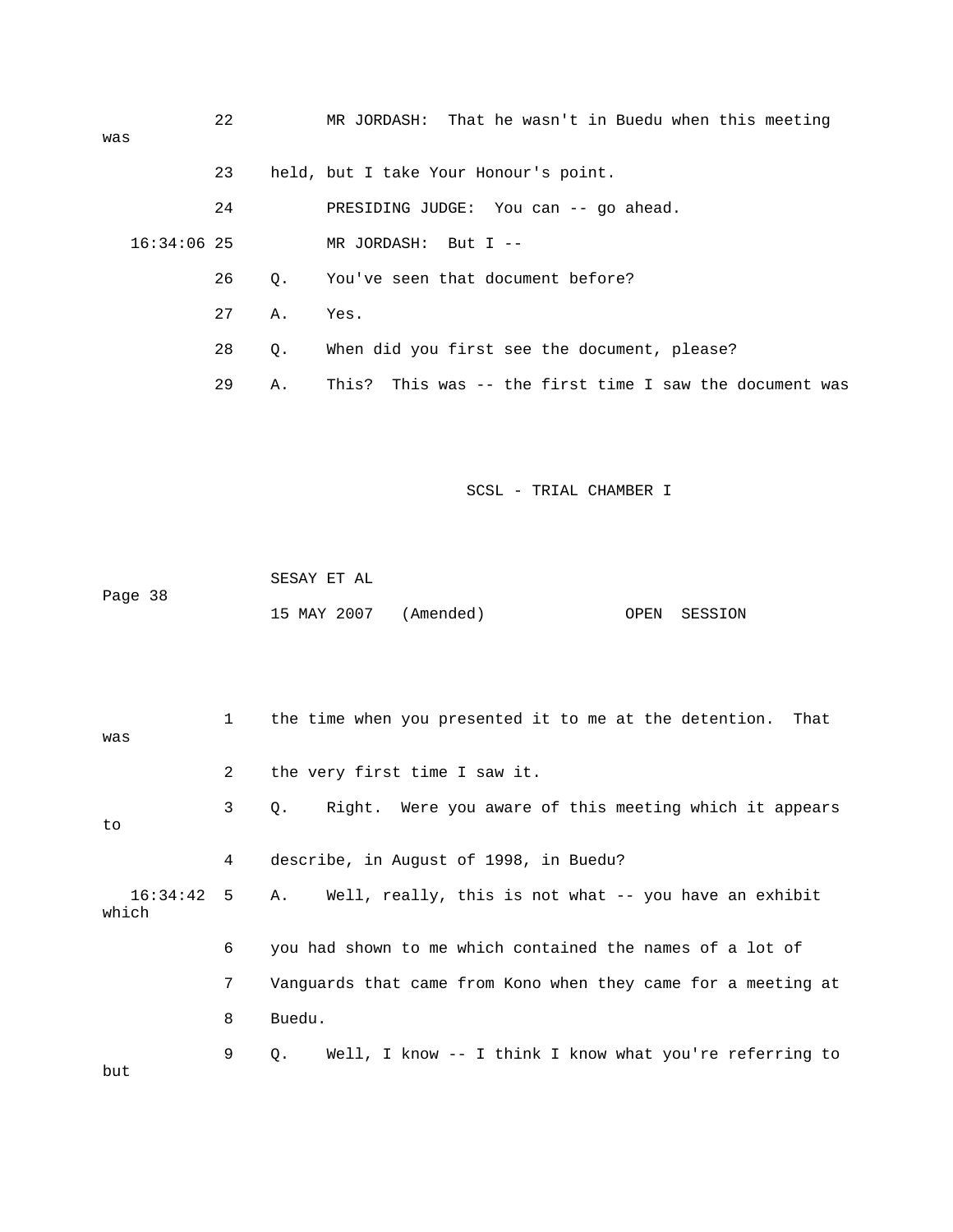16:35:04 10 we'll come to that shortly. But let me just ask you about this 11 meeting: Do you recall hearing about this meeting? 12 A. Yes. Bockarie used to hold meetings at Buedu and I recall. 13 So, if -- that I can recall that he had meetings in Buedu from 14 May to November 1998. He held various meetings. 16:35:40 15 Q. Well, do you recall this particular meeting, which appears 16 to be a meeting about the movement in which these various 17 characters attended, including Koker, Eldred Collins, Bockarie, 18 SYB Rogers and so on. Were you aware of this specific meeting? 19 A. Well, as I told you, a lot of meetings took place in Buedu 16:36:16 20 from May to November '98. There were various meetings held 21 there. 22 Q. All right. I hear what you're saying but I'm asking you a 23 specific question. If you're not aware of it, you're not aware 24 of it. That is perfectly acceptable. Just say yes or no: Are 16:36:35 25 you aware of this meeting? 26 A. Yeah. I knew that Bockarie held a meeting in August in 27 Buedu. 28 Q. Were you present at the meeting? 29 A. I wasn't there. Those that were present, their names are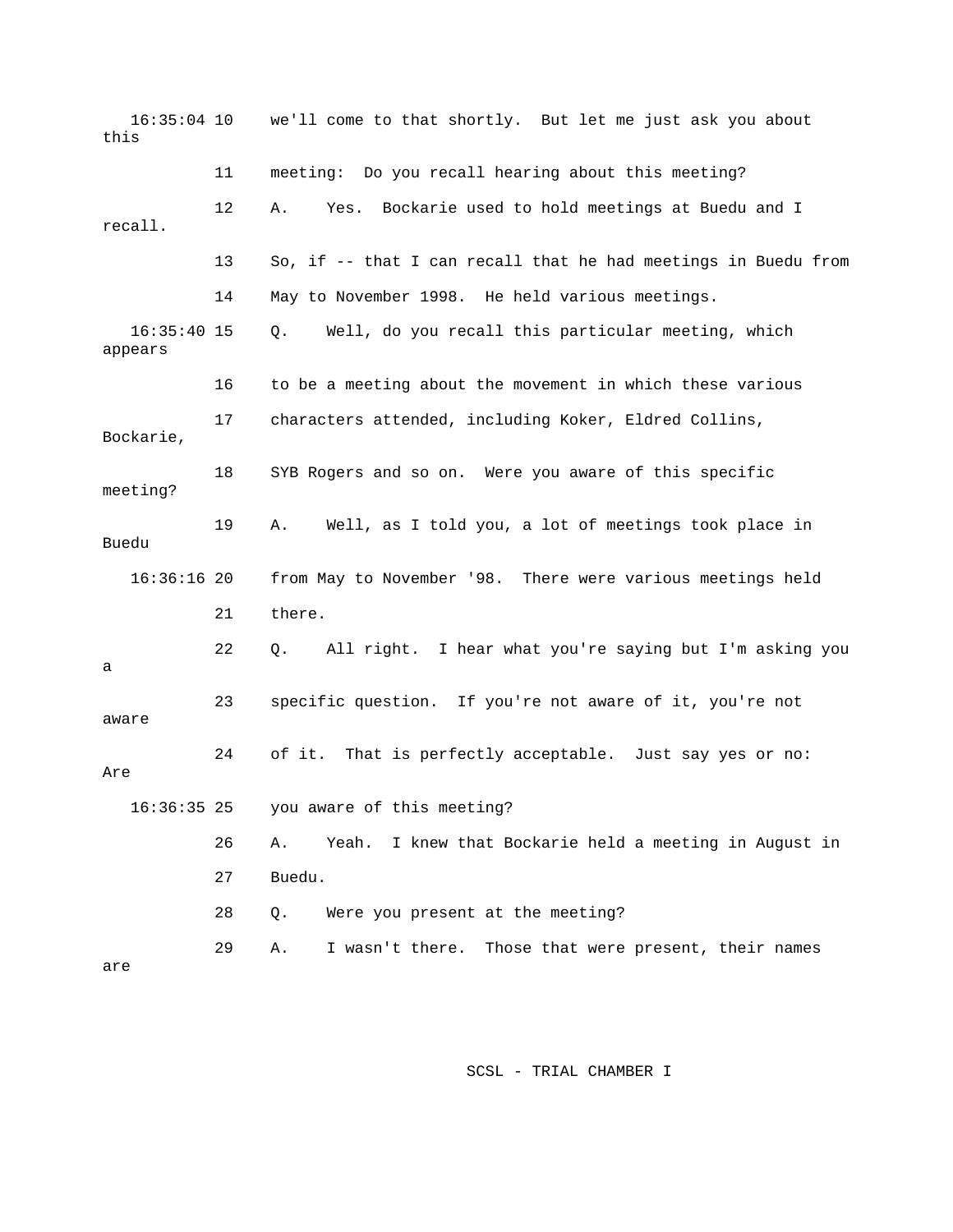| Page 39 |               |    | SESAY ET AL                                                   |               |                                 |                                                          |      |                                                                |  |
|---------|---------------|----|---------------------------------------------------------------|---------------|---------------------------------|----------------------------------------------------------|------|----------------------------------------------------------------|--|
|         |               |    |                                                               | 15 MAY 2007   | (Amended)                       |                                                          | OPEN | SESSION                                                        |  |
|         |               |    |                                                               |               |                                 |                                                          |      |                                                                |  |
|         |               | 1  |                                                               | on this list. |                                 |                                                          |      |                                                                |  |
|         |               | 2  | Q.                                                            |               | And you are not present?        |                                                          |      |                                                                |  |
|         |               | 3  | Α.                                                            |               |                                 |                                                          |      | Because Bockarie did not call me. I wouldn't go there          |  |
|         |               | 4  |                                                               |               | since Bockarie did not call me. |                                                          |      |                                                                |  |
|         | 16:37:07      | 5  | Q.                                                            |               |                                 | Well, why did he not call you; do you know?              |      |                                                                |  |
| only    |               | 6  | Α.                                                            |               |                                 |                                                          |      | Well, yes. When I -- when I had lost the diamonds, I           |  |
|         | marginalised  | 7  |                                                               |               |                                 | had the title of DFC, but during that time Bockarie      |      |                                                                |  |
|         | meetings      | 8  |                                                               |               |                                 | me and he did not allow me to take part in any important |      |                                                                |  |
| to      |               | 9  | in Buedu, and I did not have decision during that time for me |               |                                 |                                                          |      |                                                                |  |
| to      | $16:37:36$ 10 |    |                                                               |               |                                 |                                                          |      | take any decision on anything pertaining the RUF, except I had |  |
|         |               | 11 |                                                               |               |                                 |                                                          |      | seek advice or approval from Bockarie while I was in Pendembu. |  |
|         |               | 12 | $Q$ .                                                         | Okay.         |                                 |                                                          |      |                                                                |  |
|         |               | 13 |                                                               |               |                                 | PRESIDING JUDGE: So, have you now established some       |      |                                                                |  |
| the     |               | 14 |                                                               |               |                                 |                                                          |      | foundation for -- some evidentiary foundation for tendering    |  |
|         | $16:37:59$ 15 |    |                                                               |               | document? You don't think so?   |                                                          |      |                                                                |  |
|         |               | 16 |                                                               |               | MR JORDASH: I hope so.          |                                                          |      |                                                                |  |
|         |               | 17 |                                                               |               |                                 |                                                          |      | PRESIDING JUDGE: Well, I mean, under 89, it's relevant,        |  |
| it      |               | 18 |                                                               |               |                                 |                                                          |      | but the question of what evidentiary purpose, or have you --   |  |
|         |               | 19 |                                                               |               |                                 | is entirely up to you, I mean, quite frankly.            |      |                                                                |  |
|         | $16:38:14$ 20 |    |                                                               | JUDGE ITOE:   |                                 | And there is no objection.                               |      |                                                                |  |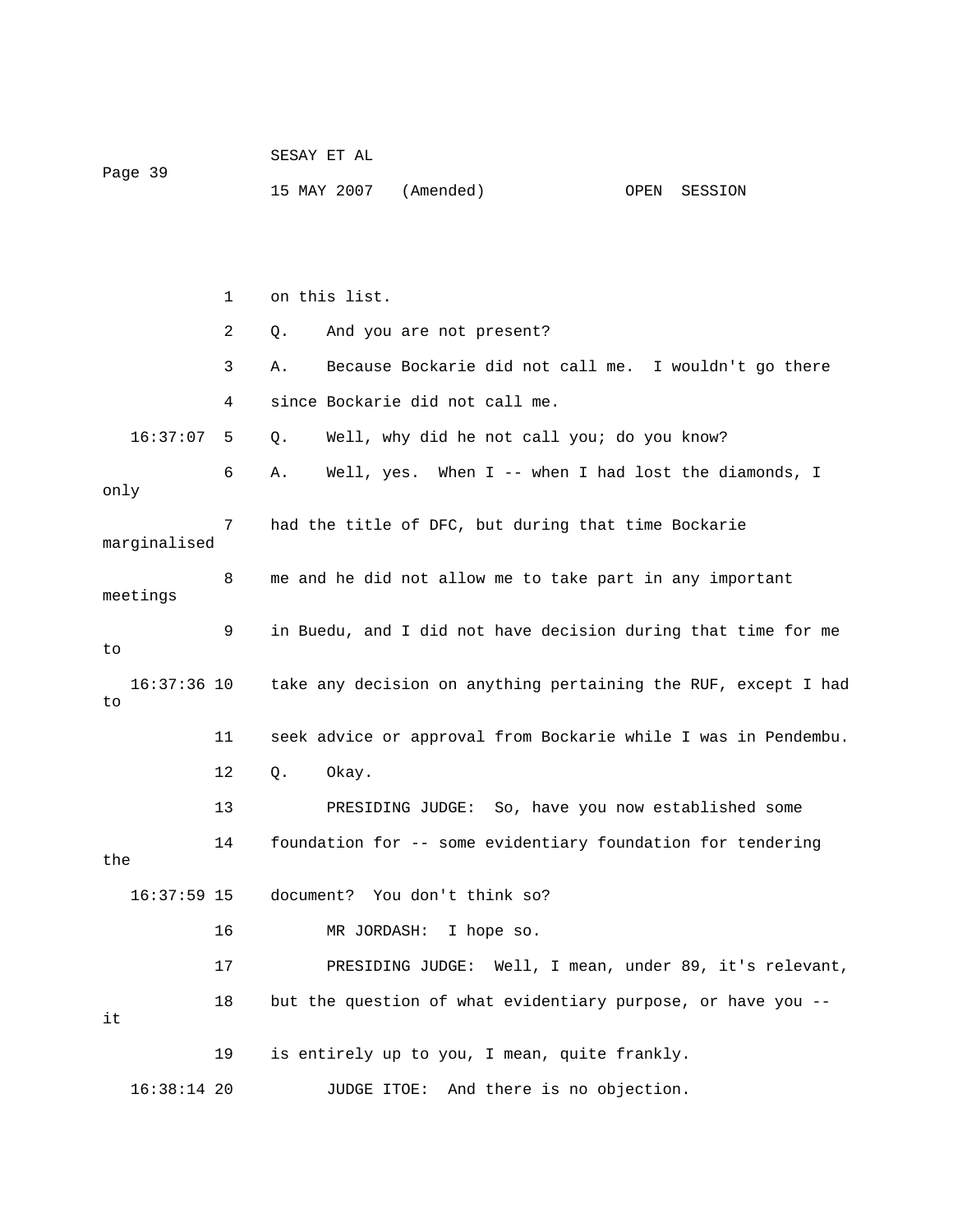21 PRESIDING JUDGE: Yes.

 22 MR JORDASH: I would invite Your Honours to have this 23 document exhibited, please.

 24 PRESIDING JUDGE: Right. Well, having regard to our 16:38:24 25 flexible doctrine of admissibility of evidence, I don't see any

26 difficulty if you want to tender it.

 27 MR JORDASH: Well, I would hope even if it was an 28 inflexible doctrine that this would be probative --

29 PRESIDING JUDGE: Well, we have adopted that all along.

SCSL - TRIAL CHAMBER I

 SESAY ET AL Page 40 15 MAY 2007 (Amended) OPEN SESSION

 1 MR JORDASH: -- probative. But, yes, I would like it to be 2 exhibited, please. 3 PRESIDING JUDGE: Any objection, Mr Nicol-Wilson? 4 MR NICOL-WILSON: None, Your Honour. 16:38:45 5 PRESIDING JUDGE: Mr Cammegh? 6 MR CAMMEGH: No, on the contrary, Your Honour. 7 PRESIDING JUDGE: Prosecution, any objection? 8 MR HARRISON: I was just going to say there is no objection 9 but if the Court wishes the Prosecution to try to find a more

16:38:54 10 complete document, we'll do that this -- well, unfortunately,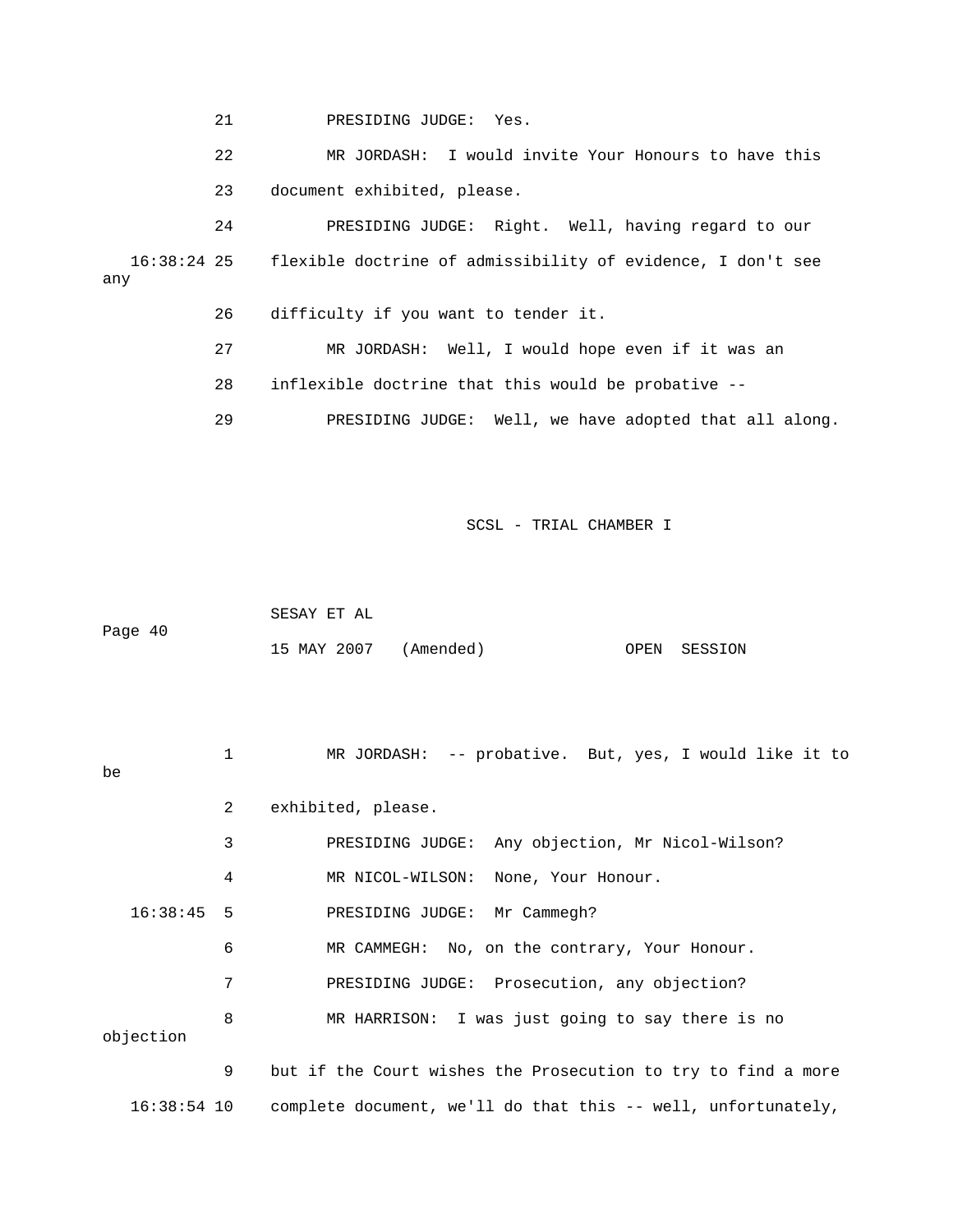| the           | 11      | they are closed in 20 minutes but I'll do it first thing in   |  |  |  |  |  |  |
|---------------|---------|---------------------------------------------------------------|--|--|--|--|--|--|
|               | $12 \,$ | morning to see if I can find a more perfect document.         |  |  |  |  |  |  |
| is            | 13      | PRESIDING JUDGE: Well, that would be your preference;         |  |  |  |  |  |  |
|               | 14      | that satisfactory?                                            |  |  |  |  |  |  |
| $16:39:08$ 15 |         | It certainly is, and I will wait to --<br>MR JORDASH:         |  |  |  |  |  |  |
| we            | 16      | PRESIDING JUDGE: So we'll hold this in abeyance until         |  |  |  |  |  |  |
|               | 17      | have the original.                                            |  |  |  |  |  |  |
|               | 18      | MR JORDASH: I am grateful. Thank you.                         |  |  |  |  |  |  |
|               | 19      | PRESIDING JUDGE: Let's proceed, counsel.                      |  |  |  |  |  |  |
|               | 20      | MR JORDASH:                                                   |  |  |  |  |  |  |
|               | 21      | Q.<br>$Did --$                                                |  |  |  |  |  |  |
|               | 22      | MS KAMUZORA: Your Honour.                                     |  |  |  |  |  |  |
|               | 23      | PRESIDING JUDGE: Yes, Madam Courtroom Officer.                |  |  |  |  |  |  |
|               | 24      | MS KAMUZORA: The exhibit will be number --                    |  |  |  |  |  |  |
| $16:39:25$ 25 |         | No, we are not going to. We will just<br>PRESIDING JUDGE:     |  |  |  |  |  |  |
|               | 26      | hold it in abeyance until tomorrow morning.                   |  |  |  |  |  |  |
|               | 27      | MS KAMUZORA:<br>Thank you, Your Honour.                       |  |  |  |  |  |  |
|               | 28      | MR JORDASH:                                                   |  |  |  |  |  |  |
| there         | 29      | You've talked about muster parades in Pendembu:<br>Q.<br>Were |  |  |  |  |  |  |

SESAY ET AL

Page 41

15 MAY 2007 (Amended) OPEN SESSION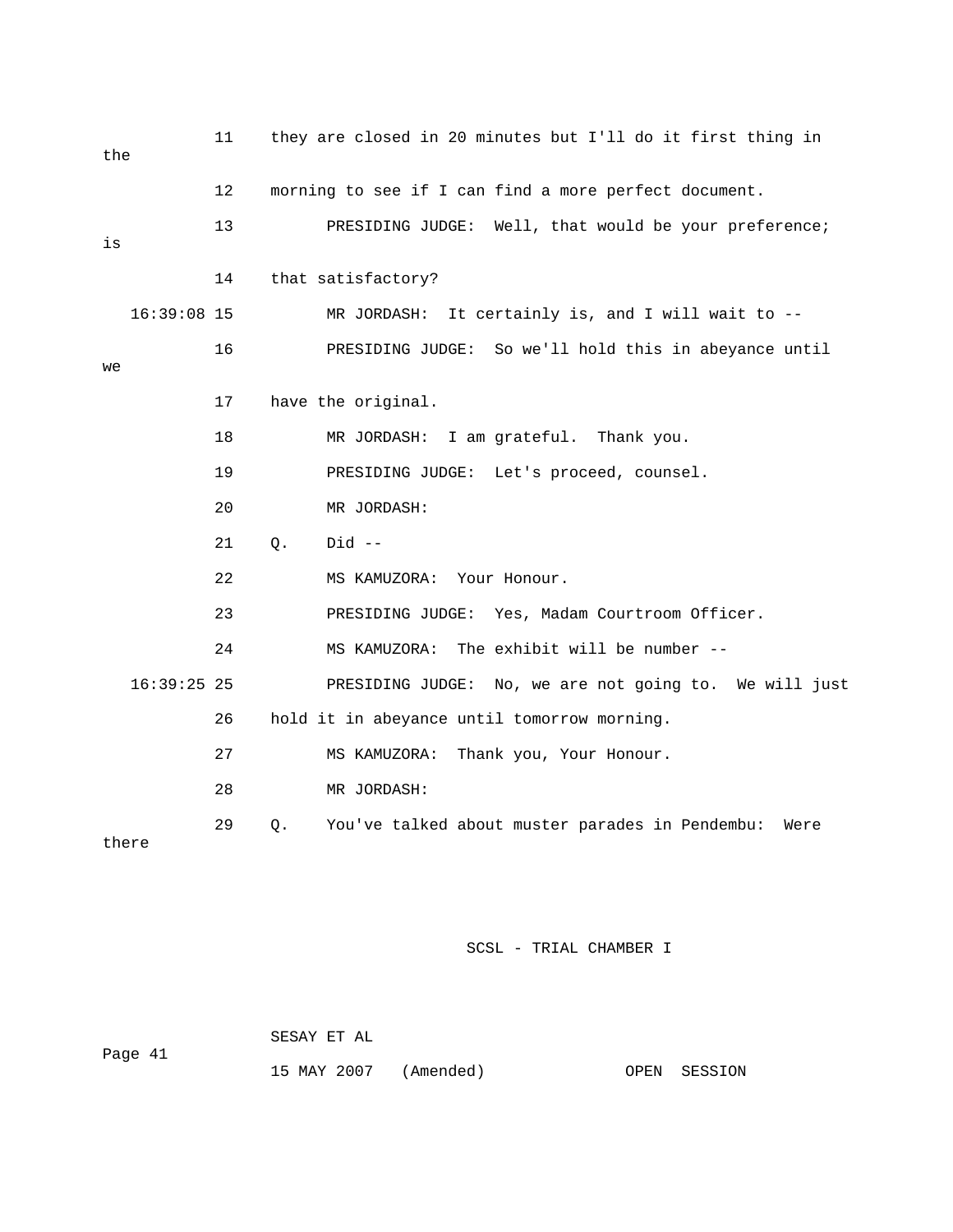|               | 1  |           | muster parades in Buedu during your time at Pendembu?         |
|---------------|----|-----------|---------------------------------------------------------------|
|               | 2  | Α.        | What the interpreter is saying I don't understand.            |
| held          | 3  | Q.        | Let's try again. You've talked of muster parades you          |
|               | 4  |           | in Pendembu during your time as commander there. Were there   |
| 16:40:03      | 5  |           | muster parades held in Buedu?                                 |
|               | 6  | Α.        | Yes, yes. There were muster parades at Buedu.                 |
|               | 7  | Q.        | How often, as far as you are aware, were these held?          |
| had           | 8  | Α.        | Well, muster parades were held at Buedu and they, too,        |
|               | 9  |           | muster parades held at the MP office.                         |
| $16:40:29$ 10 |    | Q.        | And what kind of people would attend these parades?           |
| and           | 11 | Α.        | Well, the unit members who were in Buedu, and the MPs         |
|               | 12 |           | officers that were in Buedu, including Bockarie's bodyguards. |
|               | 13 | Q.        | How often were they held?                                     |
| evening.      | 14 | Α.        | Well, the parade was held every day, morning and              |
| $16:41:06$ 15 |    |           | That was the way it was done at the MP office.                |
|               | 16 | Q.        | And do you know the purpose of the parades?                   |
| come          | 17 | Α.        | Well, one, to pray in the morning and for the men to          |
|               | 18 |           | together, the MP commander or the adjutant to Bockarie, they  |
|               | 19 |           | attended those parades.                                       |
| $16:41:34$ 20 |    | Q.        | Did you ever attend the parade after your assignment to       |
|               | 21 | Pendembu? |                                                               |
| attended      | 22 | Α.        | When I was in Buedu in late November '98, I<br>Yes.           |
|               | 23 |           | a parade until the time when I left in December '98.          |
| after         | 24 | Q.        | Was this when you were still assigned to Pendembu or          |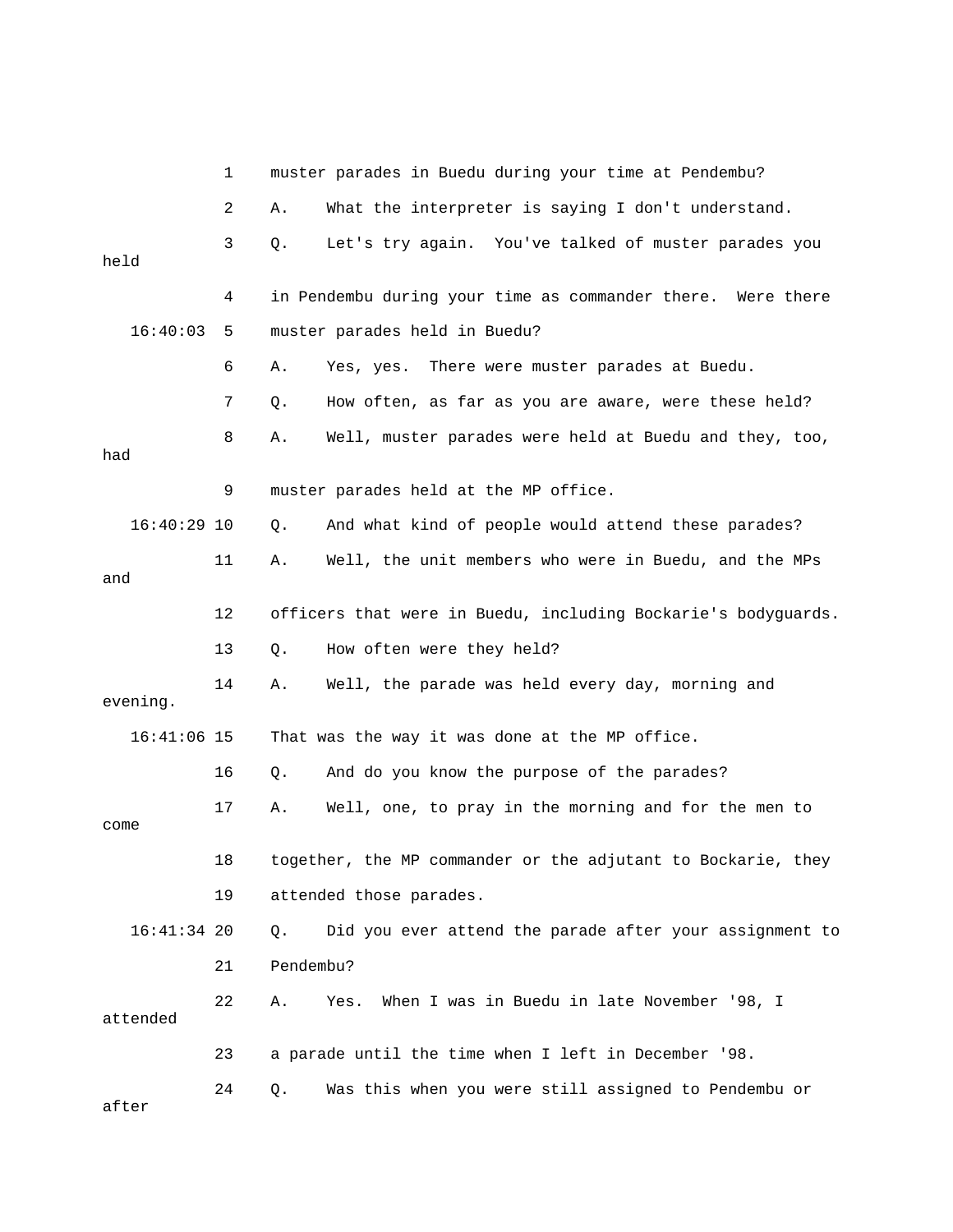16:42:04 25 that?

 26 A. Well, it was the time when I had been withdrawn from 27 Pendembu in November late '98 when Sam Bockarie called me to go 28 from Pendembu to Buedu.

29 Q. Right, okay.

#### SCSL - TRIAL CHAMBER I

 SESAY ET AL Page 42 15 MAY 2007 (Amended) OPEN SESSION

 1 A. Sorry, sorry, the -- 2 PRESIDING JUDGE: We'll take the break. 3 [Break taken at 4.40 p.m.] 4 [Upon resuming at 5.10 p.m.] 17:14:33 5 PRESIDING JUDGE: Continue, counsel. 6 MR JORDASH: Thank you, Your Honour. 7 Q. I want to ask you about, I want to ask you, in fact, 8 about -- I'm sorry to do this, I've just realised I would like to 9 apply to go into closed session. I know this is late in the day. 17:15:18 10 PRESIDING JUDGE: At this juncture? 11 MR JORDASH: Yes. I just -- if I can just have one moment 12 to see if I could do it without, because I note the time and no,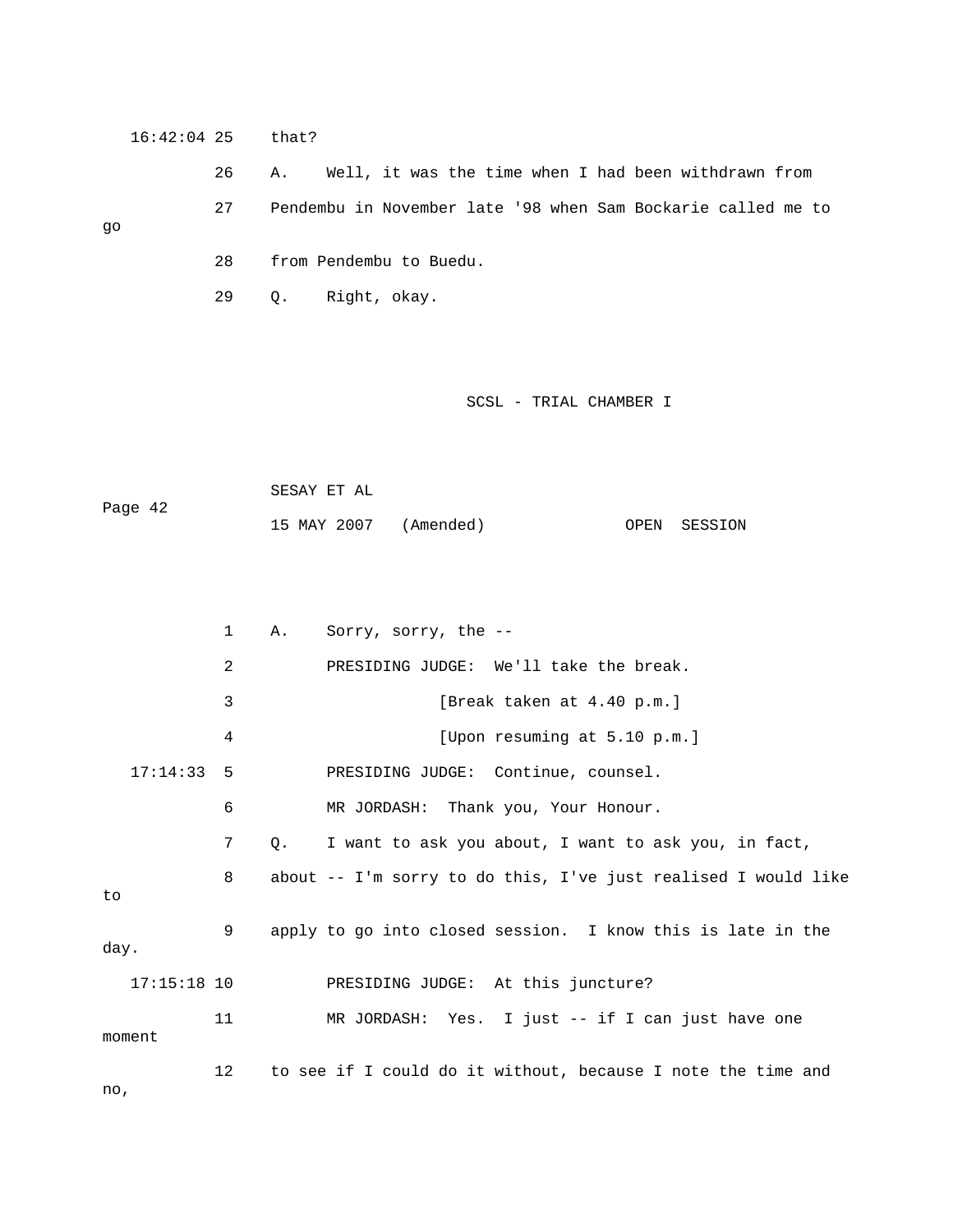13 I don't think I can, I'm afraid.

 14 PRESIDING JUDGE: Is it quite a big segment of your 17:15:32 15 examination-in-chief? Take us about how long in closed session? 16 MR JORDASH: Well, in truth, I think I'm coming to a point 17 where I could need to be in closed session for maybe up to two 18 hours. 19 PRESIDING JUDGE: Yes. Well then, I mean, and that's why I 17:15:46 20 wanted some candour about it because if that is the case I don't 21 see any purpose being served in going into closed session now. 22 MR JORDASH: Perhaps I may -- 23 PRESIDING JUDGE: Except we take the application, and then 24 we commence post-haste in the morning in the session. 17:16:03 25 MR JORDASH: Yes. In fact, it may be even up to three 26 hours. 27 PRESIDING JUDGE: Well, good. Quite. 28 MR JORDASH: We need to go through several witnesses and 29 what they have to say about --

SCSL - TRIAL CHAMBER I

|         | SESAY ET AL           |  |              |
|---------|-----------------------|--|--------------|
| Page 43 |                       |  |              |
|         | 15 MAY 2007 (Amended) |  | OPEN SESSION |

1 PRESIDING JUDGE: Good. Well --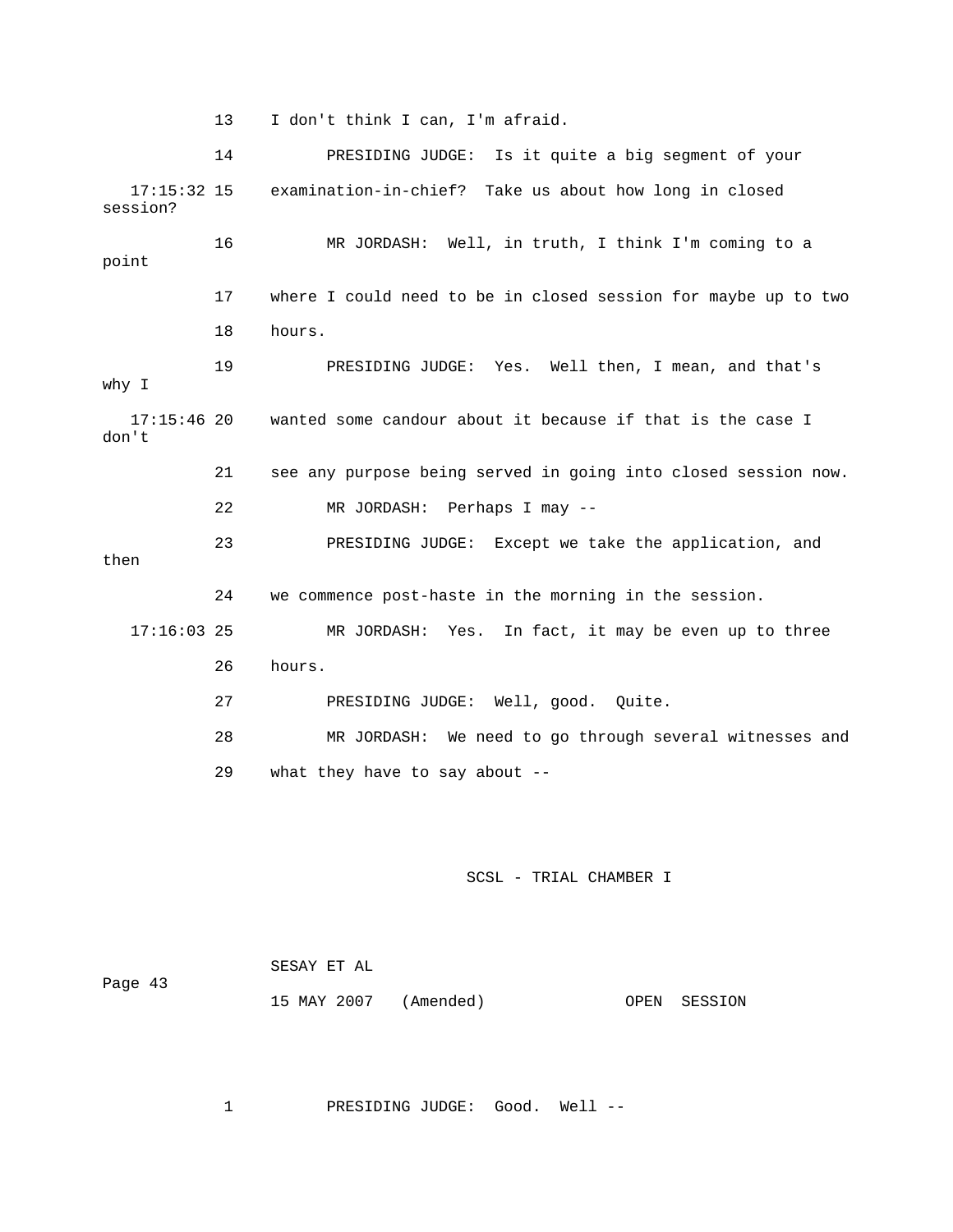2 MR JORDASH: -- Mr Sesay. 3 PRESIDING JUDGE: With that estimation, we'll ask the 4 members of the public to retire and, please, come back tomorrow. 17:16:27 5 Well, I doubt, whether, in fact, we should ask you to come back 6 tomorrow because tomorrow is a half a day. Let us ask you to 7 come back on Thursday morning, at 9.30. We thank you for your 8 patience. Madam Courtroom Officer, please switch us to -- ask 9 the experts to switch us to closed session hearing. 17:17:29 10 Yes, Mr Harrison. 11 MR HARRISON: During the brief break, I retrieved the 12 original of the document that I think the Defence was seeking to 13 tender as an exhibit and, as we are not quite in closed session 14 yet, I was just wondering if this might be a way to use some of 17:17:50 15 the -- 16 PRESIDING JUDGE: Yes. Perhaps we should conserve as much 17 time as possible. Is the document available there? 18 MR JORDASH: It is, and I'm grateful to my learned friend. 19 PRESIDING JUDGE: The records show that there has been - - 17:18:02 20 there is no objection from anybody, so the best thing now is to 21 receive it in evidence. 22 MR JORDASH: Yes, Your Honour. 23 PRESIDING JUDGE: And mark it Exhibit 199. 24 MR JORDASH: Just to be clear: The Prosecution want to 17:18:10 25 tender the copy, rather than the original, which I'm content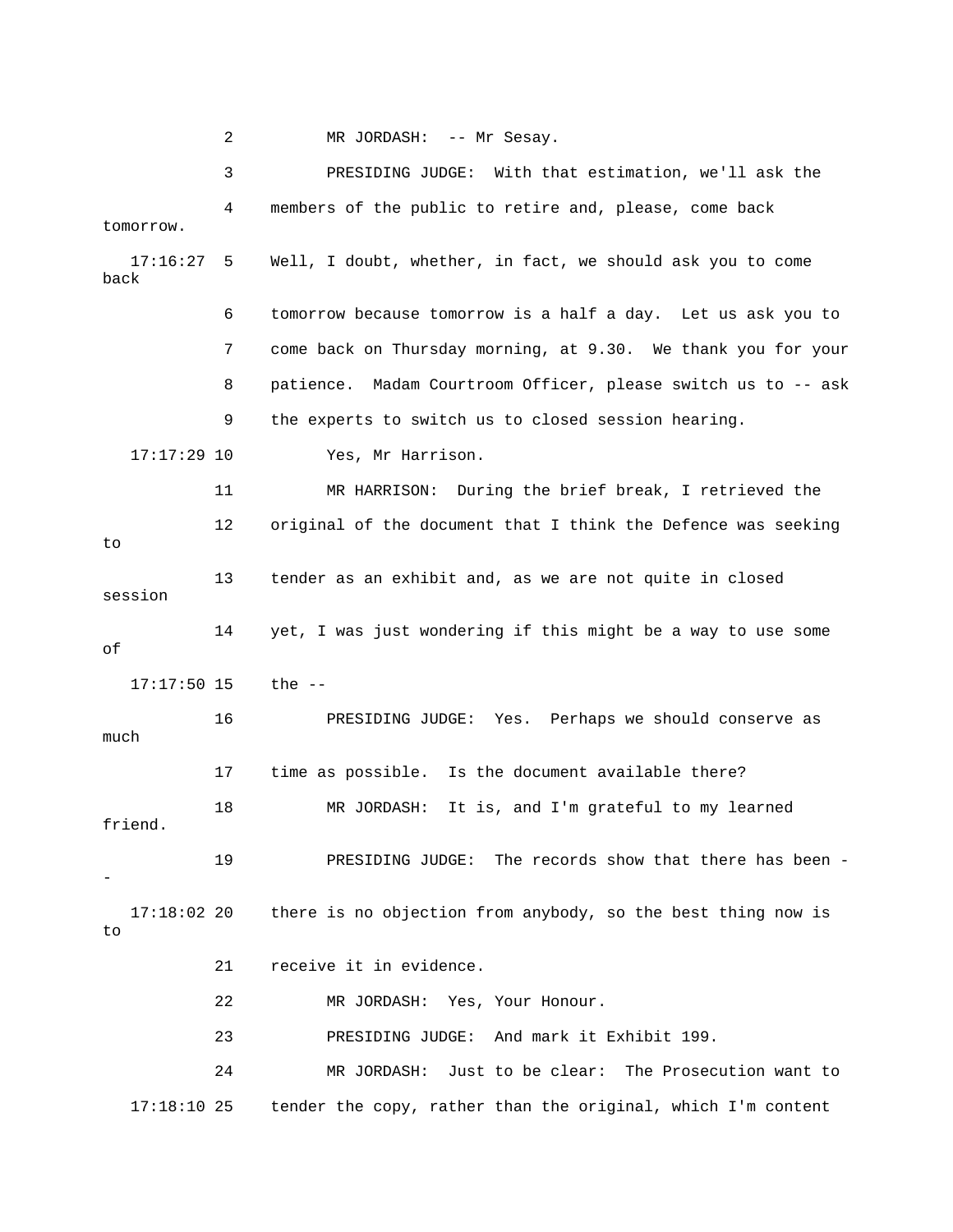| but   | 26 | with. The copy is a fuller copy than the one we had before,   |
|-------|----|---------------------------------------------------------------|
|       | 27 | it's still an incomplete document. But it serves its purpose. |
| copy? | 28 | PRESIDING JUDGE: So we are receiving in evidence the          |
|       | 29 | MR JORDASH: A copy, yes, without the edited section of        |

```
 SESAY ET AL 
Page 44 
              15 MAY 2007 (Amended) OPEN SESSION
```

|                | 1  | PRESIDING JUDGE: Very well. Madam Courtroom Officer,        |
|----------------|----|-------------------------------------------------------------|
| nexus          | 2  | please make some indication on that document to establish a |
|                | 3  | between the document and this witness.                      |
|                | 4  | [Exhibit No. 199 was admitted]                              |
| 17:19:09<br>is | .5 | MS KAMUZORA: Your Honour, I will be quided whether this     |
|                | 6  | a confidential or public exhibit.                           |
|                | 7  | PRESIDING JUDGE: Yes, it certainly is.                      |
| Prosecution    | 8  | MR HARRISON: It's a public document, from the               |
|                | 9  | point of view, and I leave it to Defence counsel to --      |
| $17:20:04$ 10  |    | PRESIDING JUDGE: Do you want it to be a confidential        |
|                | 11 | document?                                                   |
| there          | 12 | MR JORDASH: No. It's public and there's nothing on          |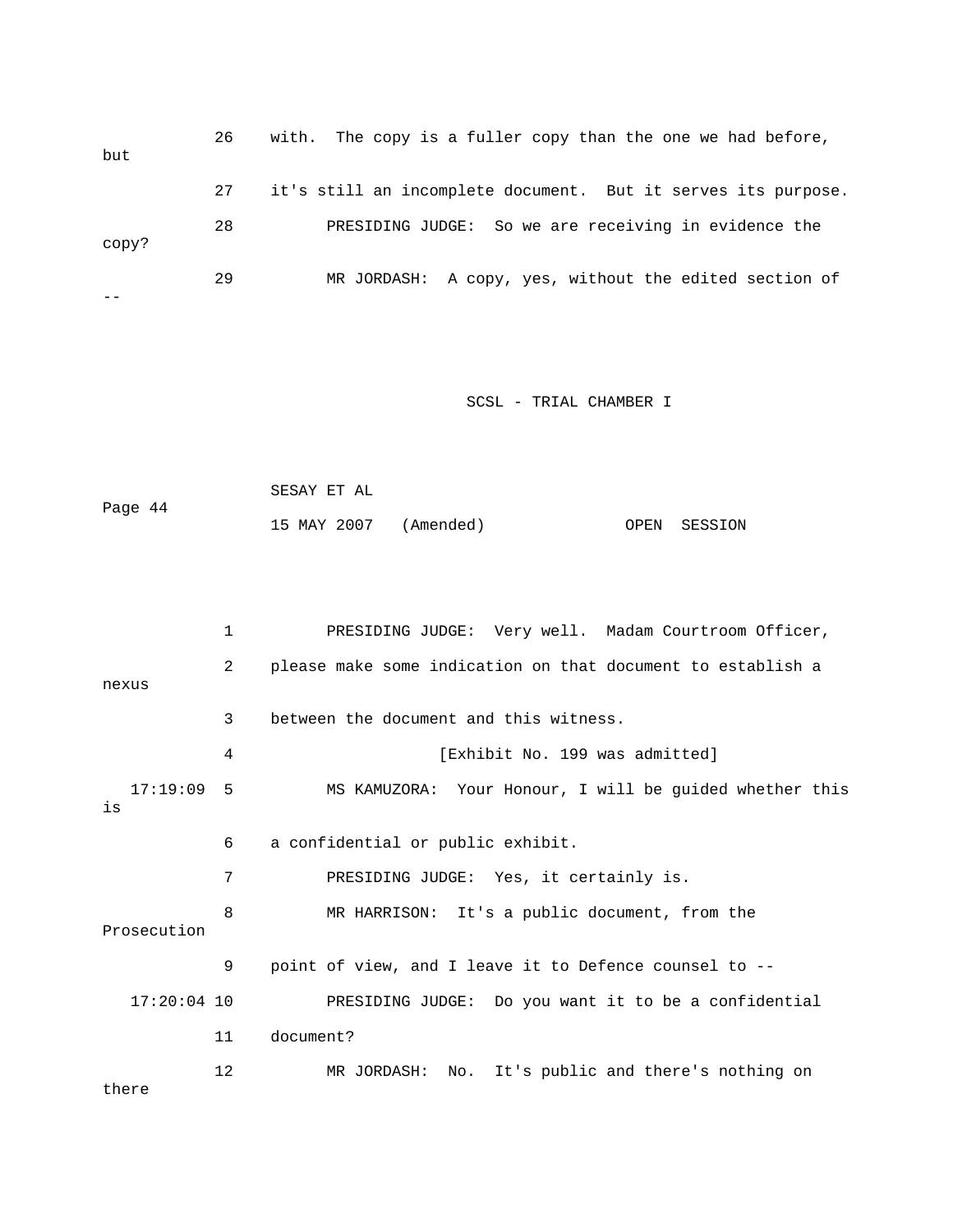|                          | 13          | that $--$   |                  |                                                            |  |
|--------------------------|-------------|-------------|------------------|------------------------------------------------------------|--|
|                          | 14          |             | PRESIDING JUDGE: | That's fine.                                               |  |
|                          | $15$        |             |                  | [At this point in the proceedings, a portion of the        |  |
|                          | 16          |             |                  | transcript, pages 45 to 51, was extracted and sealed under |  |
| session]                 | 17          |             |                  | separate cover, as the proceeding was heard in a closed    |  |
|                          | $18\,$      |             |                  |                                                            |  |
|                          | 19          |             |                  |                                                            |  |
|                          |             |             |                  |                                                            |  |
|                          | $20$        |             |                  |                                                            |  |
|                          | 21          |             |                  |                                                            |  |
|                          | 22          |             |                  |                                                            |  |
|                          | 23          |             |                  |                                                            |  |
|                          | 24          |             |                  |                                                            |  |
|                          | 25          |             |                  |                                                            |  |
|                          | 26          |             |                  |                                                            |  |
|                          | 27          |             |                  |                                                            |  |
|                          | 28          |             |                  |                                                            |  |
|                          | 29          |             |                  |                                                            |  |
|                          |             |             |                  |                                                            |  |
|                          |             |             |                  |                                                            |  |
|                          |             |             |                  | SCSL - TRIAL CHAMBER I                                     |  |
|                          |             |             |                  |                                                            |  |
|                          |             | SESAY ET AL |                  |                                                            |  |
| Page 51                  |             | 15 MAY 2007 | (Amended)        | CLOSED SESSION                                             |  |
|                          |             |             |                  |                                                            |  |
|                          |             |             |                  |                                                            |  |
|                          | $\mathbf 1$ |             |                  | [Whereupon the hearing adjourned at 5.35                   |  |
| p.m.                     |             |             |                  |                                                            |  |
| $\overline{\phantom{1}}$ | 2           |             |                  | to be reconvened on Wednesday, the 16th day                |  |

of